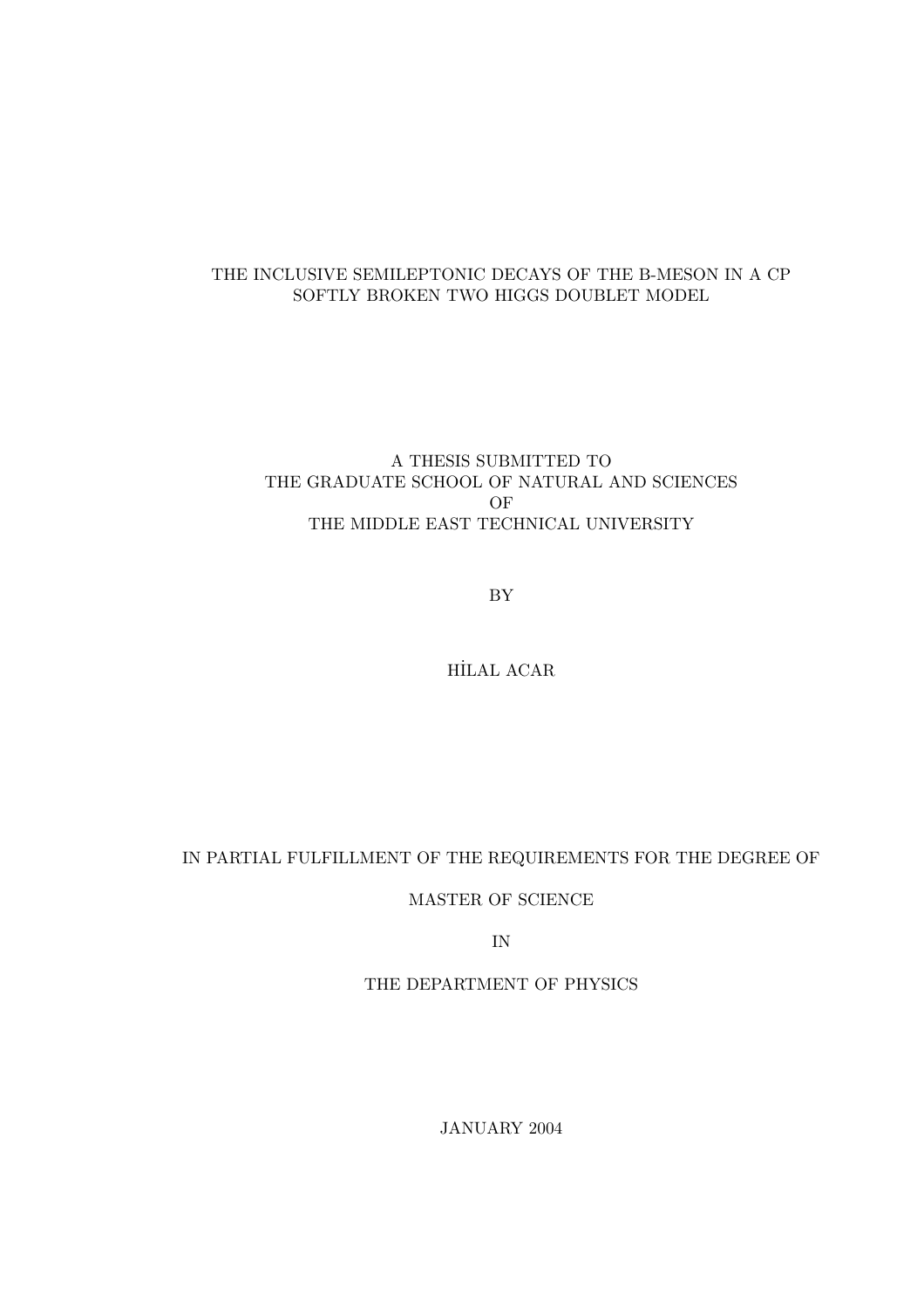Approval of the Graduate School of Natural and Sciences.

Prof. Dr. Canan Özgen Director

I certify that this thesis satisfies all the requirements as a thesis for the degree of Master of Science.

> Prof. Dr. Sinan Bilikmen Head of Department

This is to certify that we have read this thesis and that in our opinion it is fully adequate, in scope and quality, as a thesis for the degree of Master of Science.

> Assoc. Prof. Dr. Gürsevil Turan Supervisor

Examining Committee Members

Prof. Dr. Hüseyin Koru

Assoc. Prof. Dr. Gürsevil Turan

Prof. Dr. Mustafa Savcı

Prof. Dr. Osman Yılmaz

Assoc. Prof. Dr. Meltem Serin Zeyrek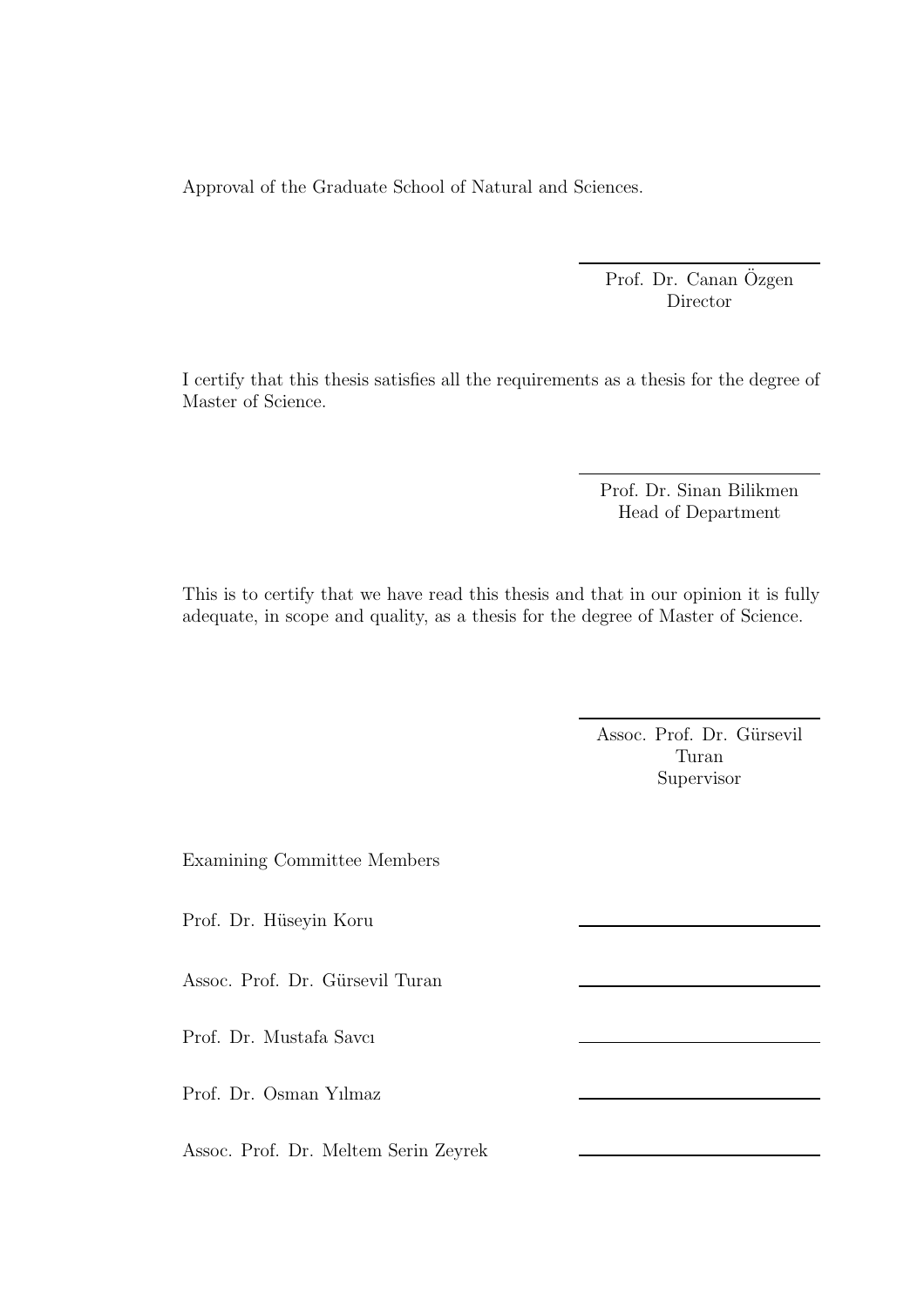### ABSTRACT

## THE INCLUSIVE SEMILEPTONIC DECAYS OF THE B-MESON IN A CP SOFTLY BROKEN TWO HIGGS DOUBLET MODEL

Acar, Hilal

M.S., Department of Physics Supervisor: Assoc. Prof. Dr. Gürsevil Turan

January 2004, 53 pages.

In this work, the  $B \to X_d \ell^+ \ell^-$ decays are examined in the context of a CP softly broken two Higgs doublet model. The differential branching ratio, forwardbackward asymmetry, CP-violating asymmetry, CP-violating asymmetry in the forward-backward asymmetry and polarization asymmetries of the final lepton in this decay are studied. The dependencies of these physical parameters on the model parameters are analyzed by paying a special attention to the effects of neutral Higgs boson (NHB) exchanges and possible CP violating effects. It has been found that NHB effects are quite significant for the  $\tau$  mode and the above-mentioned observables seems to be promising as a testing ground for new physics beyond the SM, especially for the existence of the CP-violating phase in the theory.

Keywords: Two Higgs doublet model, Flavor Changing Neutral Current, Rare Decay, CP asymmetry.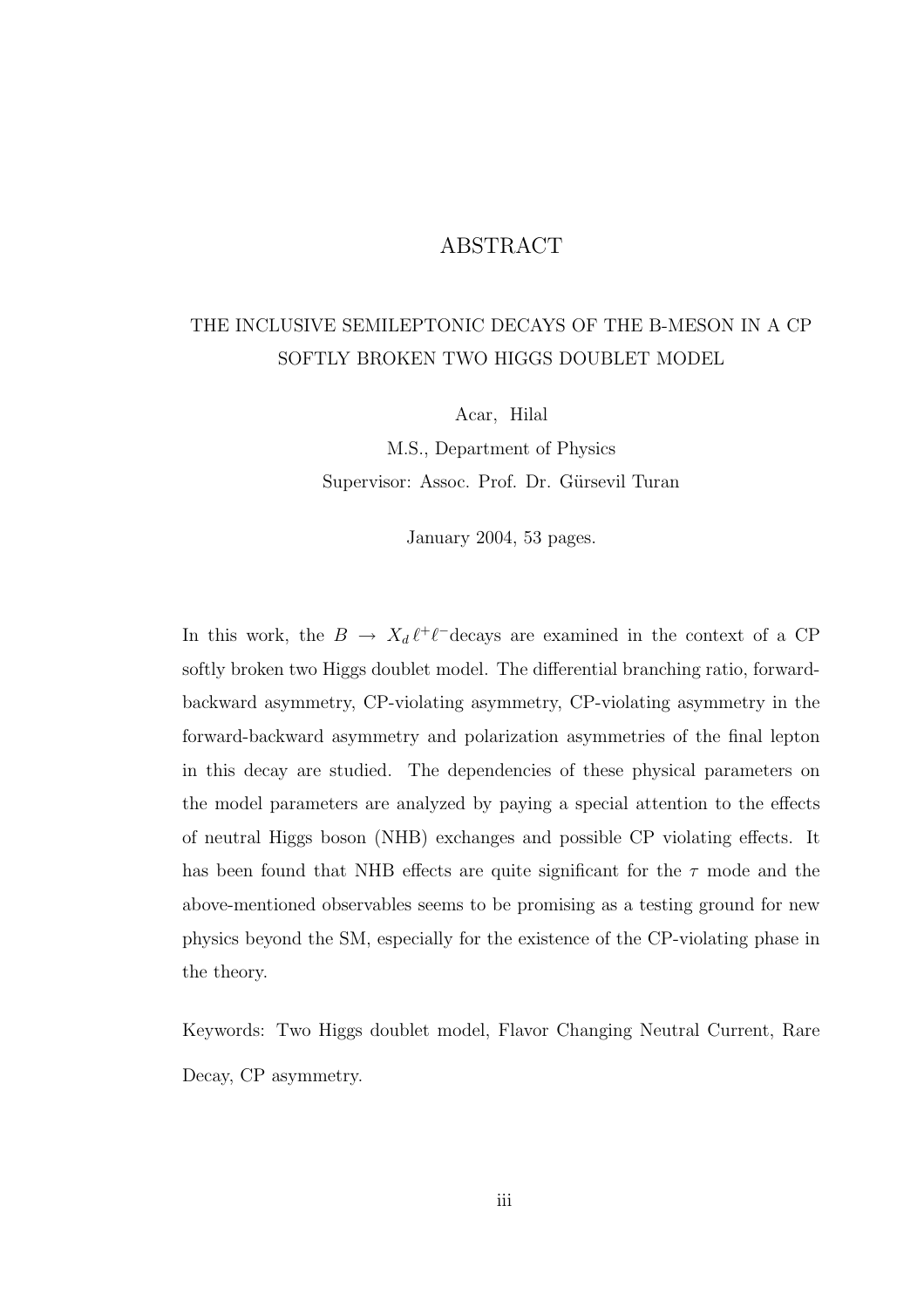# ÖZ

# CP ZAYIFÇA KIRILAN İKİ HIGGS DUBLET MODELDE İNKLUSİF YARILEPTONİK B-MESON BOZUNMALARI

Acar, Hilal

Yüksek Lisans Tezi, Fizik Bölümü Tez Yöneticisi: Assoc. Prof. Dr. Gürsevil Turan

Ocak 2004, 53 sayfa.

Bu çalışmada, CP simetrisinin zayıfça bozulduğu iki Higgs dublet modelinde  $B \to X_d \ell^+ \ell^-$ bozunumu incelendi. Bu bozunumun difransiyel dallanma oranı, ileri-geri asimetrisi, CP bozulma asimetrisi, ileri-geri asimetrisindeki CP bozulma asimetrisi ve lepton polarizasyon asimetrisi çalışıldı. Bu fiziksel parametrelerin model parametrelerine bağlılıkları nötr Higgs bozon etkileri (NHB) ve CP bozulma etkileri özellikle dikkate alınarak incelendi. NHB etkilerinin  $\tau$  modu için oldukça fazla olduğu, incelenen parametrelerin SM ötesi yeni modellerin test edilmesinde, özellikle teorideki CP bozan fazın varlığı konusunda umut vaat ettiği görüldü.

Anahtar Sözcükler: İki Higgs Dublet Modeli, Çeşni Değiştiren Nötr Akımlar, Nadir Bozunumlar, CP Asimetrisi.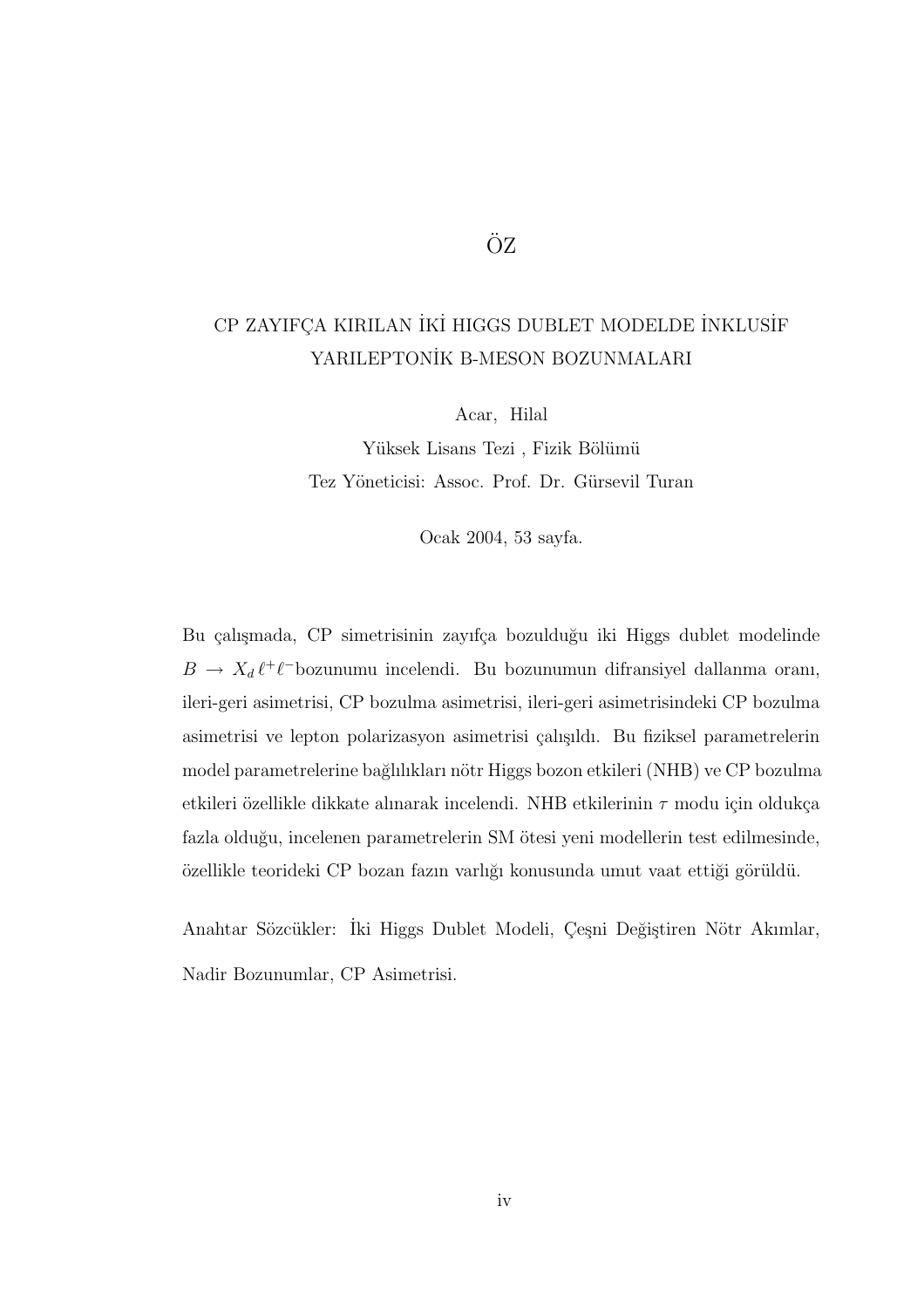TO MY FAMILY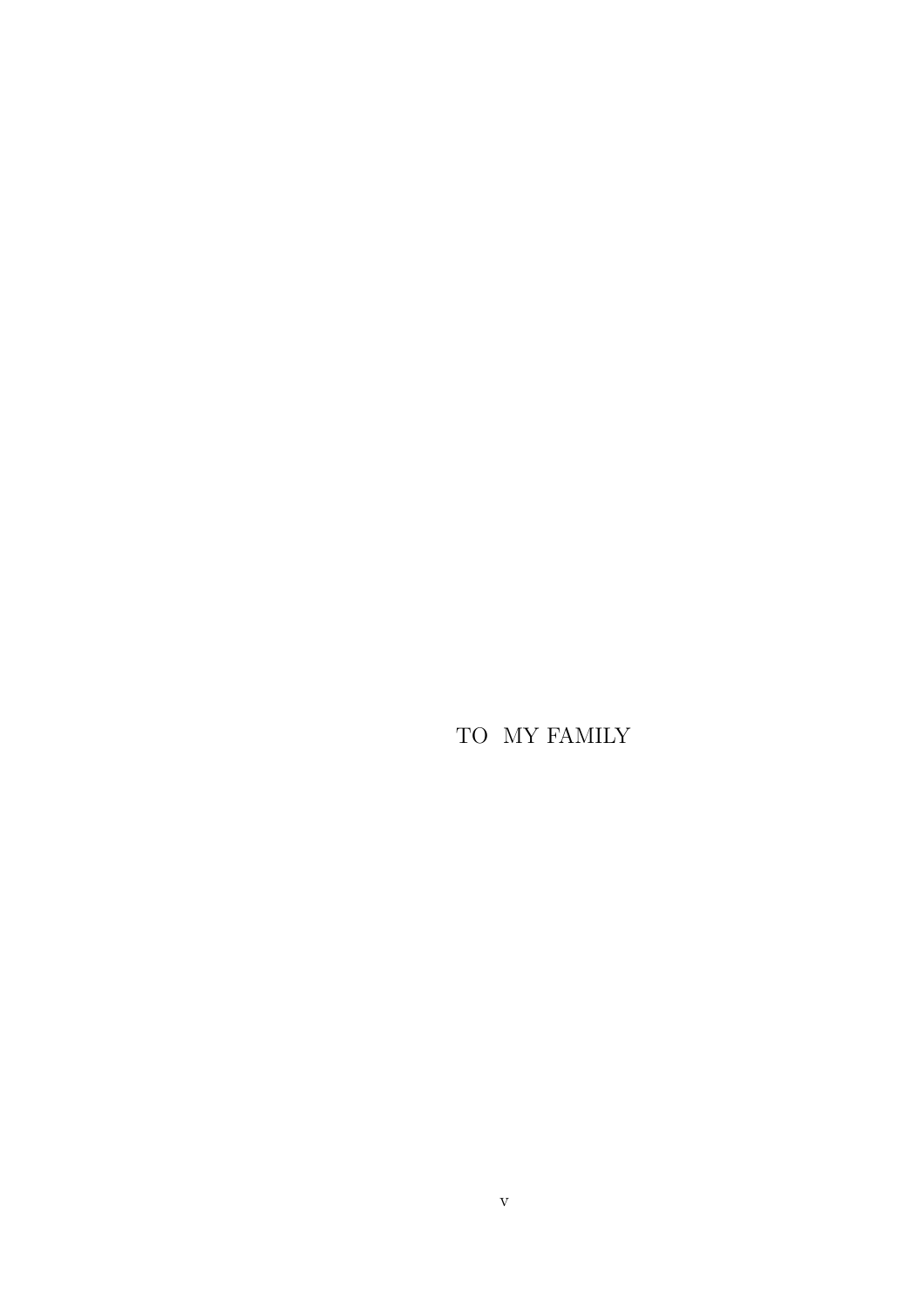## ACKNOWLEDGMENTS

I would like to thank my supervisor Assoc. Prof. Dr. Gürsevil Turan for her encouragement, support and help throughout this work.

I am also thankful to my family for constant support and patience.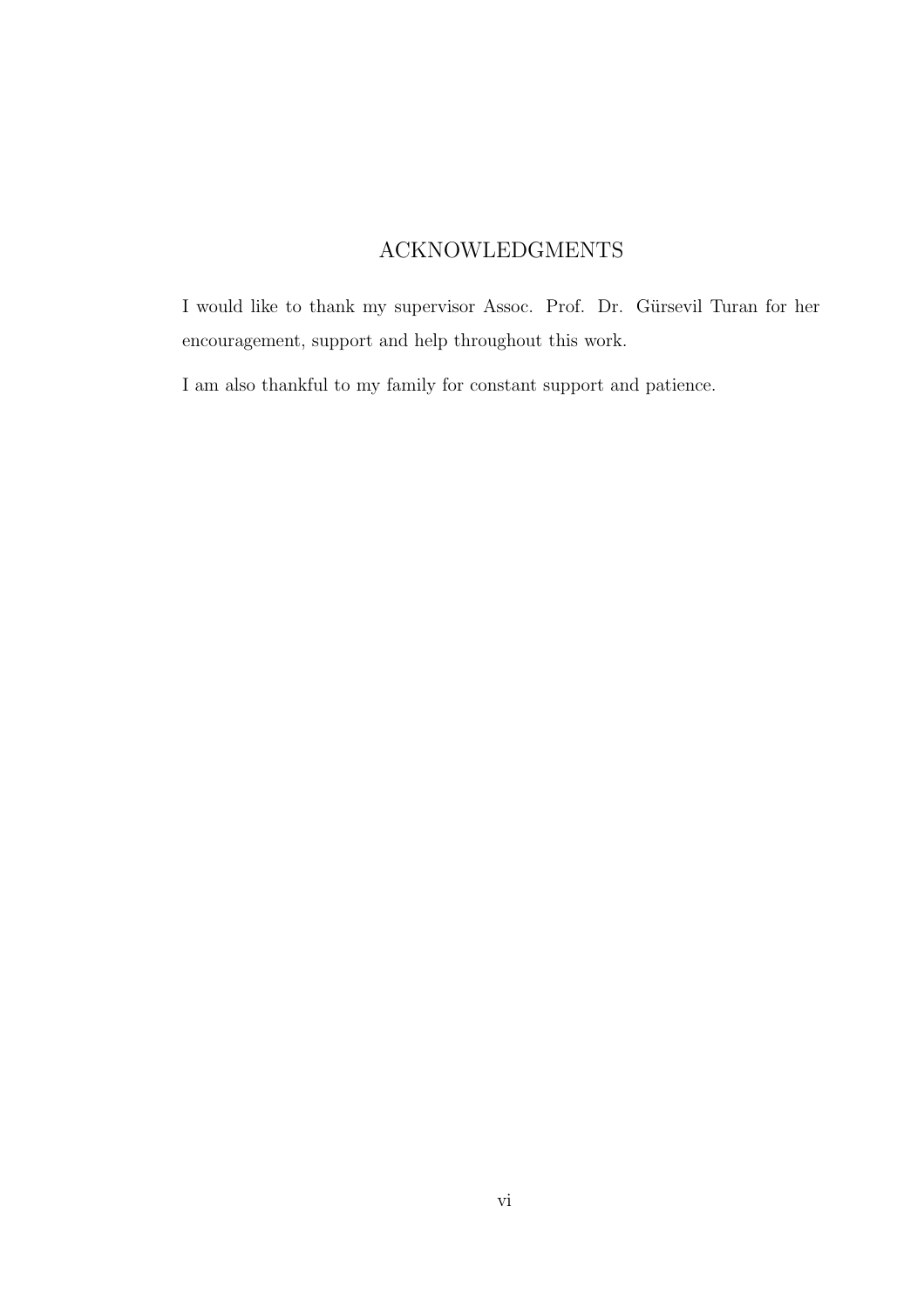# TABLE OF CONTENTS

|                                |                |                                                                                             | iii |
|--------------------------------|----------------|---------------------------------------------------------------------------------------------|-----|
|                                |                |                                                                                             | iv  |
|                                |                |                                                                                             | V   |
|                                |                |                                                                                             | vi  |
|                                |                |                                                                                             | vii |
|                                | <b>CHAPTER</b> |                                                                                             | ix  |
| $\mathbf{1}$<br><b>CHAPTER</b> |                |                                                                                             | 1   |
|                                |                |                                                                                             |     |
| $\overline{2}$                 |                |                                                                                             | 6   |
|                                | 2.1            |                                                                                             | 6   |
|                                |                | Quantum Electrodynamics (QED) : The Paradigm<br>2.1.1<br>of Gauge Theories                  | 6   |
|                                | 2.2            | The Structure of the Standard Model                                                         | 8   |
|                                | 2.3            | Goldstone Theorem and Higgs Mechanism                                                       | 9   |
|                                | 2.4            | Constructing the Standard Model                                                             | 12  |
|                                | 2.5            | Unsatisfactory Features of the SM $\;\ldots\; \ldots\; \ldots\; \ldots\; \ldots\; \ldots\;$ | 16  |
| 3                              |                | THE TWO HIGGS DOUBLET MODEL                                                                 | 18  |
| 4                              |                | $B \to X_d \ell^+ \ell^-$ in a CP SOFTLY BROKEN TWO HIGGS DOU-                              | 25  |
|                                | 4.1            |                                                                                             | 25  |
|                                | 4.2            | The Effective Hamiltonian for $B \to X_d \ell^+ \ell^-$                                     | 28  |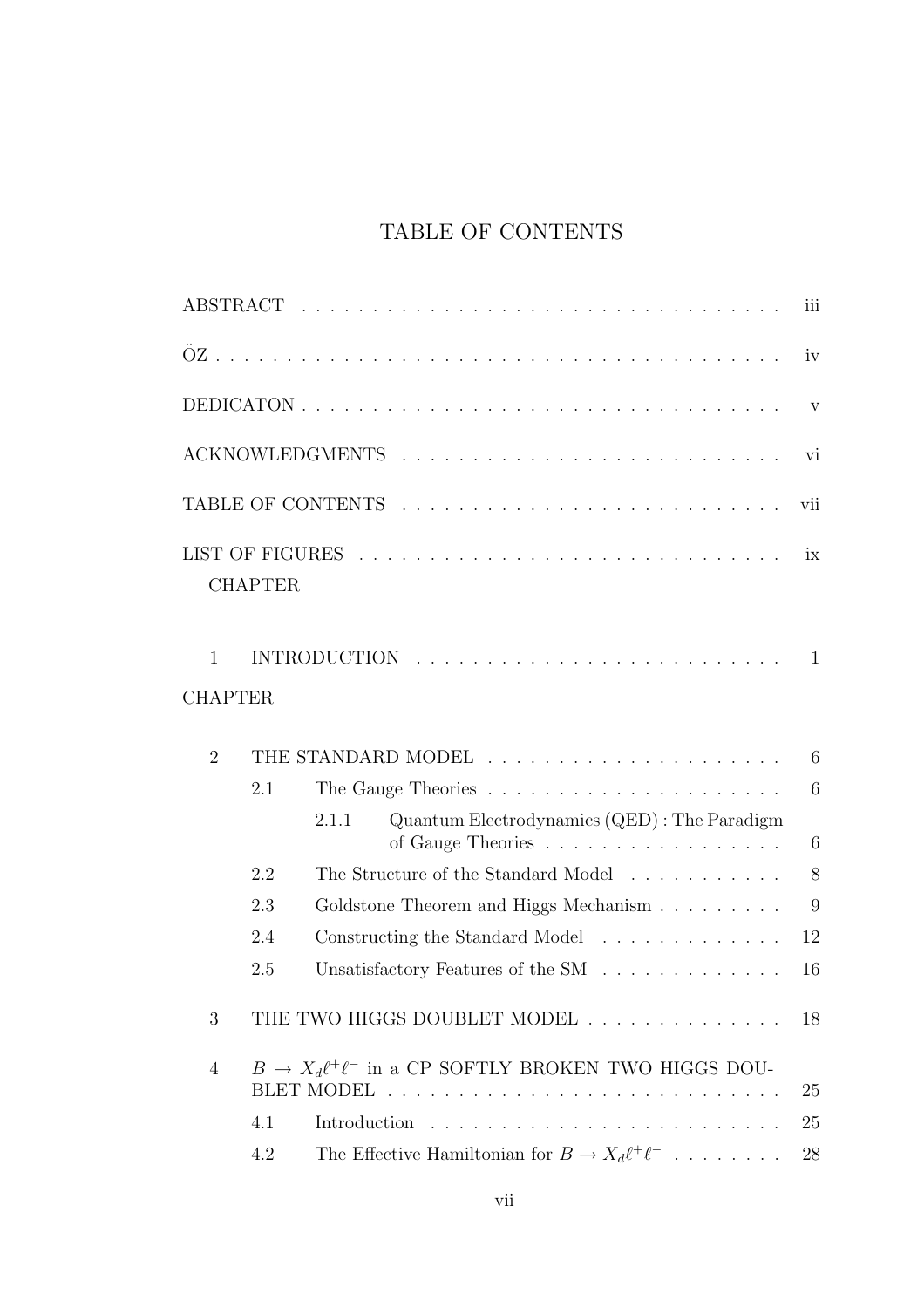|  | 4.3 Numerical results and discussion 38 |  |
|--|-----------------------------------------|--|
|  |                                         |  |
|  |                                         |  |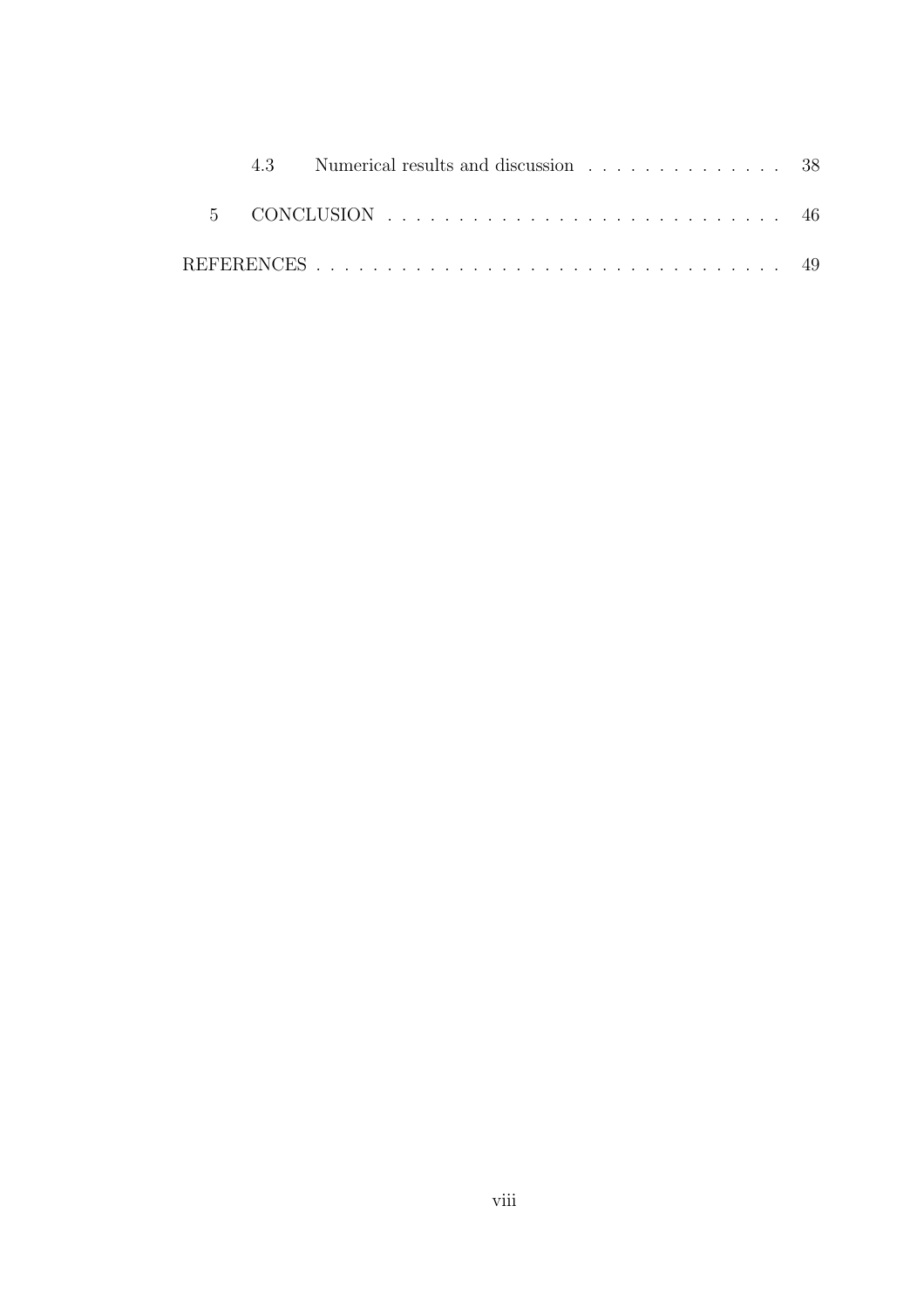# LIST OF FIGURES

| 4.1 | The one-loop Feynman diagrams contributing the decay $b \to d\ell^+\ell^-$                                                              | 34 |
|-----|-----------------------------------------------------------------------------------------------------------------------------------------|----|
| 4.2 | The one-loop diagrams contributing the process $b \to d\ell^+\ell^-$ within<br>the framework of model IV by including NHB contributions | 35 |
| 4.3 | Differential branching ratio as a function of s, where $\xi = \pi/4$                                                                    | 41 |
| 4.4 | The forward-backward asymmetry as a function of s, where $\xi = \pi/4$ .                                                                | 41 |
| 4.5 |                                                                                                                                         | 42 |
| 4.6 | The CP asymmetry as a function of s, where $\xi = \pi/4$                                                                                | 42 |
| 4.7 |                                                                                                                                         | 42 |
| 4.8 | The CP asymmetry in the forward-backward asymmetry as a func-                                                                           | 43 |
| 4.9 | The CP asymmetry in the forward-backward asymmetry as a func-                                                                           | 43 |
|     |                                                                                                                                         | 43 |
|     |                                                                                                                                         | 44 |
|     |                                                                                                                                         | 44 |
|     |                                                                                                                                         | 44 |
|     |                                                                                                                                         | 45 |
|     |                                                                                                                                         | 45 |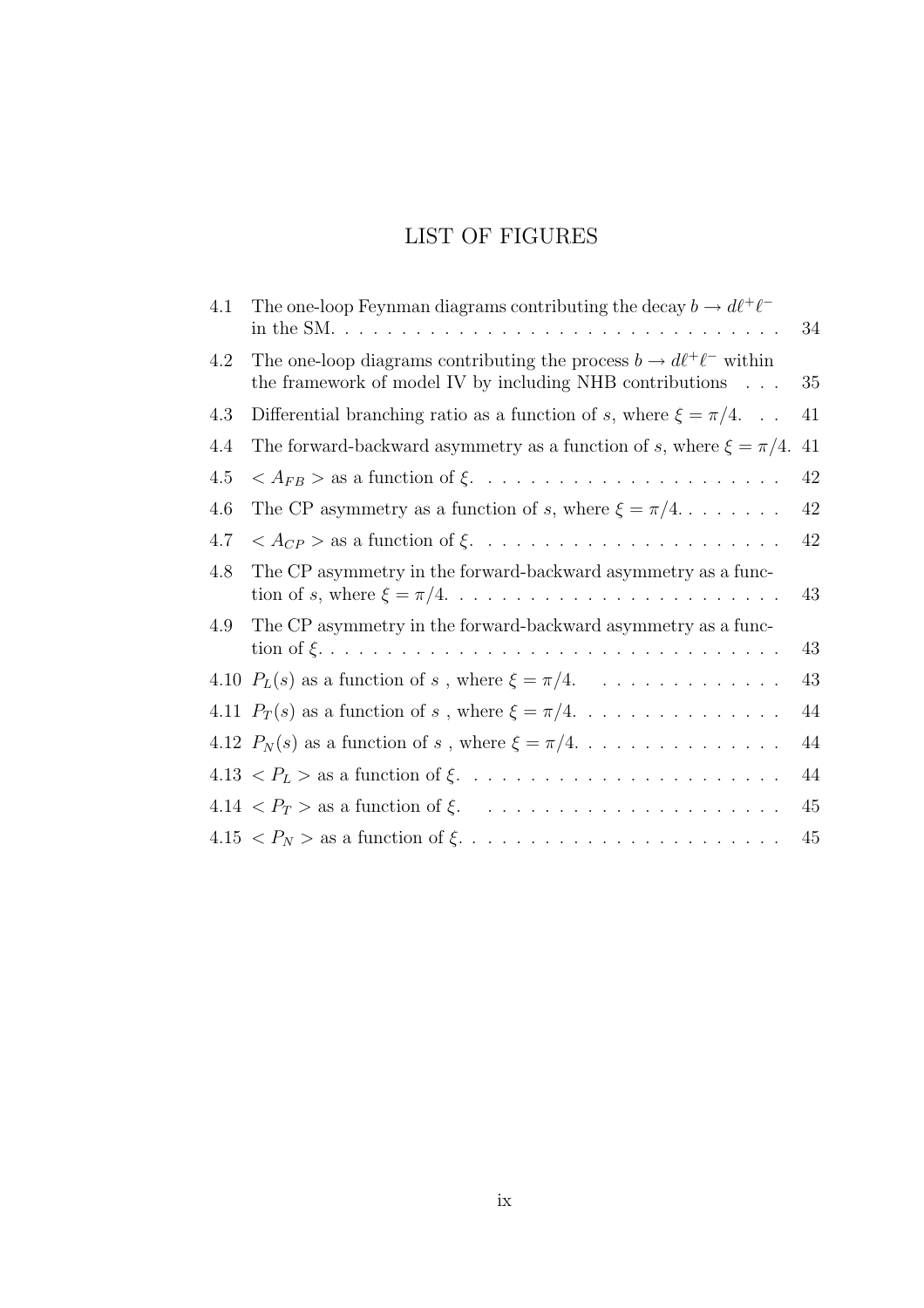### CHAPTER 1

### INTRODUCTION

The theory that currently describes all what is known about matter and the forces of nature is the Standard Model (SM). According to the SM, all the particles in the universe can be grouped into three "families" of particles: quarks, leptons, and force carrier particles. There are six types ('flavours') of quarks u,d,c,s,t,b, and also six flavours of leptons  $e, \mu, \tau, \nu_e, \nu_\mu, \nu_\tau$ . The charge of each quark is a fraction of the charge of an electron. Leptons and quarks are classified in three generations. Each generation is made up of a charged lepton, its associated neutrino and two quarks, one quark with charge  $-1/3$  and one with charge  $+2/3$ .

There appear to be four distinctly different types of forces in nature. The gravitational and electromagnetic forces are already known from classical physics. Gravitation is believed to play a negligible role in the phenomenology of elementary particle physics, since it is extremely weak between the individual particles. Whereas the gravitational and electromagnetic forces have an infinite range, i.e., they produce potentials which fall off as  $1/r$  with distance r, there are also two very short range-forces: the weak and strong forces. The strong force has a range of about 10<sup>-13</sup> cm, and is responsible for binding the quarks into the finite structures called hadrons. The weak force has a range of about  $10^{-16}$  cm, and is responsible for the  $\beta$ -decay of nuclei.

All the known elementary particles are subject to the gravitational and weak interactions. Particles that are not influenced by the strong force are leptons. All hadrons and leptons, apart from the neutrinos, take part in the electromagnetic interactions. On the other hand, the strong interaction is only effective between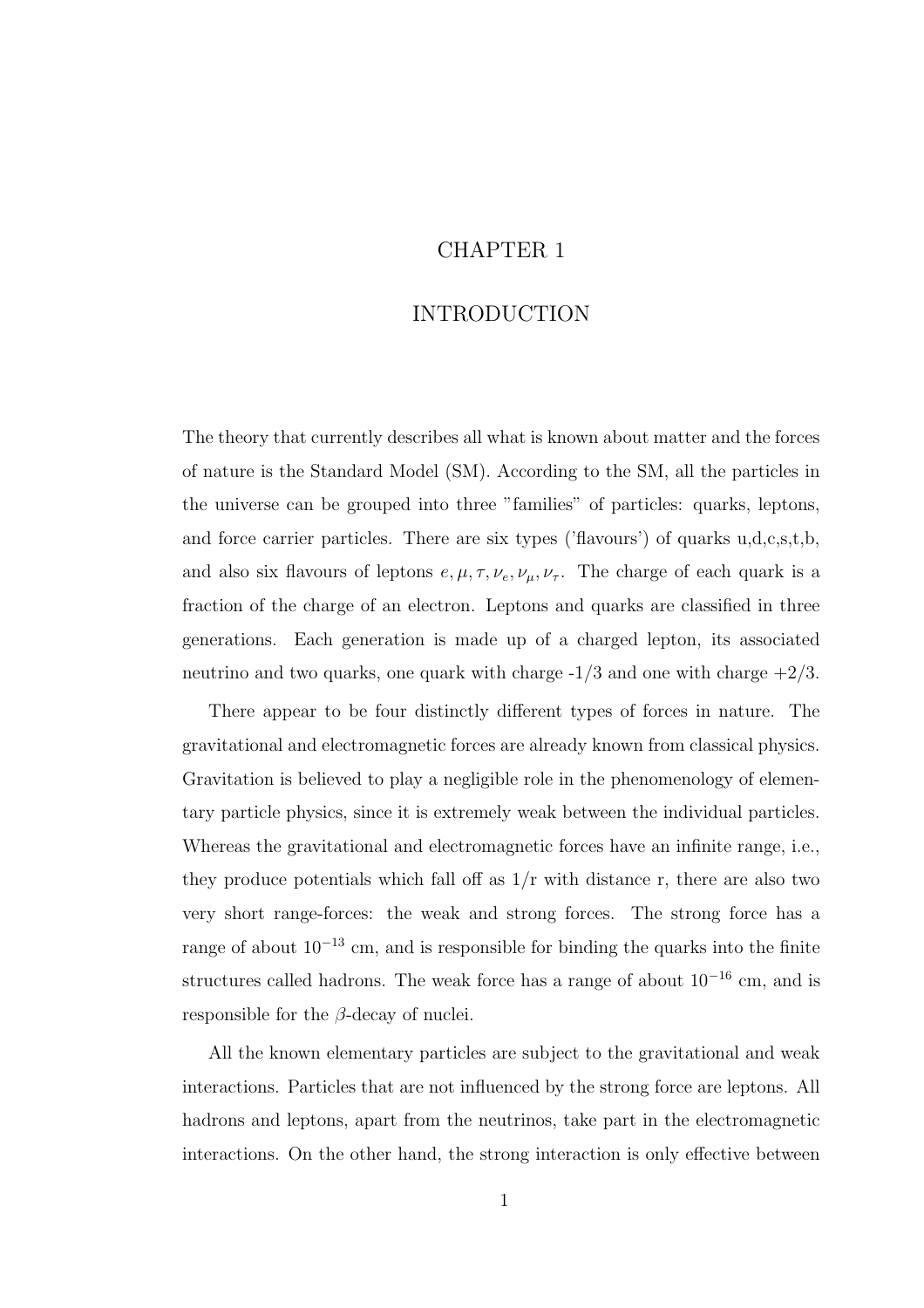hadrons. The quark scheme naturally accommodates the observed separation of hadrons into baryons and mesons. The baryons are bound states of three quarks; the mesons are composed of a quark and an antiquark.

All these forces are associated with elementary spin-1 bosons, the gauge bosons or force carriers. Consider for example the electromagnetic interaction. According to the quantum theory of electromagnetism, the so-called Quantum Electrodynamics (QED), the interaction is transmitted discontinuously by exchange of spin-1 photon, whereas in the classical theory the interaction between two charged particles is transmitted by electromagnetic waves which are continuously emitted and absorbed. The classical description is adequate at long distances, but at short distances the quantum nature of the interaction must be taken into account. The long-range nature of the electromagnetic force is related to the fact that the photons have zero mass.

The equivalent exchange particles for the strong interactions are called gluons, and are massless like the photon. In addition to electric charge, quarks have another property called color; each flavor of quark comes in three colors: red, green, blue. The theory of the strong force, which is modelled directly on QED, is called Quantum Chromodynamics (QCD) and acts not between the electric charges but between the color charges. Whereas QED has a single photon to transmit the electromagnetic interaction, QCD has eight gluons, which carry color charges too. By analogy with electromagnetism, the basic strong interaction between the quarks is long-range. However, the strong interaction between the quark bound states, namely hadrons, is short range. This is a result of the fact that the gluons carry color charges and they become asymptotically free at small separations.

For the weak interactions, the spin-1 exchange particles which transmit the interaction are called  $W$  and  $Z$  bosons, and are very massive. So the resulting force is short-range, and in many applications may be approximated by an interaction at a point. However, this phenomenological heavy boson exchange model of weak interactions ( Fermi model) is very singular and of no use for higher-order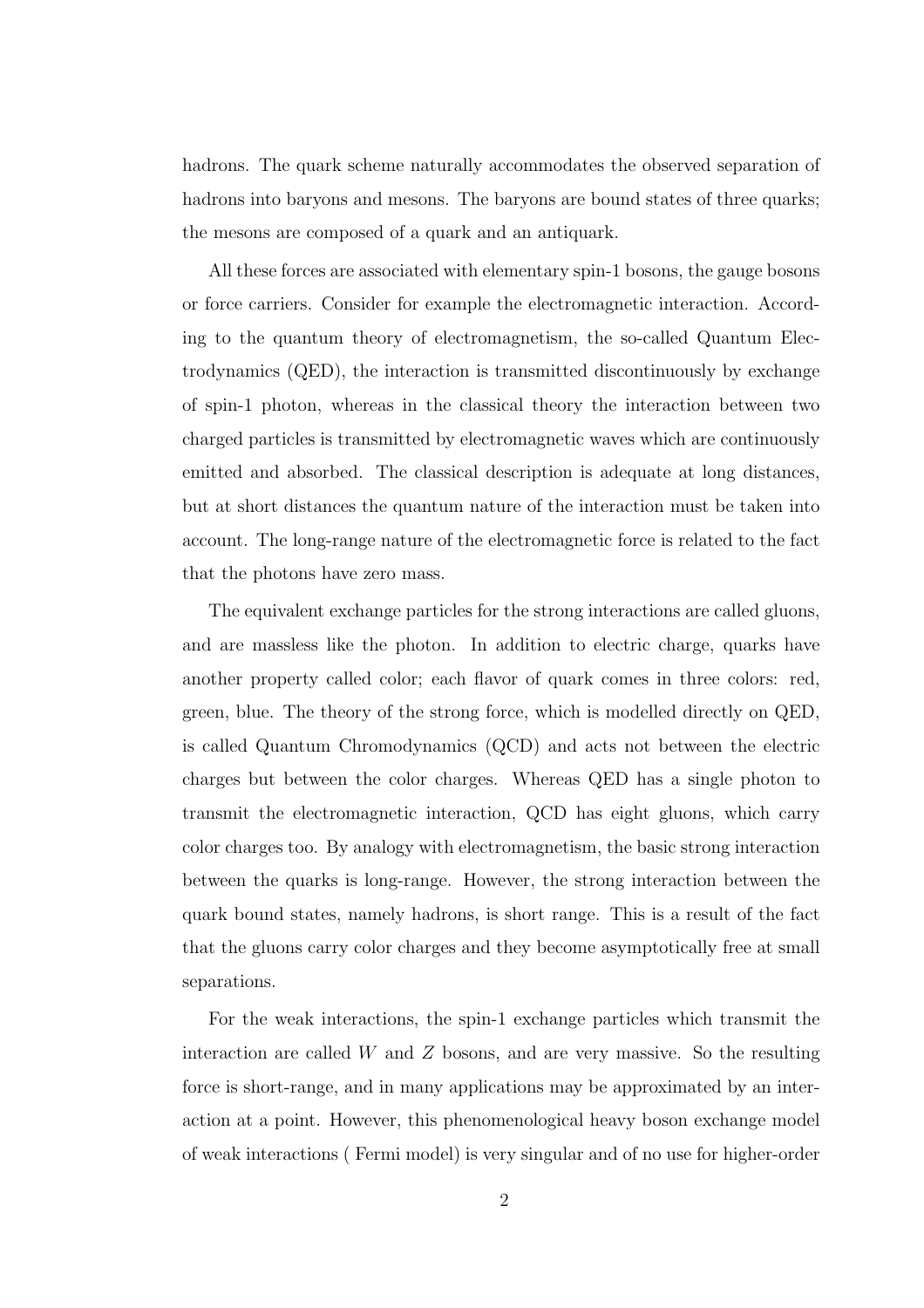calculations.

Calculations of various phenomena in QED show that there are similar problems with this theory in that divergent results are obtained for physically measurable quantities such as mass and charge of the electron. However, these divergences can be controlled by a procedure known as renormalization, leading to successful estimates of quantities such as the anomalous magnetic moment of the electron and the Lamb shift in hydrogen. The crux of QED, which guarantees its renormalizability, is its gauge invariance. In the same way as the photon is massless, the gauge invariance requires the fundamental vector fields of any gauge theory to be massless. To resolve this dilemma, one should introduce the photon and the intermediate bosons  $W^{\pm}$  and  $Z^{0}$  on an equal basis, as massless gauge fields, and then give masses spontaneously to intermediate bosons leaving the photon massless. So the extension of the Fermi model to a renormalizable theory of weak interactions results in a unification of the electromagnetic and weak interactions. Today, the standard model for the unified electromagnetic and weak interactions is that of Glashow, Weinberg and Salam (GWS) [1]-[4].

The SM has been very successful phenomenologically; there is no confirmed experimental evidence against the SM with the exception of neutrino oscillations. <sup>1</sup> Nevertheless, there are some unsatisfactory features and unanswered questions of the SM that make physicists to think that it is not the final theory of nature. First of all, the SM contains at least 19 physical parameters that can not be computed in the context of the model: 3 gauge couplings, 6 quark and 3 chargedlepton masses with 3 charged weak mixing angles and 1 CP-violating phase and 2 parameters to characterize the Higgs sector and 1 CP-violating non-perturbative vacuum angle. Another point is that the SM does not unify all the fundamental interactions, which also gives rise to the problem known as the hierarchy problem. The latter is related to the instability of the Higgs' mass under radiative corrections in the presence of a high scale, say  $\Lambda \approx (10^{-15} - 10^{-19})$ , the scale

 $1$  There are some indications that there exits neutrino oscillation between different flavors. This implies nonzero neutrino masses which are not allowed in the SM.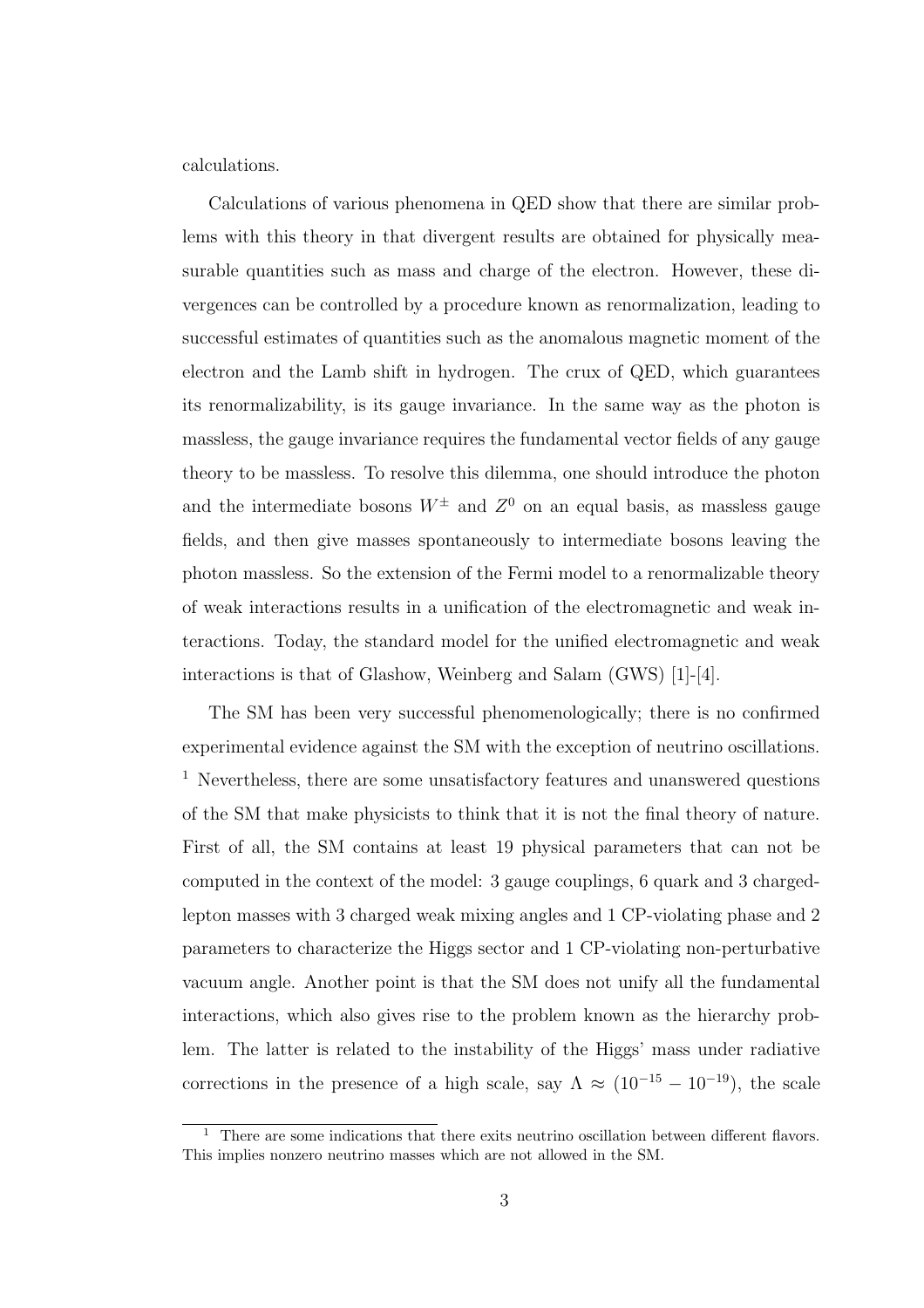where the quantum gravity becomes effective. Finally, the SM does not address the question of the replication of families and the observed mass spectra.

There are various new models beyond the SM that proposes new approaches to solve the open questions of the SM. Some of them are left-right symmetric models, the minimal supersymmetric model (MSSM), technicolor models, and the two Higgs doublet models (2HDM). Among them, the most economical extension of the SM is the 2HDM, which is obtained from the SM with the addition of one extra scalar  $SU(2)_L$  doublet. We note that such a Higgs structure is also required in low energy supersymmetric models, which are the most popular models in the field of particle physics at present.

The weak decays are concerned with all the unanswered questions of the SM, as summarized above and their phenomenology is very rich. Among the weak interactions, the rare B-meson decays have a special place for providing the essential information about the higher structure of the SM, and also poorly studied aspects of it, particularly Cabibbo-Kobayashi-Maskawa matrix elements, the leptonic decay constants, etc. From the theoretical point of view, rare decays take place via flavor changing neutral currents (FCNC), that is, via the currents that change the flavor but not the charge of the quark. In the SM at tree level, unitarity implies that FCNC processes are absent. However, they may appear at one loop level through the so-called box and/or penguin diagrams in the SM , but they are very suppressed with respect to the processes that occur at tree level. Therefore, as far as FCNC processes are concerned, any deviations from the SM results would be a certain indication of the presence of the new physics beyond the SM.

A very important and distinct property of the weak interaction is that it is invariant under neither the parity P transformation (that changes the sign of spatial coordinates) nor the charge conjugation C transformation (that changes a particle into its antiparticle). In fact, the combination of C and P is also not conserved in weak interaction. It is this CP violation, first detected in the decay of  $K^0$  mesons, which is recognized as one of the most important phenomena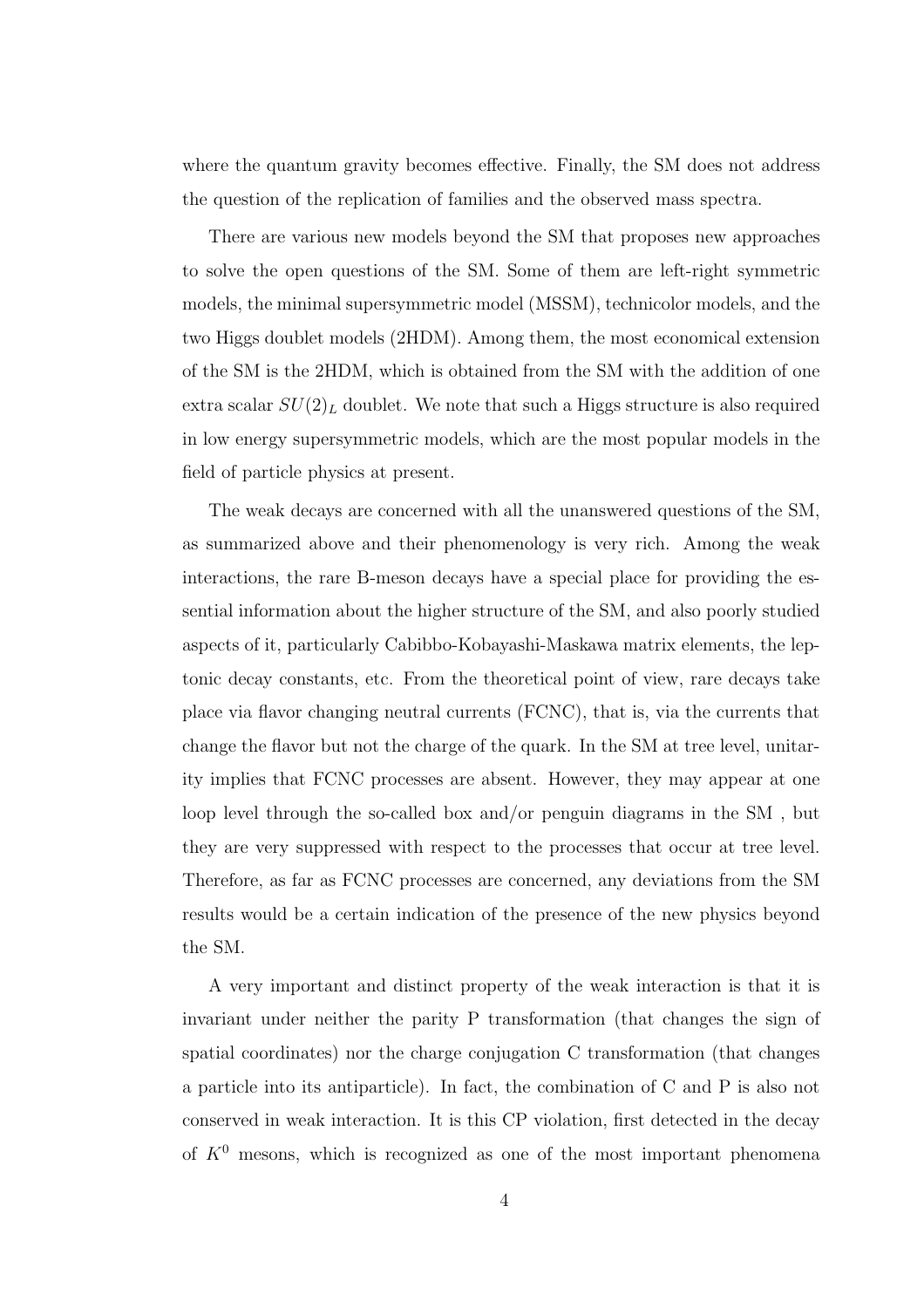in particle physics. However, the problem of CP violation is still one of the least tested aspects of the the SM. Since its first observation in K-meson system, accurate measurements have taken place to determine its origin. However, in the K-mesons, the effects of strong interactions are too large to draw any conclusion about the CP violation. The expectation is that these effects will be less and better to determine in case of B-meson, which is much more heavier than the K-meson. Indeed, very recently, the first observation of CP violation in the Bmeson system have been reported by the  $e^+e^-$  B factories [5] providing the the first test of the SM CP violation. In the near future, more experimental tests will be possible at the B factories and possible deviations from the SM predictions will provide important clues about physics beyond it. This situation makes the search for CP violation in B decays highly interesting.

In this thesis, we investigate the rare inclusive  $B \to X_d \ell^+ \ell^-$  decays with the emphasis on CP violation and NHB effects within the framework of a CP spontaneously broken 2HDM, which is called model IV in the literature. Being a FCNC process,  $B \to X_{s,d} \ell^+ \ell^-$  decays provide the most reliable testing grounds for the SM at the loop level and they are also sensitive to new physics. In addition,  $B \to X_d \ell^+ \ell^-$  mode is especially important in the CKM phenomenology. In Chapter 3, after introducing the basic formulas of the double and differential decay rates, the physical observables such as CP violation asymmetry,  $A_{CP}$ , forwardbackward asymmetry,  $A_{FB}$ , and CP violating asymmetry in forward-backward asymmetry  $A_{CP}(A_{FB})$  for  $B \to X_d \ell^+ \ell^-$ decays are calculated. The last chapter of the thesis is devoted to the conclusion of the thesis. Before presenting the work outlined above, we will first give a brief summary of the SM and a CP spontaneously broken 2HDM in Chapter 2 and 3, respectively.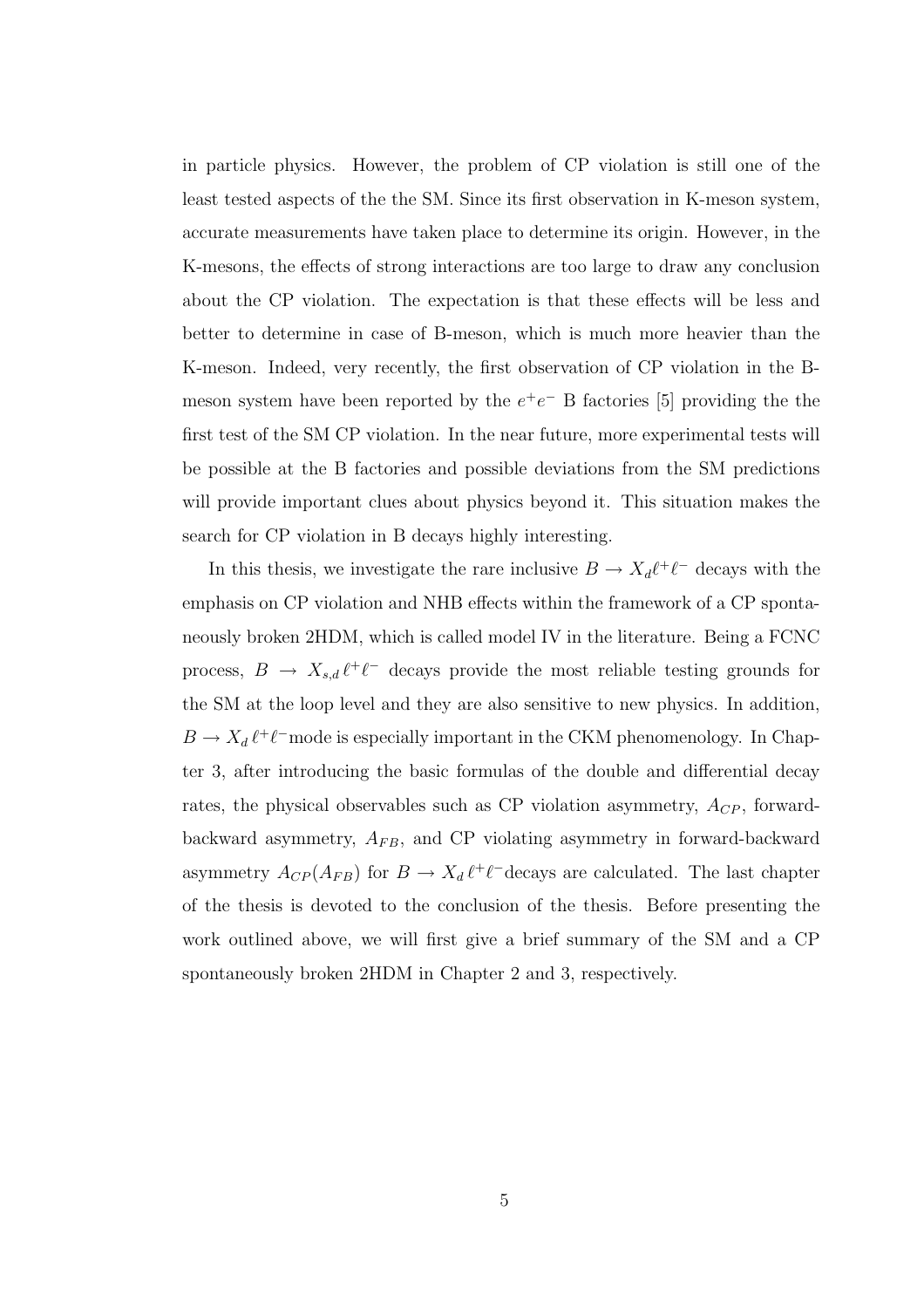### CHAPTER 2

### THE STANDARD MODEL

The SM is a gauge theory based on a  $SU(3)_C\times SU(2)_L\times U(1)_Y$  group for the description of the current view of elementary particle physics and three fundamental interactions of the nature.

#### 2.1 The Gauge Theories

According to the Gauge principle, for a field whose Lagrangian is invariant under a global symmetry, if this global symmetry is turned to a local one then the original free theory transforms into an interacting theory [6]. The procedure in order to get the theory invariant under local transformations is to introduce new vector boson fields, the so-called gauge fields, that interact with the field in a gauge invariant way. The number of associated gauge boson fields is equal to the number of generators of the group. That is,  $SU(N)$  has  $N^2-1$  generators so it has the same number of gauge bosons.

#### 2.1.1 Quantum Electrodynamics (QED) : The Paradigm of Gauge Theories

QED is the gauge theory of system of interacting electrons, positrons and photons. Its many predictions have been tested up to an extremely high level of precision so that it appears to give a completely satisfactory account of electrodynamic processes.

Starting with a free Dirac field  $\psi$  with spin  $s=\frac{1}{2}$  $\frac{1}{2}$ , mass m and electric charge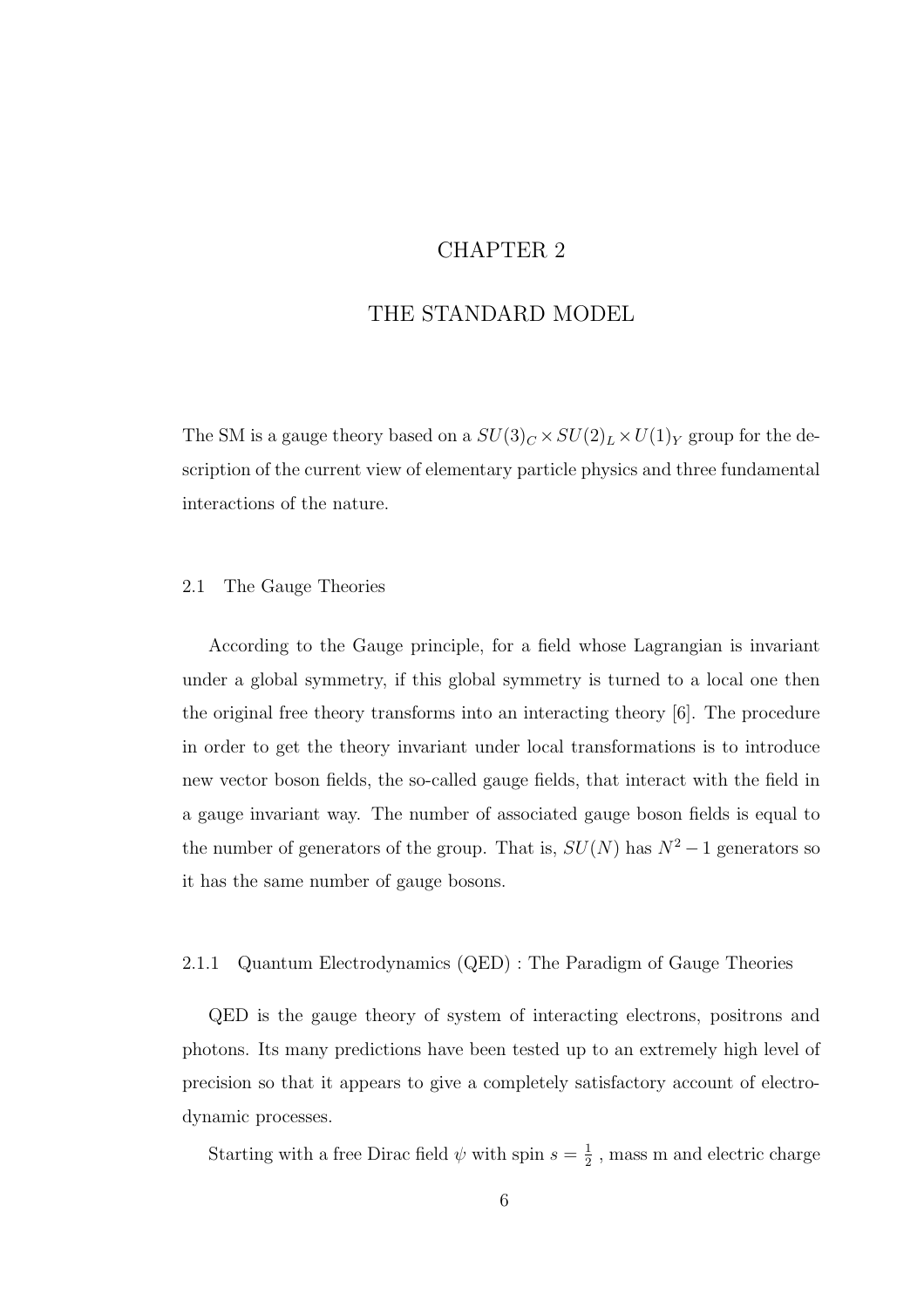eQ, the Lagrangian is given by

$$
L = \overline{\psi}(x)(i \not\!{\partial} - m)\psi(x), \qquad (2.1)
$$

which follows from the Dirac equation

$$
(i \ \mathcal{D} - m)\psi(x) = 0. \qquad (2.2)
$$

The Lagrangian in Eq.(2.1) is invariant under global  $U(1)$  transformations

$$
\psi \to e^{iQ\theta}\psi \ , \ \overline{\psi} \to e^{-iQ\theta}\overline{\psi} \ , \ \partial_{\mu}\psi \to e^{iQ\theta}\partial_{\mu}\psi \ . \tag{2.3}
$$

By Noether's theorem, this invariance implies the conservation of electromagnetic current  $J_{\mu}$  and charge eQ, which are given by

$$
J_{\mu} = eQ \overline{\psi} \gamma_{\mu} \psi \quad , \quad eQ = \int d^3x J_0(x) \,. \tag{2.4}
$$

Transformation becomes local if the parameter  $\theta$  is allowed to depend on the space-time point  $x$ . The corresponding transformations are

$$
\psi \to e^{iQ\theta(x)}\psi \ , \ \overline{\psi} \to e^{-iQ\theta(x)}\overline{\psi} \ , \ \partial_{\mu}\psi \to e^{iQ\theta(x)}\partial_{\mu}\psi + iQ(\partial_{\mu}\theta(x))e^{iQ\theta(x)}\psi \ . \tag{2.5}
$$

Lagrangian is not invariant under this local transformation. So, introduce a gauge vector boson field,  $A_{\mu}(x)$  (the photon field), which interacts with the field  $\psi$  and transforms under  $U(1)$  gauge transformation as

$$
A_{\mu} \to A_{\mu} - \frac{1}{e} \partial_{\mu} \theta(x) \,. \tag{2.6}
$$

The most economical way of building this gauge invariant Lagrangian is simply to replace the normal derivative  $\partial_\mu$  by the so-called covariant derivative  $D_\mu$  so that

$$
D_{\mu}\psi = (\partial_{\mu} - ieQA_{\mu})\psi , \qquad (2.7)
$$

which transforms as

$$
D_{\mu}\psi \to e^{iQ\theta(x)} D_{\mu}\psi. \tag{2.8}
$$

To include the propagation of photon field we add a so-called kinetic term which must be also gauge invariant and is given in terms of field strength tensors by

$$
F_{\mu\nu} = \partial_{\mu}A_{\nu} - \partial_{\nu}A_{\mu}.
$$
\n(2.9)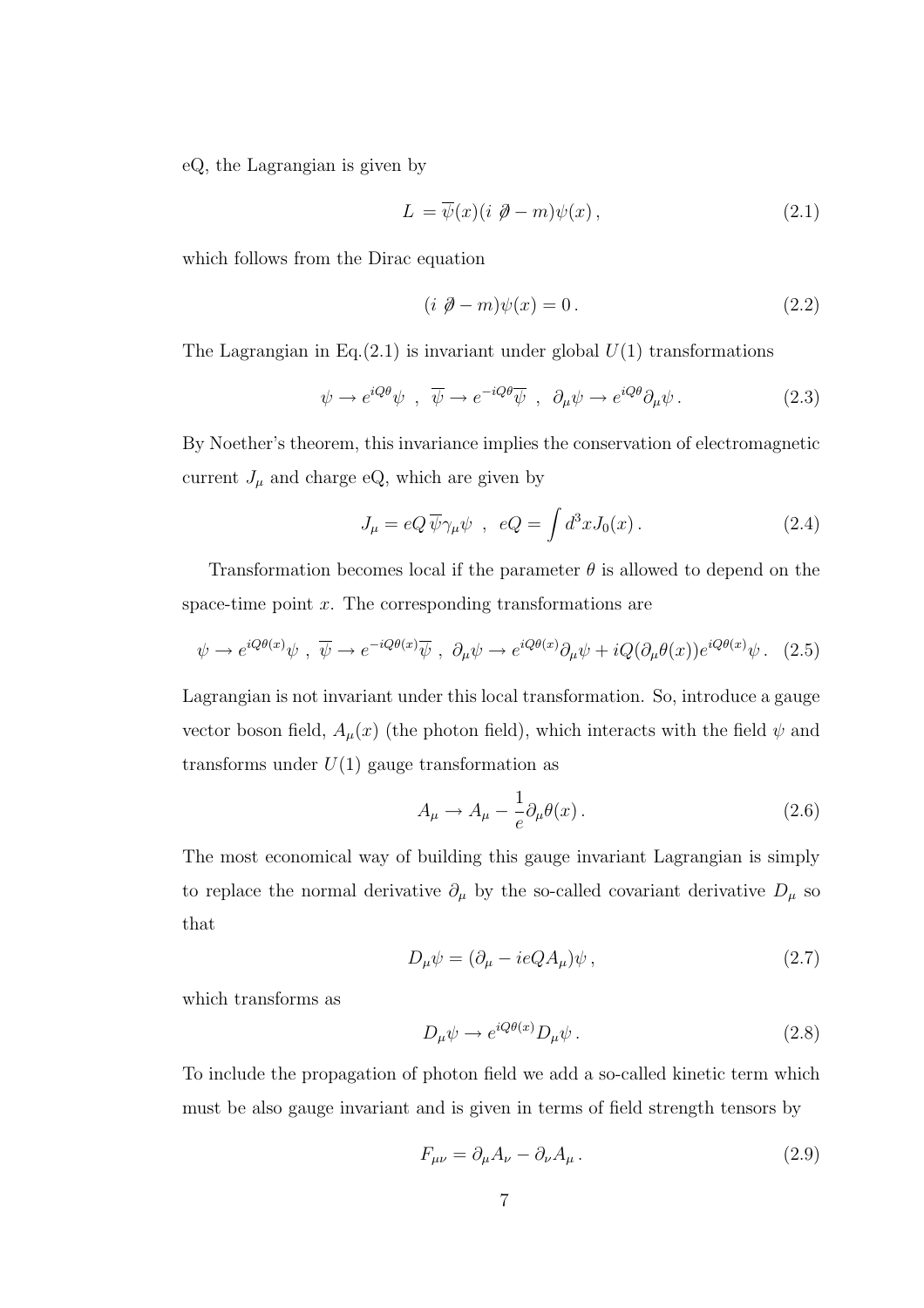The total Lagrangian is Lorentz and  $U(1)$  gauge invariant and is the well known Lagrangian of QED

$$
L_{QED} = \overline{\psi}(x)(i \not D - m)\psi(x) - \frac{1}{4}F_{\mu\nu}(x)F^{\mu\nu}(x).
$$
 (2.10)

The gauge group for electromagnetism is  $U(1)_{em}$  with one generator Q and one parameter  $\theta$ .

2.2 The Structure of the Standard Model

The SM consists of three components:

1. The basic constituents of matter are leptons and quarks which are realized in three families:

| leptons | the     | $\nu_e$  | $\nu_\mu$ | $\nu_\tau$ |
|---------|---------|----------|-----------|------------|
| $e^-$   | $\mu^-$ | $\tau^-$ |           |            |
| quarks  | u       | c        | t         |            |
| $d$     | $s$     | $b$      |           |            |

- 2. Four different forces act between the leptons and quarks. These are the electromagnetic, strong, weak and gravitational forces. The electromagnetic and weak forces are unified in the SM. The fields associated with these forces and also with the strong force, are spin-1 fields, describing the photon  $\gamma$ , the electroweak gauge bosons  $W^{\pm}$  and  $Z^{0}$ , and the gluon g. The gravitational interaction is mediated by a spin-2 field, describing the graviton  $G$ . The gravity sector is not yet formulated as a proper quantum field theory.
- 3. The third component of the SM is the Higgs mechanism [7]. Any unified theory of the weak and electromagnetic interactions must be broken, since the photon is massless while the  $W^{\pm}$  and  $Z^{0}$  bosons are not. The SM is defined with the simplest realization of the Higgs mechanism by adding one scalar doublet to the theory which interacts with each other in such a way that the ground state acquires a non-zero field strength, breaking the electroweak symmetries spontaneously. The interaction energies of electroweak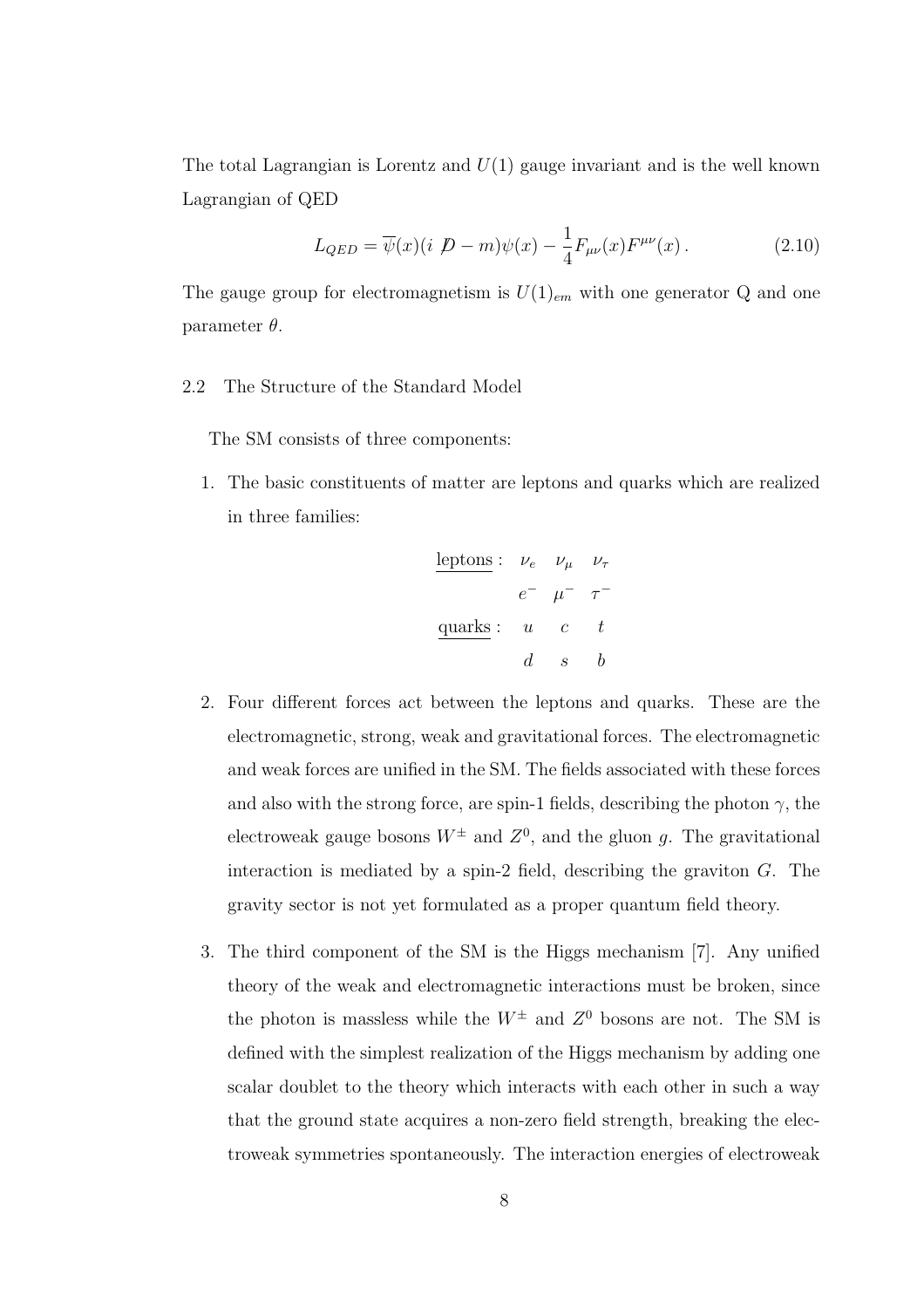gauge bosons, leptons, and quarks with these field manifest themselves as non-zero masses of these particles.

The gauge group of the SM is  $SU(3)_C \times SU(2)_L \times U(1)_Y$  of unitary gauge transformations.  $SU(3)_C$  is the non-Abelian symmetry group of the strong interactions of quarks and gluons, which is described by the gauge theory called Quantum Chromodynamics (QCD).  $SU(2)_L$  is the non-Abelian electroweak-isospin group, to which three W gauge fields are associated.  $U(1)_Y$  is the Abelian hypercharge group, where the hypercharge  $Y$  is connected with electric charge  $Q$  and the isospin  $T_3$  by the by the Gell - Mann - Nishijima formula,  $Q = T_3 + \frac{Y}{2}$  $\frac{Y}{2}$  [8]. The associated B field and the neutral component of the W triplet field mix to form the photon field A and the electroweak field  $Z$ . The gauge theory of the electroweak interactions based on the symmetry group  $SU(2)_L \times U(1)_Y$  is known as the Glashow-Weinberg-Salam theory [1]-[4].

Before going into the details of the construction of the SM, let us briefly summarize the mathematical details of its third component, namely the Higgs mechanism.

#### 2.3 Goldstone Theorem and Higgs Mechanism

The simple definition of the phenomenon of spontaneous symmetry breaking can be given as follows: A physical system has a symmetry that is spontaneously broken if the interactions governing the dynamics of the system possess such a symmetry but the ground state of this system does not. In addition, the socalled Goldstone theorem [9] states that if a theory has a global symmetry of the Lagrangian which is not a symmetry of the vacuum then there must exist one massless boson, scalar or pseudoscalar, associated to each generator which does not annihilate the vacuum and having its same quantum numbers. These modes are referred to as Goldstone bosons.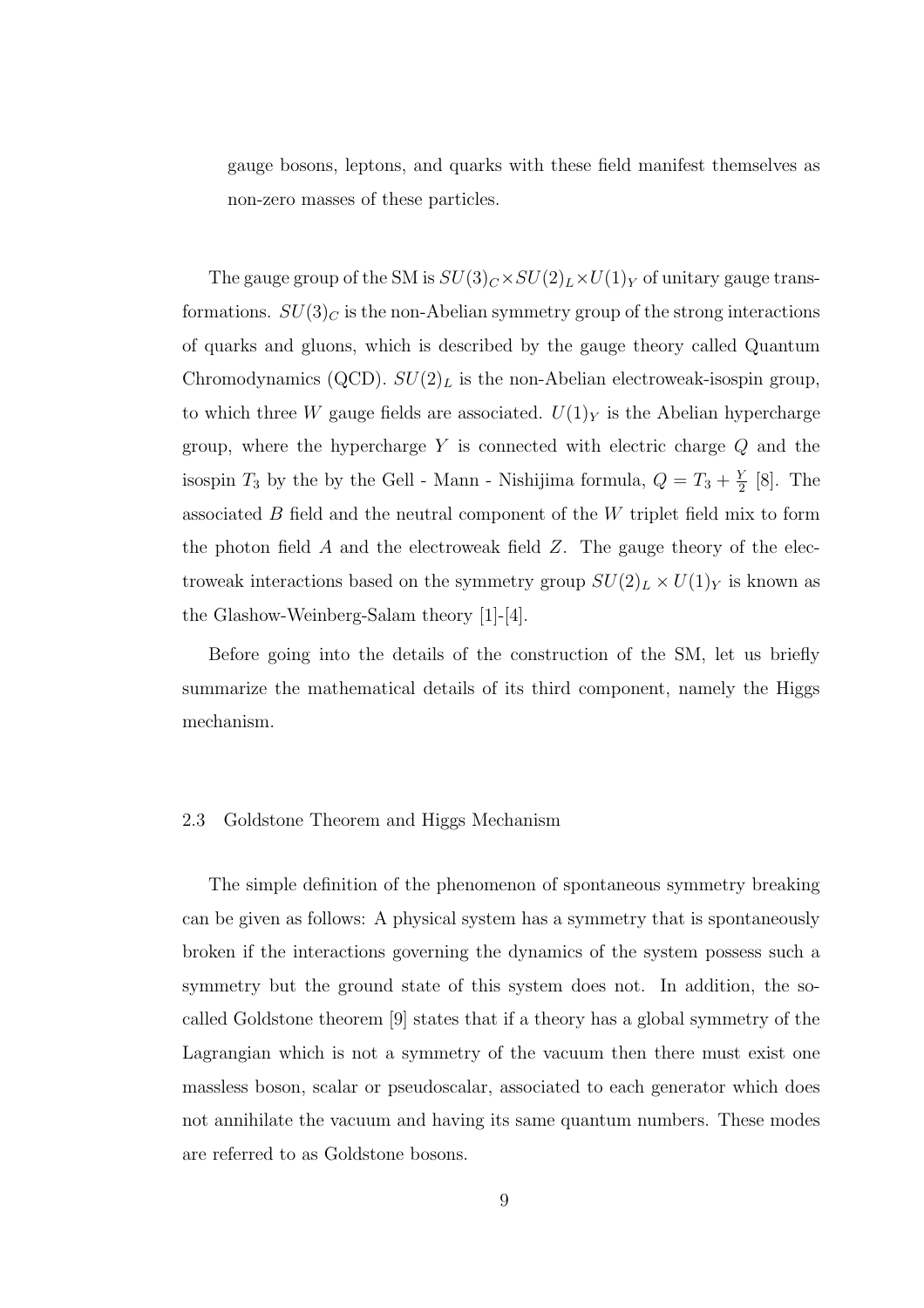Suppose a complex scalar filed of the form

$$
\Phi = \begin{pmatrix} \phi^+ \\ \phi^0 \end{pmatrix}, \tag{2.11}
$$

described by the Lagrangian

$$
L_{\Phi} = (\partial_{\mu}\Phi)^{\dagger}(\partial^{\mu}\Phi) - \mu^{2}\Phi^{\dagger}\Phi - \lambda(\Phi^{\dagger}\Phi)^{2}, \qquad (2.12)
$$

with

$$
\Phi(x) = \frac{1}{\sqrt{2}} (\phi_1(x) + i\phi_2(x)), \qquad (2.13)
$$

where  $\mu$  and  $\lambda$  are arbitrary real parameters. The Lagrangian is invariant under the group  $SO(2)$  rotations in the plane

$$
\left(\begin{array}{c}\n\phi_1 \\
\phi_2\n\end{array}\right) \rightarrow \left(\begin{array}{cc}\n\cos \theta & \sin \theta \\
-\sin \theta & \cos \theta\n\end{array}\right) \left(\begin{array}{c}\n\phi_1 \\
\phi_2\n\end{array}\right).
$$
\n(2.14)

We shall see that this symmetry is spontaneously broken in this model.

Depending on the sign of the mass parameter  $\mu^2$ , there are two possibilities for the vacuum expectation value <  $\Phi >_0 \equiv < 0 \mid \Phi \mid 0 >$  that minimizes the potential part of the Lagrangian (2.12):

- 1.  $\mu^2 > 0$ . There is a unique vacuum at  $\langle \phi_1 \rangle_{0} = \langle \phi_2 \rangle_{0} = 0$ . The vacuum is symmetric and therefore no symmetry breaking occurs.
- 2.  $\mu^2 < 0$ . The minimum is at

$$
\langle |\Phi|^2 \rangle_{0} = -\frac{\mu^2}{2\lambda} = \frac{v^2}{2} \tag{2.15}
$$

which shows a  $SO(2)$  symmetry unless a choice of vacuum is made. Let us choose

$$
\begin{pmatrix} <\phi_1>_{0} \\ <\phi_2>_{0} \end{pmatrix} = \begin{pmatrix} v \\ 0 \end{pmatrix}.
$$
 (2.16)

Then the Lagrangian becomes

$$
L_{\Phi} = \frac{1}{2}\partial\phi_1' \, \partial\phi_1' - \frac{1}{2}(-2\mu^2)\phi_1'^2 + \frac{1}{2}\partial\phi_2' \, \partial\phi_2' + \text{other int. terms}, \quad (2.17)
$$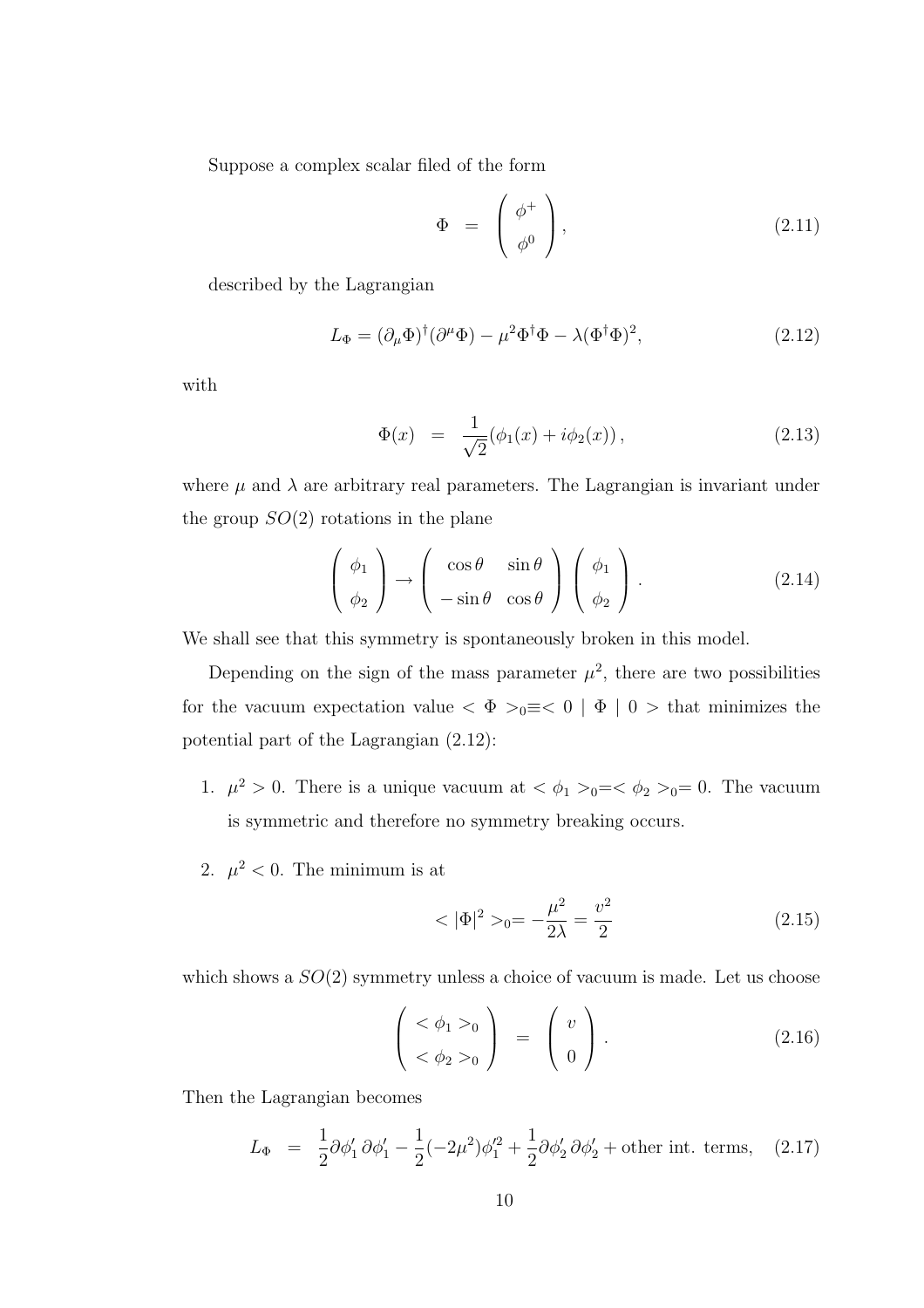where we shifted the fields so that

$$
\begin{pmatrix} \phi_1' \\ \phi_2' \end{pmatrix} = \begin{pmatrix} \phi_1 - v \\ \phi_2 \end{pmatrix} . \tag{2.18}
$$

Thus, after spontaneous breakdown of the  $SO(2)$  symmetry, we get a scalar field  $\phi'_1$  with real and positive mass  $-2\mu^2$  and a massless scalar boson  $\phi'_2$ , as predicted by the Goldstone theorem.

The Goldstone theorem is for theories with spontaneously broken global symmetries but does not hold for gauge theories. When a spontaneous symmetry breaking takes place in a gauge theory, the Goldstone model is to be generalized to be invariant under local gauge transformations, and in this way the so called Higgs mechanism operates. There we require that the Lagrangian is invariant under local gauge transformation

$$
\Phi \to e^{iQ\theta(x)}\Phi\,. \tag{2.19}
$$

We introduce a gauge field  $A_{\mu}$ , replace the ordinary derivatives in the Goldstone Lagrangian (2.12) by the covariant derivatives

$$
\partial_{\mu} \to D_{\mu} + i Q A_{\mu} \,, \tag{2.20}
$$

and add the Lagrangian of the free gauge field

$$
F_{\mu\nu}(x) = \partial_{\nu}A_{\mu}(x) - \partial_{\mu}A_{\nu}(x).
$$

In this way the Lagrangian (2.12) becomes

$$
L_{\Phi} = (D^{\mu}\Phi)(D^{\mu}\Phi)^{*} - \mu^{2}\Phi^{*}\Phi - \lambda(\Phi^{*}\Phi)^{2} - \frac{1}{4}F_{\mu\nu}(x)F^{\mu\nu}(x), \quad (2.21)
$$

This Lagrangian is invariant under local gauge transformations (2.19) and under

$$
A_{\mu} \to A'_{\mu} = A_{\mu} - \frac{1}{e} \partial_{\mu} \theta(x) \,. \tag{2.22}
$$

For  $\mu^2 < 0$ , the vacuum state is not unique, leading to spontaneous symmetry breaking. Choosing the vacuum expectation value and the shifted fields as in the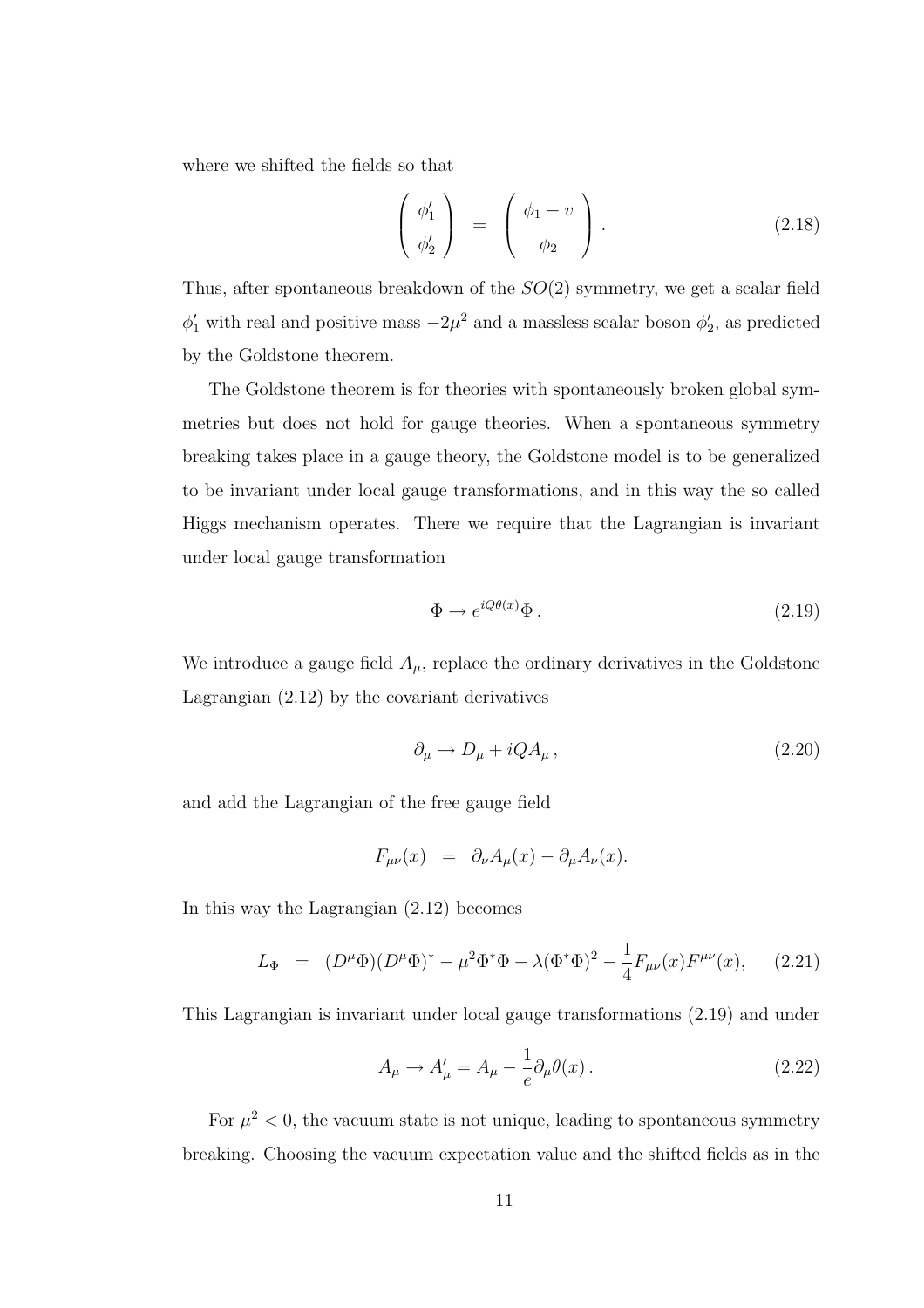Goldstone model (see Eqs.(2.16) and (2.18)), the Lagrangian becomes

$$
L_{\Phi} = \frac{1}{2} \partial \phi_1' \partial \phi_1' + \frac{1}{2} \partial \phi_2' \partial \phi_2' - \frac{1}{2} (-2\mu^2) \phi_1'^1 - \frac{1}{4} F_{\mu\nu}(x) F^{\mu\nu}(x)
$$
  
+ 
$$
+ \frac{1}{2} Q^2 v^2 A_\mu A^\mu + Q v A_\mu \partial^\mu \phi_2' + \text{other int. terms.}
$$
 (2.23)

We can see from the above Lagrangian that after spontaneous symmetry breaking, the vector boson  $A_\mu$  gains a mass of  $m_A = Qv$ . In addition, there is a scalar field  $\phi'_1$  with mass  $m_{\phi'_1} = \sqrt{-2\mu^2}$  and also a massless scalar field  $\phi'_2$ , which is identified as Goldstone boson.

#### 2.4 Constructing the Standard Model

The matter fields of the SM, which are the leptons and quarks carrying spin-1/2, are classified as left-handed (LH) isospin doublets and right-handed (RH) isospin singlets:

$$
\ell_L = \begin{pmatrix} \nu_e \\ e \end{pmatrix}_L, \quad \begin{pmatrix} \nu_\mu \\ \mu \end{pmatrix}_L, \quad \begin{pmatrix} \nu_\tau \\ \tau \end{pmatrix}_L, \quad \ell_R = e_R, \quad \mu_R, \quad \tau_R,
$$
\n
$$
q_L = \begin{pmatrix} u \\ d \end{pmatrix}_L, \quad \begin{pmatrix} c \\ s \end{pmatrix}_L, \quad \begin{pmatrix} t \\ b \end{pmatrix}_L, \quad q_R = u_R, \quad d_R, \quad c_R.
$$
\n(2.24)

As the gauge sector, there are four vector bosons as carriers of the electroweak force, and the corresponding spin-1 gauge vector fields are the  $SU(2)_L$  isotriplet,  $W^1_\mu$ ,  $W^2_\mu$ ,  $W^3_\mu$  and  $U(1)_Y$  hypercharge  $B_\mu$ .

For spontaneous breaking of the  $SU(2)_L \times U(1)_Y$  symmetry leaving the electromagnetic gauge subgroup  $U(1)_{em}$  unbroken, a single complex scalar doublet field with hypercharge  $Y = 1$ 

$$
\Phi(x) = \begin{pmatrix} \phi^+(x) \\ \phi_0(x) \end{pmatrix}
$$
\n(2.25)

is coupled to the gauge fields.

The interactions of the SM are summarized by the three terms in the basic Lagrangian:

$$
L_{SM} = L_{gauge} + L_{fermions} + L_{Higgs} \,. \tag{2.26}
$$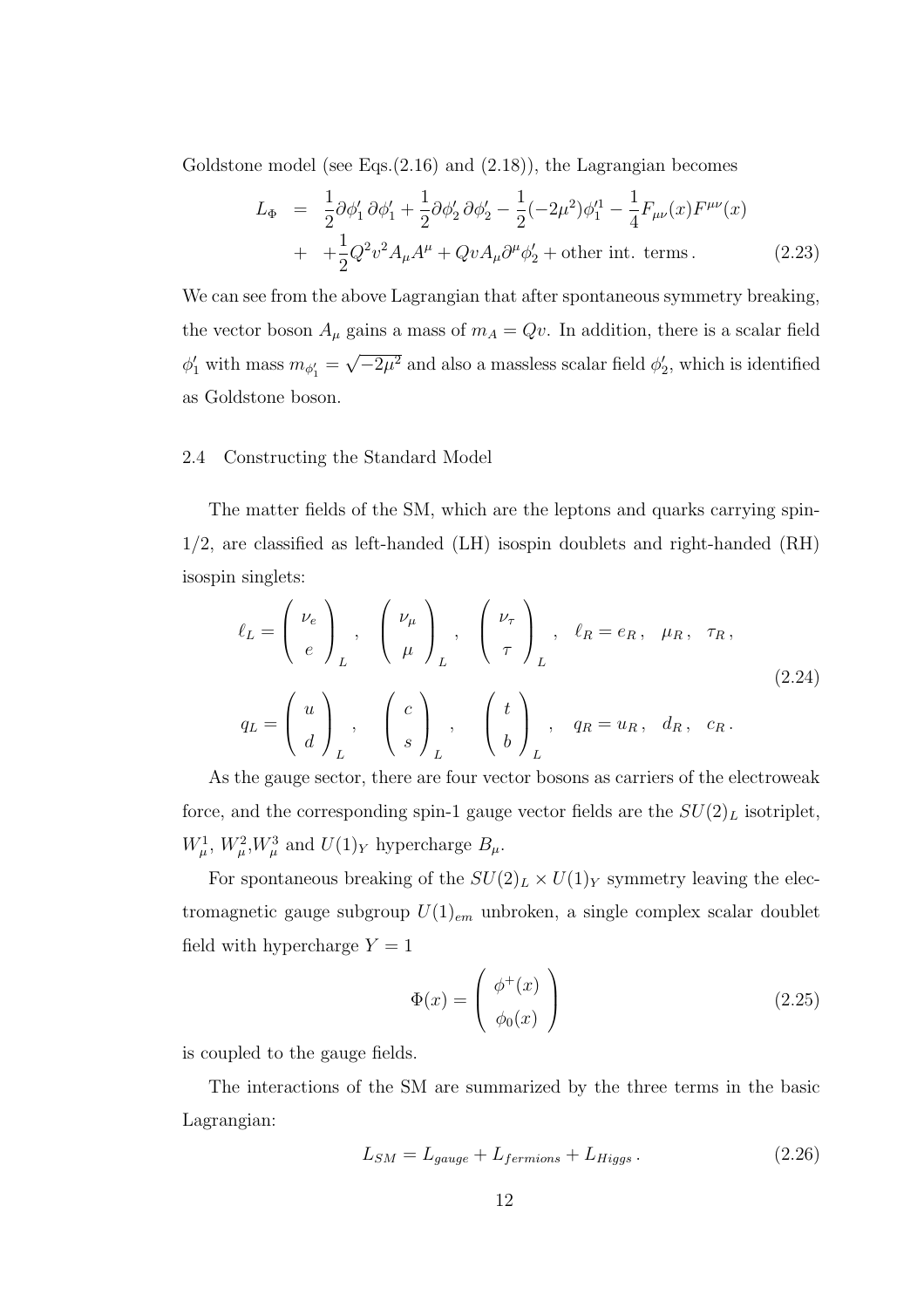The first term represents the self interactions of the gauge fields, and given by

$$
L_{gauge} = -\frac{1}{4} W^{i}_{\mu\nu} W^{i\mu\nu} - \frac{1}{4} B_{\mu\nu} B^{\mu\nu}
$$
 (2.27)

where

$$
W^i_{\mu\nu} = \partial_\mu W^i_\nu - \partial_\nu W^i_\mu + g \epsilon^{ijk} W^j_\mu W^k_\nu,
$$
  
\n
$$
B_{\mu\nu} = \partial_\mu B_\nu - \partial_\nu B_\mu.
$$
\n(2.28)

The tensor  $\epsilon^{ijk}$  is the  $SU(2)_L$  structure constant, and g is the weak coupling constant.

The second term in (2.26) represents the fermion-gauge boson couplings

$$
L_{fermions} = \sum \overline{f}_i \not{D} f, \qquad (2.29)
$$

with the sum running over the LH and RH field components of the leptons and quarks, and the covariant derivative is given by

$$
D_{\mu} = \partial_{\mu} - ig\tau^{i} W_{\mu}^{i} - ig'\frac{Y}{2}B_{\mu}, \qquad (2.30)
$$

where the hypercharge coupling is denoted by  $g'$  and  $\tau^i$  are Pauli matrices.

Finally, the Higgs Lagrangian contains the Higgs-gauge boson interactions together with the Higgs self-interaction potential,  $L_{HG}$  and Higgs-fermion Yukawa couplings,  $\mathcal{L}_{YW}$  :

$$
L_{Higgs} = L_{HG} + L_{YW} \tag{2.31}
$$

where

$$
L_{HG} = (D_{\mu}\Phi)^{+}(D_{\mu}\Phi) - \mu^{2}\Phi^{+}\Phi - \lambda(\Phi^{+}\Phi)^{2}
$$
  
\n
$$
L_{YW} = \lambda_{e}\bar{\ell}_{L}\Phi e_{R} + \lambda_{u}\bar{q}_{L}\tilde{\Phi}u_{R} + \lambda_{d}\bar{q}_{L}\Phi d_{R} + \text{h.c} + 2^{nd} \text{ and } 3^{rd} \text{families} (2.32)
$$

Next step is to apply the Higgs mechanism to  $SU(2)_L \times U(1)_Y$  group to acquire mass for gauge bosons and fermions. The following steps summarize the procedure to get the spectrum from  $L_{SM}$ :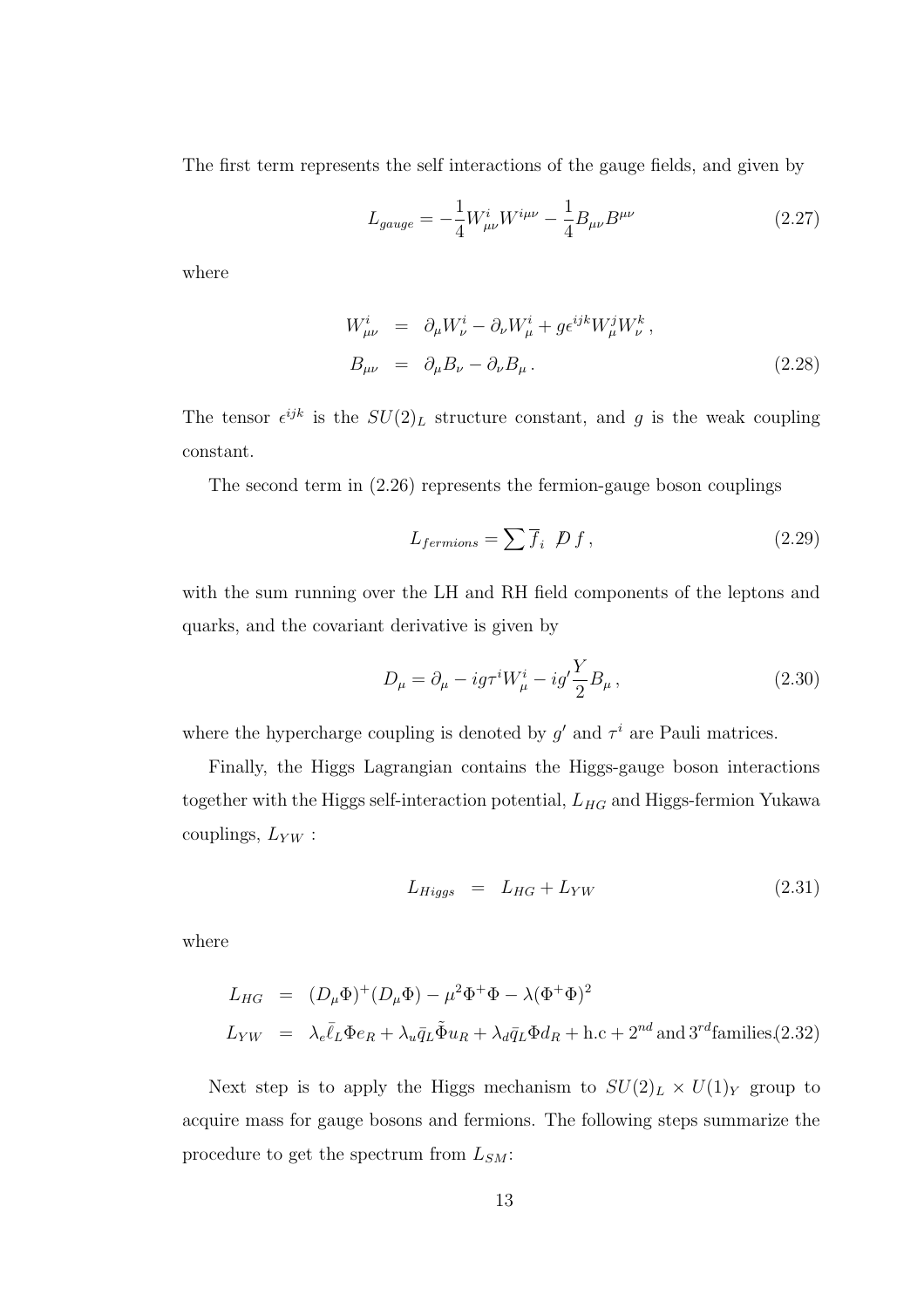1. A non-symmetric vacuum must be fixed. Let's choose

$$
\langle \Phi \rangle_0 \equiv \langle 0 | \Phi | 0 \rangle = \begin{pmatrix} 0 \\ \frac{v}{\sqrt{2}} \end{pmatrix} . \tag{2.33}
$$

2. The physical spectrum is built by performing small oscillations around this vacuum. These are parameterized by

$$
\Phi(x) = \exp\left(\frac{i\vec{\xi}(x) \cdot \vec{\sigma}}{v}\right) \begin{pmatrix} 0\\ \frac{v + H(x)}{\sqrt{2}} \end{pmatrix},
$$
\n(2.34)

where  $\vec{\xi}(x)$  is a small field and  $H(x)$  describes the neutral Higgs boson.

3. In order to eliminate the unphysical field  $\vec{\xi}(x)$  we make the following gauge transformation

$$
\Phi' = U(\xi)\Phi = \begin{pmatrix} 0 \\ \frac{v+H}{\sqrt{2}} \end{pmatrix},
$$
\n(2.35)

where

$$
U(\xi) = \exp\left(-i\frac{\vec{\xi} \cdot \vec{\sigma}}{v}\right). \tag{2.36}
$$

The fermion and the gauge fields are transformed accordingly;

$$
\ell'_{L} = U(\xi)\ell_{L} , \ e'_{R} = e_{R} ,
$$
\n
$$
q'_{L} = U(\xi)q_{L} , \ u'_{R} = u_{R} , \ d'_{R} = d_{R} ,
$$
\n
$$
\frac{\vec{\sigma} \cdot \vec{W}'_{\mu}}{2} = U(\xi) \frac{\vec{\sigma} \cdot \vec{W}_{\mu}}{2} U^{-1}(\xi) - \frac{i}{g \partial_{\mu} U(\xi) U^{-1}(\xi)} ,
$$
\n
$$
B'_{\mu} = B_{\mu} ,
$$
\n(2.37)

and we rewrite the Lagrangian for them in a new gauge.

The physical bosons consist of the charged particles  $W^{\pm}_{\mu}$  and the neutrals  $Z_{\mu}$ and  $A_{\mu}$  (the photon). The latter are taken as a linear combinations of  $W_{\mu}^{3}$  and  $B_{\mu}$ . Thus, we can set

$$
W_{\mu}^{\pm} = \frac{1}{\sqrt{2}} (W_{\mu}^{1} \pm iW_{\mu}^{2}),
$$
  

$$
Z_{\mu} = \frac{gW_{\mu}^{3} - g'B_{\mu}}{\sqrt{g^{2} + g'^{2}}}, \qquad A_{\mu} = \frac{g'W_{\mu}^{3} + gB_{\mu}}{\sqrt{g^{2} + g'^{2}}}.
$$
 (2.38)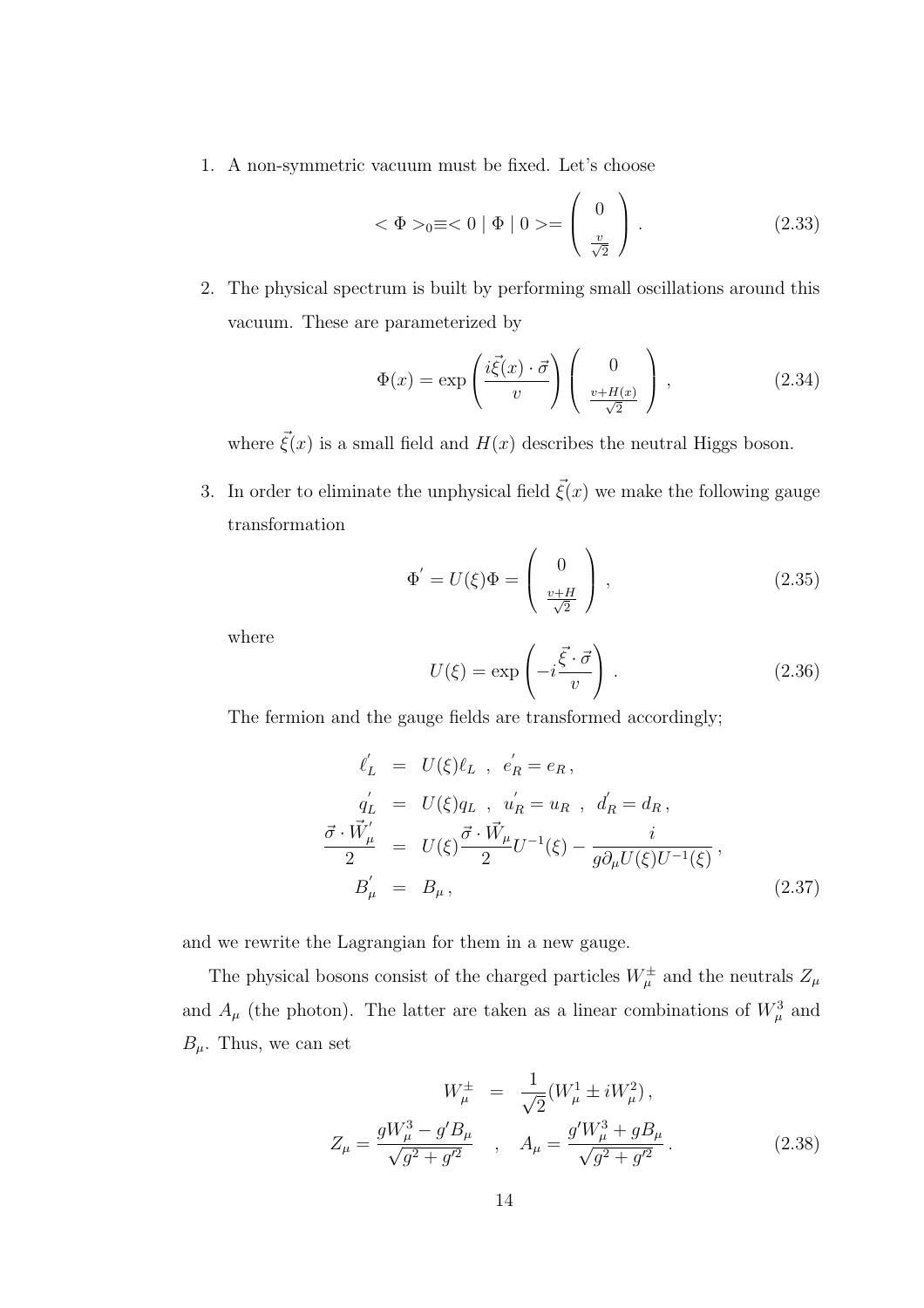It is possible to relate the coupling constants of  $SU(2)_L$  and  $U(1)_Y$  to the so-called the Weinberg angle  $\theta_W$  by using the definition  $g/g' = \tan \theta_W$ ,

$$
\sin \theta_W = \frac{g'}{\sqrt{g^2 + g'^2}}, \cos \theta_W = \frac{g}{\sqrt{g^2 + g'^2}}.
$$
 (2.39)

The photon field  $A_\mu$  couples via the electric charge  $e = \sqrt{4\pi\alpha}$  to the electron, thus e can be expressed in term of the gauge couplings in the following way

$$
e = \frac{gg'}{\sqrt{g^2 + g'^2}}
$$
 or  $e = g \sin \theta_W = g' \cos \theta_W$ . (2.40)

It is now easy to read the masses from the following terms of  $L_{SM}$ :

$$
D_{\mu}\Phi' D^{\mu}\Phi' = \frac{g^2v^2}{4}W_{\mu}^+W^{\mu-} + \frac{1}{2}\frac{(g^2+g^{'2})v^2}{4}Z^{\mu} + .... V(\Phi') = \frac{1}{2}2\mu^2H^2 + .... L_{YW} = \lambda_e\frac{v}{\sqrt{2}}\overline{e}'_Le'_R + \lambda_u\frac{v}{\sqrt{2}}\overline{u}'_Lu'_R + \lambda_d\frac{v}{\sqrt{2}}\overline{d}'_Ld'_R + .... \qquad (2.41)
$$

and get finally the three level predictions

$$
m_W = \frac{gv}{\sqrt{2}}, \ m_Z = \frac{\sqrt{g^2 + g'^2}}{2} v, \ m_H = \sqrt{2}\mu,
$$
  

$$
m_e = \lambda_e \frac{v}{\sqrt{2}}, \ m_u = \lambda_u \frac{v}{\sqrt{2}}, \ m_d = \lambda_d \frac{v}{\sqrt{2}}, \tag{2.42}
$$

where

$$
v = \sqrt{\frac{\mu^2}{\lambda}},\tag{2.43}
$$

and photon remains massless,  $m_A = 0$ . The relations in Eq. (2.42) together with (2.39) allow the masses of the  $W^{\pm}$  and  $Z^{0}$  bosons to be determined in terms of three experimentally well known quantities: the fine structure constant  $\alpha = e^2/4\pi = 1/137$ , the Fermi coupling constant  $G_F = 1.166 \times 10^{-5} \text{ GeV}^{-2}$ , and the weak mixing angle  $\theta_W$ , which is determined from neutrino scattering experiments and given by  $\sin^2 \theta_W = 0.231 \pm 0.014$ . Since the Fermi Constant G is related to  $g/M_W$ , one finds

$$
\frac{G_F}{\sqrt{2}} = \frac{g^2}{8m_W^2} = \frac{1}{2v^2} \implies v = 2^{-1/4} G_F^{-1/2} = 246 \, GeV \,. \tag{2.44}
$$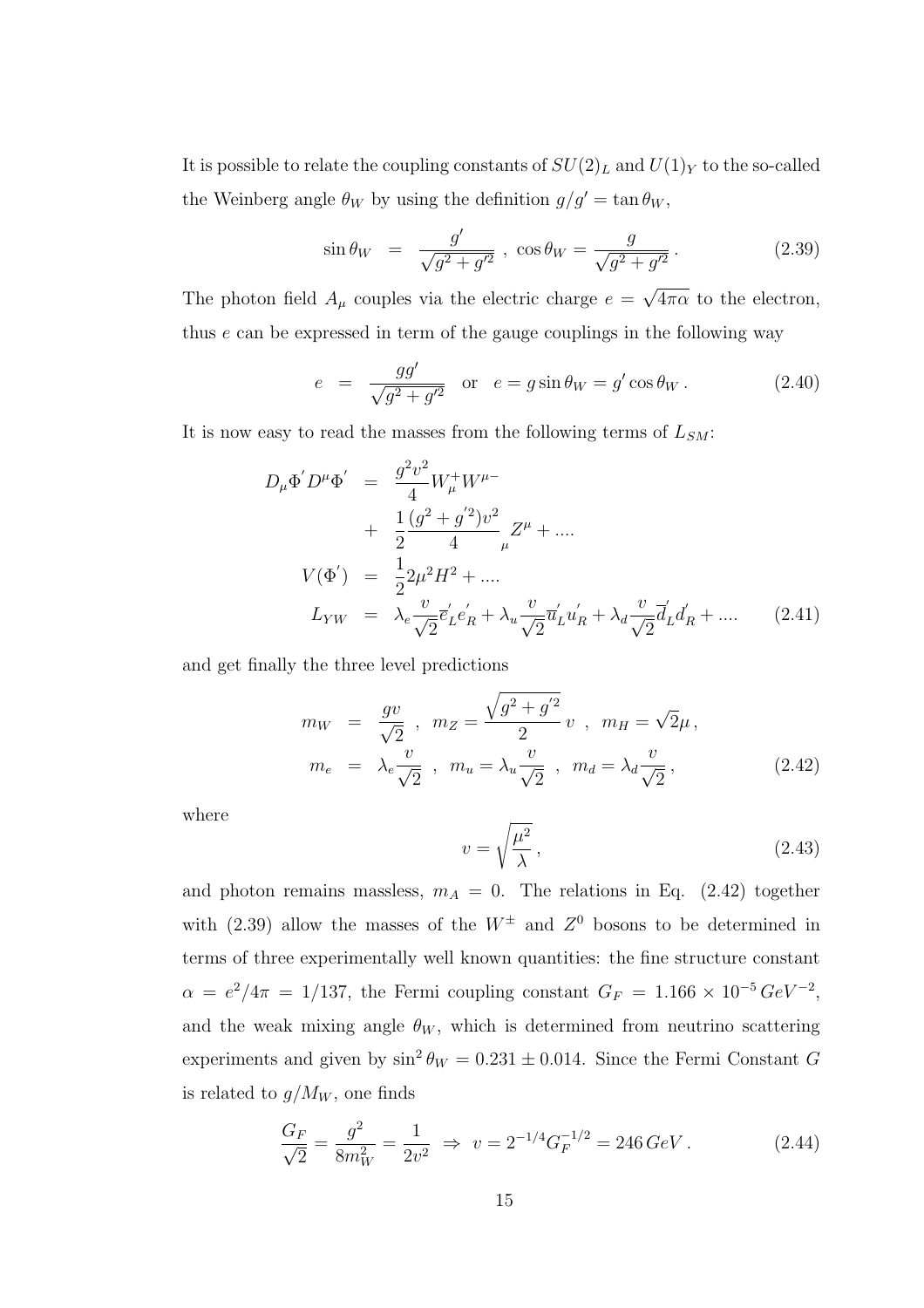Combining  $(2.40), (2.42)$  and  $(2.44)$  gives

$$
m_W = \left(\frac{\alpha \pi}{G_F \sqrt{2}}\right)^{1/2} \frac{1}{\sin \theta_W} \quad , \quad m_Z = \left(\frac{\alpha \pi}{G_F \sqrt{2}}\right)^{1/2} \frac{2}{\sin 2\theta_W} \,, \tag{2.45}
$$

and substituting the above values for  $\alpha$ ,  $G_F$  and  $\theta_W$  leads to

$$
m_W = 78.3^{+2.5}_{-2.3} \,\text{GeV} \quad , \quad m_Z = 89.0^{+2.1}_{-1.8} \,\text{GeV} \,. \tag{2.46}
$$

These predictions of the electroweak theory are in a good agreement with the experimental masses of the  $W^{\pm}$  and  $Z^0$  bosons, which were measured for the first time in very high energy experiments at CERN [10].

This leaves only the parameter  $\lambda$  in (2.43) to be determined. From Eqs. (2.42) and (2.43)

$$
m_H = \sqrt{2v\lambda} \tag{2.47}
$$

which can not be predicted in the SM since the coupling  $\lambda$  is an unknown parameter. Nevertheless, its value can be constrained by the assumption that the SM is valid up to an energy scale  $\Lambda$ . If one demands that the SM remains as a perturbative theory up to the scale of the so-called GUT (Grand Unified Theory), which is  $\mathcal{O}(10^{16})$  GeV, an upper bound of the Higgs mass is given by  $\sim 200$  GeV. For  $\Lambda \sim 1$  TeV and the constraint  $m_H \leq \Lambda$  predict an upper bound of ~ 700 GeV. A lower bound on the Higgs mass is given by the requirement of vacuum stability. With a top quark of mass 175 GeV, and  $\Lambda \sim 1 \text{ TeV}$ , the Higgs mass is given by  $\sim 55$  GeV. For  $\Lambda \sim M_{GUT}$  the lower bound increases to 130 GeV.

The direct Higgs boson search in the  $e^+e^- \to H^0 Z^0$  process at CERNs LEP experiment indicates that  $m_H > 114$  GeV. Search for Higgs particles will be the main goal of a new machine at CERN, namely Large Hadron Collider (LHC), which is expected to operate in the year 2005.

#### 2.5 Unsatisfactory Features of the SM

Despite the SM has been very successful in describing most of the elementary particles phenomenology, there are several unsatisfactory features of the theory. Let us enumerate some them: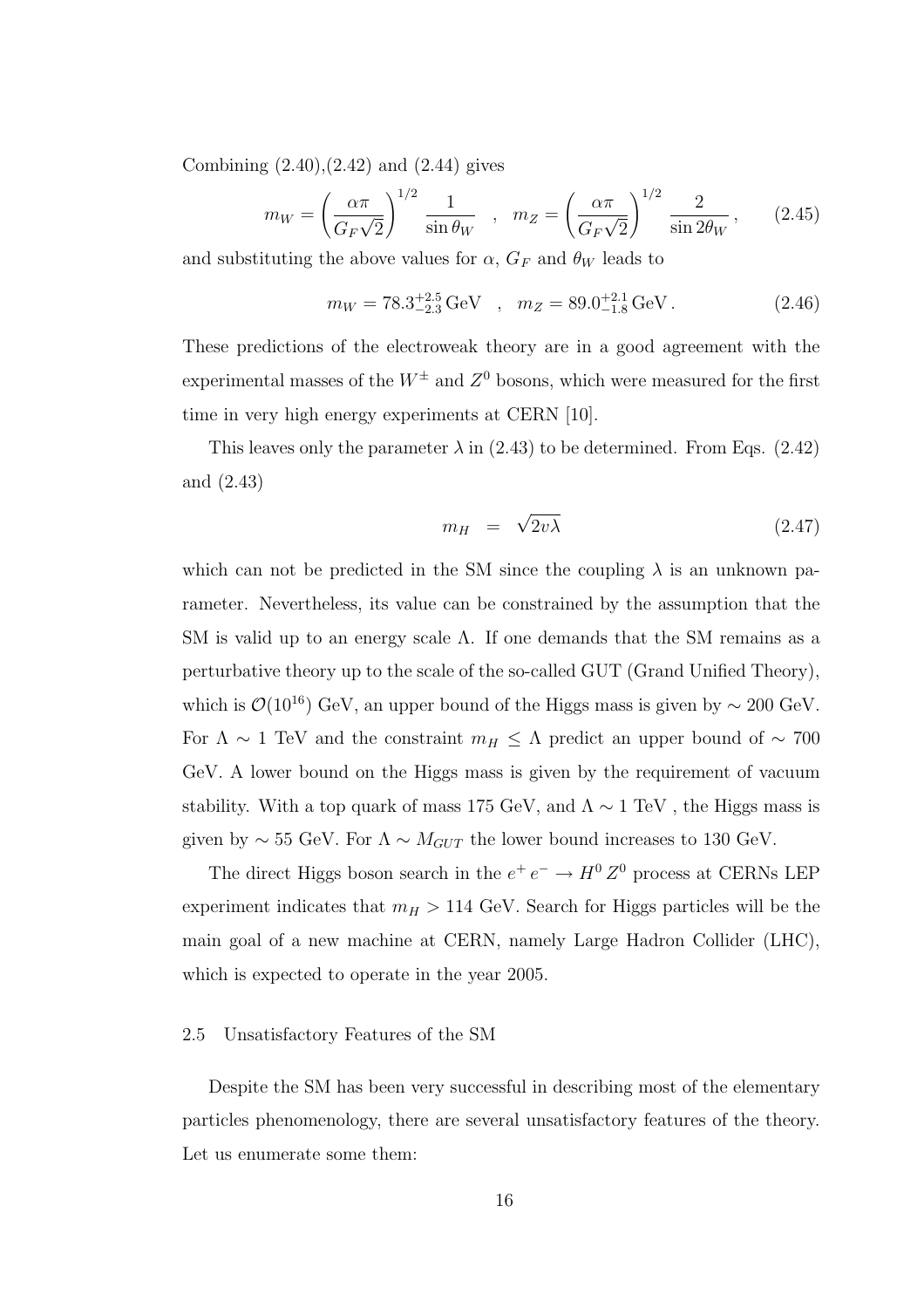- The Higgs sector of the theory: It remains unknown so far, and there is not any fundamental reason to assume that this sector must be minimal i.e. only one Higgs doublet.
- There are too many free parameters: There are at least 19 physical parameters that can not be computed in the context of the SM model: 3 gauge couplings, 6 quark and 3 charged-lepton masses with 3 charged weak mixing angles and 1 CP-violating phase and 2 parameters to characterize the Higgs sector and 1 CP-violating non-perturbative vacuum angle.
- The mass scale v is not "natural": The only scale in the SM is v; all masses are proportional to  $v$ . However, since gravity is not included in the SM, there is for sure another relevant scale, a scale  $\Lambda \simeq M_{Planck} \simeq 10^{19}$  GeV  $\gg$  v. Since the radiative corrections to the Higgs mass term is proportional to this scale,  $\delta m_H^2 \sim \Lambda^2$ , it qaudratically divergent since  $\Lambda >> v$ .
- Interactions are not unified: There is no unification of the fundamental forces in the SM, because a separate gauge group and coupling is introduced for each interaction.
- Gravity is not included in the SM: General relativity can be formulated as a classical field theory, but attempts to quantize it yield a non-renormalizable theory. The hope is to unify gravity with other forces in such a way that the infinities arising in different sectors cancel among themselves, yielding a combined renormalizable theory.
- Origin of CP violation: In the SM the only source of CP violation is the complex Cabibbo-Kobayashi-Maskawa (CKM) matrix elements which appears too weak to drive the observed asymmetry in the nature.

These and many other unsatisfactory features of the SM lead the physicists to search for new models beyond it. In the next chapter, we will give a brief summary of one these models, namely, the two Higgs doublet model, which is the most economical extension of the SM.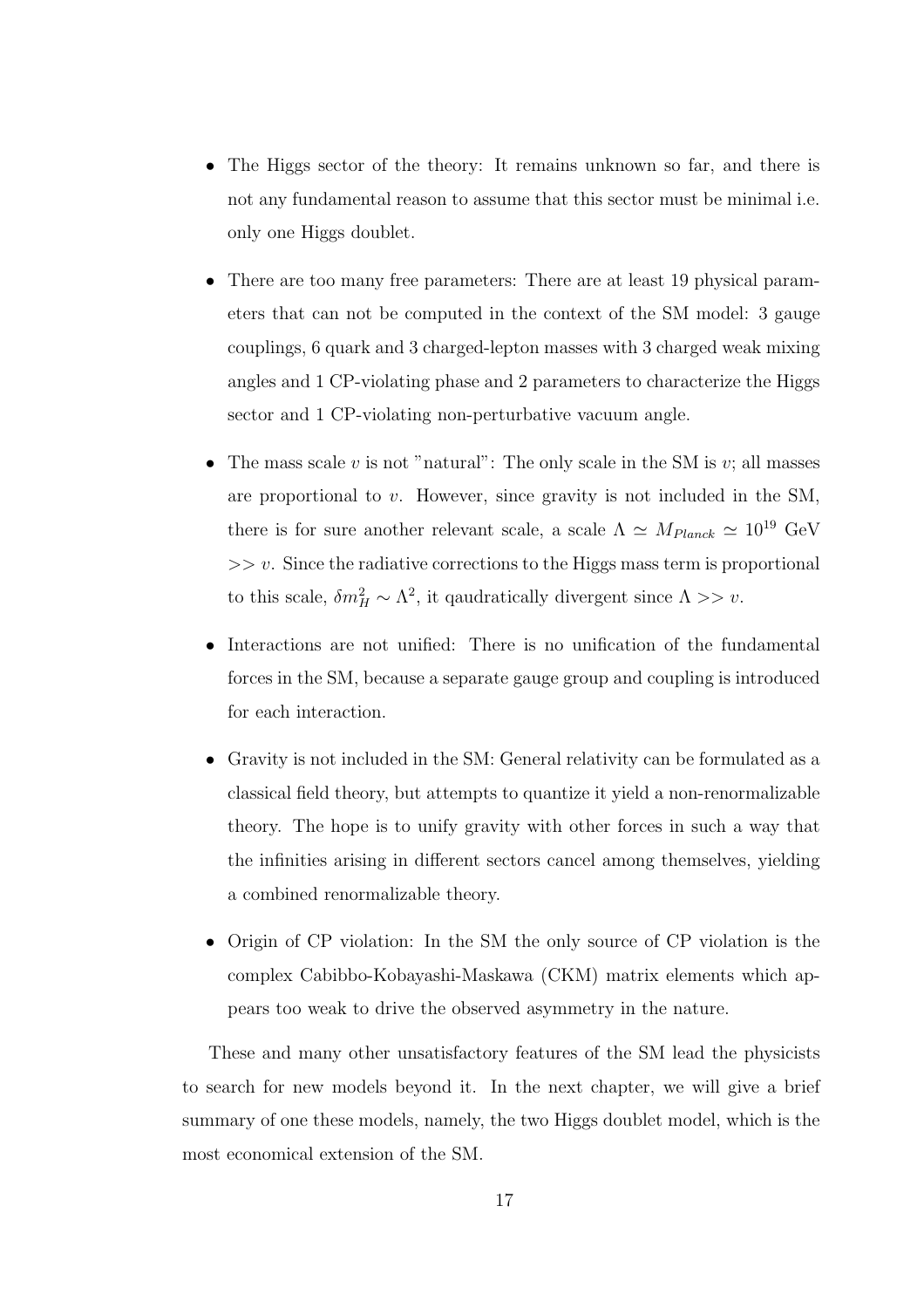### CHAPTER 3

### THE TWO HIGGS DOUBLET MODEL

The SM has a minimal Higgs sector: there is one physical neutral Higgs scalar in the spectrum and its mass is a free parameter not fixed by the theory. However, experimental information concerning the Higgs sector is still very limited; it is therefore reasonable to explore the implications of more complicated Higgs models.

The two Higgs doublet version of the SM [11]-[13] is particularly attractive because

- 1. It is an extension of the minimal model which adds new phenomena ( e.g. physical charged Higgs bosons ).
- 2. It is a minimal extension in that it adds the fewest new arbitrary parameters.
- 3. It satisfies theoretical constraints of

$$
\rho = \frac{m_W^2}{m_Z^2 \cos^2 \theta_W} \simeq 1. \tag{3.1}
$$

In the SM at tree level, this relation is exact. In addition, an infinite number of complicated Higgs representations satisfy this constraint. The simplest choice among them are  $SU(2)$  doublets with  $Y = 1$ .

- 4. Such a Higgs structure is required in 'low energy' supersymmetric models.
- 5. It contains direct CP violating vertices.

To summarize, this model possesses five physical Higgs bosons: a charged pair  $(H^{\pm})$ ; two neutral CP even scalars  $(H^0 \text{and } h^0)$ ; and a neutral CP odd scalar  $(A^0)$ ,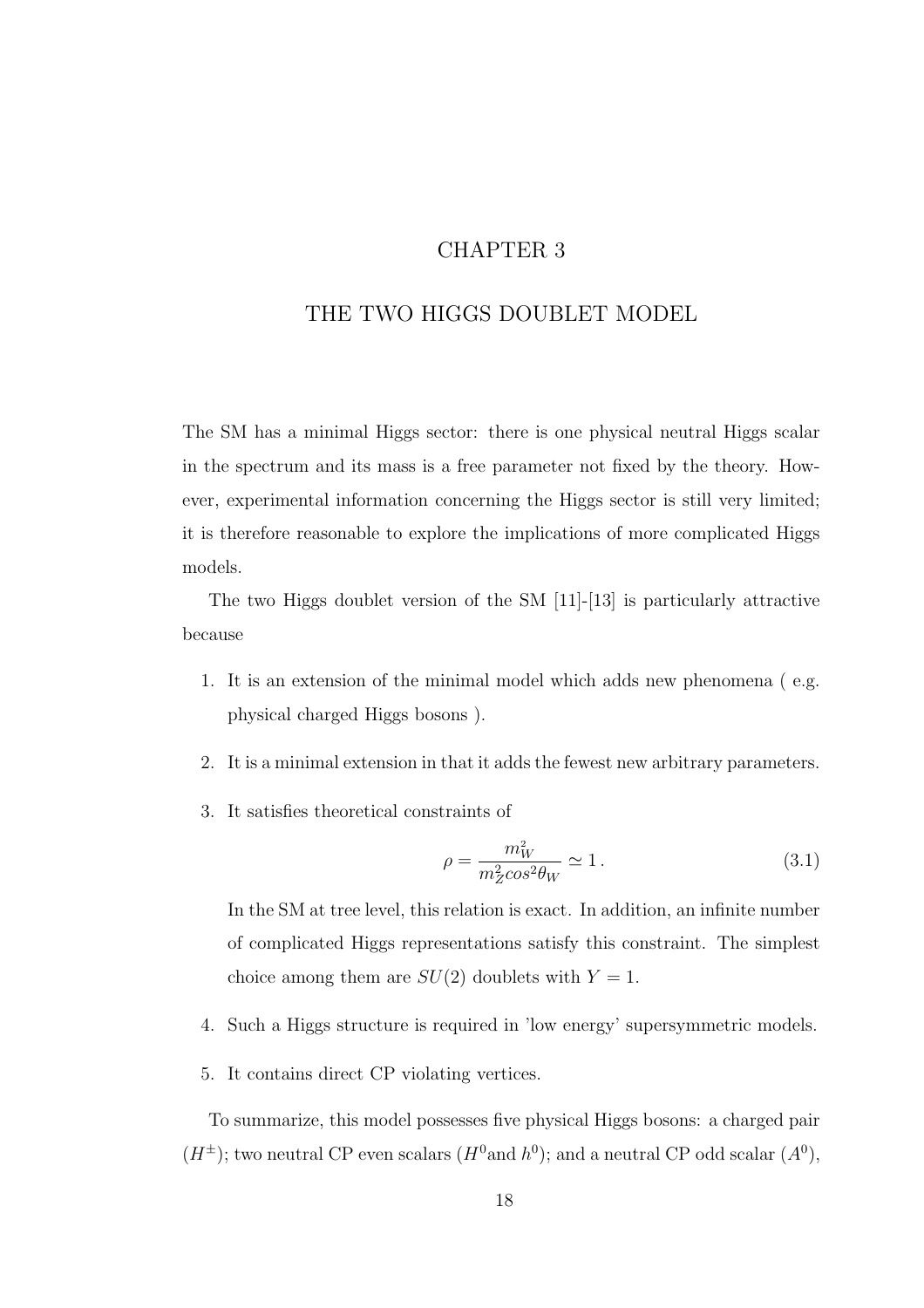often called a pseduoscalar. Instead of one free parameter of the minimal model, this model has six free parameters: four Higgs masses, the ratio of the vacuum expectation values,  $tan\beta$ , and a Higgs mixing angle,  $\alpha$ . Note that  $v_1^2 + v_2^2$  is fixed by the W mass  $m_W^2 = g^2 \frac{(v_1^2 + v_2^2)}{2}$  $\frac{1+v_2^2}{2}$ , and the Goldstone bosons  $G^{\pm}$  and  $G^0$  are eaten by the  $W^{\pm}$  and  $Z^{0}$  bosons.

A possible problem in the 2HDM is the possibility of appearing flavor changing neutral currents (FCNC) at the tree level, which are automatically absent in the SM, because the same operations that diagonalize the mass matrix automatically diagonalize the Higgs-fermion coupling. To avoid this unwanted FCNCs one can impose an ad hoc discrete symmetry based on a theorem of Glashow and Weinberg [14] which states that the tree level FCNC's mediated by Higgs bosons will be absent if all fermions of a given electric charge couple to no more than one Higgs doublet. However this constraint on the coupling is not unique. For example, there are at least two ways to satisfy this theorem in 2HDM [13]: One possibility ( Model I ) is a model in which one Higgs doublet does not couple to fermions at all and the other Higgs doublet couples to fermions in the same way as in the minimal Higgs model. A second possibility ( Model II ) is a model in which one Higgs doublet couples to down quarks while the second Higgs doublet couples to up quarks. Then, the part of the Lagrangian that contains the interaction of the fermions and the scalars can be written for model I and II, respectively, as follows:

$$
\mathcal{L}_{YI} = -\lambda_{ij}^d \overline{q}_{Li} \Phi_2 d_{Rj} - \lambda_{ij}^u \overline{q}_{Li}, \widetilde{\Phi}_2 u_{Rj} - \lambda_{ij}^\ell \overline{\ell}_{Li} \Phi_2 \ell_{Rj} + \text{h.c.},
$$
  
\n
$$
\mathcal{L}_{YII} = -\lambda_{ij}^d \overline{q}_{Li} \Phi_2 d_{Rj} - \lambda_{ij}^u \overline{q}_{Li} \widetilde{\Phi}_1 u_{Rj} - \lambda_{ij}^\ell \overline{\ell}_{Li} \Phi_1 \ell_{Rj} + \text{h.c.},
$$
 (3.2)

where

$$
\tilde{\Phi} \equiv i\sigma_2 \Phi^* = \begin{pmatrix} 0 & 1 \\ -1 & 0 \end{pmatrix} \Phi^*,
$$
\n(3.3)

and  $i, j$  label the three generations.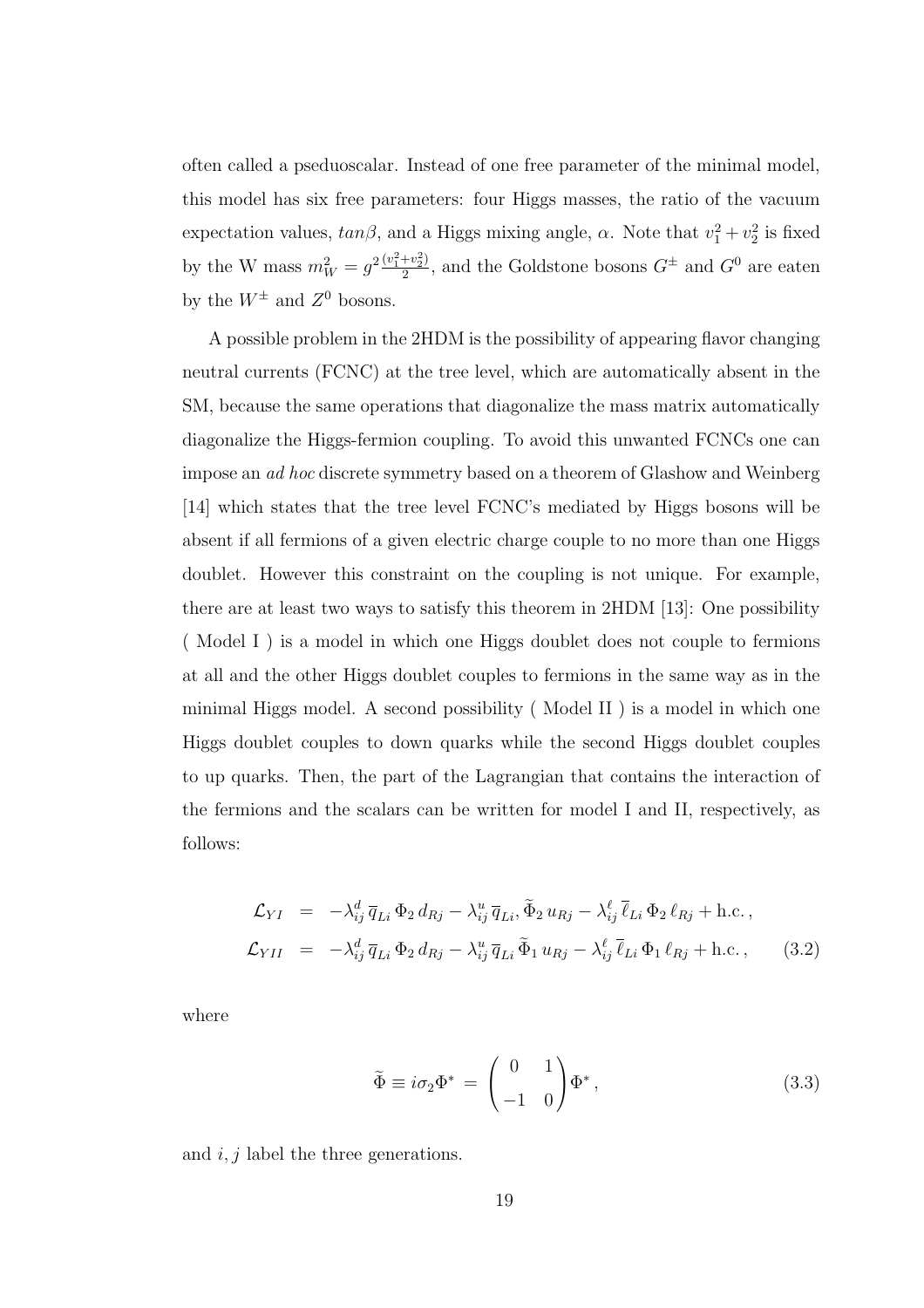As explained above, in the 2HDM, the scalar sector contains two Higgs doublets with the same quantum numbers

$$
\Phi_1 = \begin{pmatrix} \phi_1^+ \\ \phi_1^0 \end{pmatrix} , \Phi_2 = \begin{pmatrix} \phi_2^+ \\ \phi_2^0 \end{pmatrix} .
$$
 (3.4)

In general, both doublets could acquire vacuum expectation values (vev)

$$
\langle \Phi_1 \rangle = \frac{v_1}{\sqrt{2}} \quad , \quad \langle \Phi_2 \rangle = \frac{v_2}{\sqrt{2}} e^{i\xi} \,. \tag{3.5}
$$

,

so it is more convenient to parametrize the doublets in the following way

$$
\Phi_1 = \begin{pmatrix} \phi_1^+ \\ \frac{h_1 + v_1 + ig_1}{\sqrt{2}} \end{pmatrix} ; \ \Phi_2 = \begin{pmatrix} \phi_2^+ \\ \frac{h_2 + v_2 e^{i\xi} + ig_2}{\sqrt{2}} \end{pmatrix}
$$
 (3.6)

The most general Higgs potential describing the interactions of scalar fields  $\Phi_1$  and  $\Phi_2$  which spontaneously breaks  $SU(2)_L \times U(1)_Y$  down to  $U(1)_{em}$  contains all possible hermitian bilinear and quartic interactions compatible with gauge invariance:

$$
V_G(\Phi_1, \Phi_2) = -\mu_1^2 \hat{A} - \mu_2^2 \hat{B} - \mu_3^2 \hat{C} - \mu_4^2 \hat{D} + \lambda_1 \hat{A}^2 + \lambda_2 \hat{B}^2 + \lambda_4 \hat{C}^2 + \lambda_5 \hat{D}^2
$$

$$
+ \lambda_3 \hat{A} \hat{B} + \lambda_6 \hat{A} \hat{C} + \lambda_7 \hat{B} \hat{C} + \lambda_8 \hat{A} \hat{D} + \lambda_9 \hat{B} \hat{D} + \lambda_{10} \hat{C} \hat{D}, \quad (3.7)
$$

where

$$
\begin{array}{rcl}\n\widehat{A} & \equiv & \Phi_1^\dagger \Phi_1 \; , \; \widehat{B} \equiv \Phi_2^\dagger \Phi_2, \; \widehat{C} \equiv \frac{1}{2} \left( \Phi_1^\dagger \Phi_2 + \Phi_2^\dagger \Phi_1 \right) = \text{Re} \left( \Phi_1^\dagger \Phi_2 \right) \\
\widehat{D} & \equiv & -\frac{i}{2} \left( \Phi_1^\dagger \Phi_2 - \Phi_2^\dagger \Phi_1 \right) = \text{Im} \left( \Phi_1^\dagger \Phi_2 \right),\n\end{array}
$$

and  $\lambda_i$ 's are all real parameters because of hermiticity.

Let us investigate the conditions of CP invariance of the Higgs potential  $(3.7)$ :

The CP violation is the violation of the combined conservation laws associated with parity P and charge conjugation C. The parity operation is the spatial inversion of the coordinates;  $(x, y, z) \longrightarrow (-x, -y, -z)$  and it is a discrete transformation. Under P, left-handed (LH) components of fermions,  $\psi_L = \frac{1}{2}$  $\frac{1}{2}(1-\gamma_5)\psi$ transform into right-handed (RH) ones,  $\psi_R = \frac{1}{2}$  $\frac{1}{2}(1+\gamma_5)\psi$ , and vice-versa. Since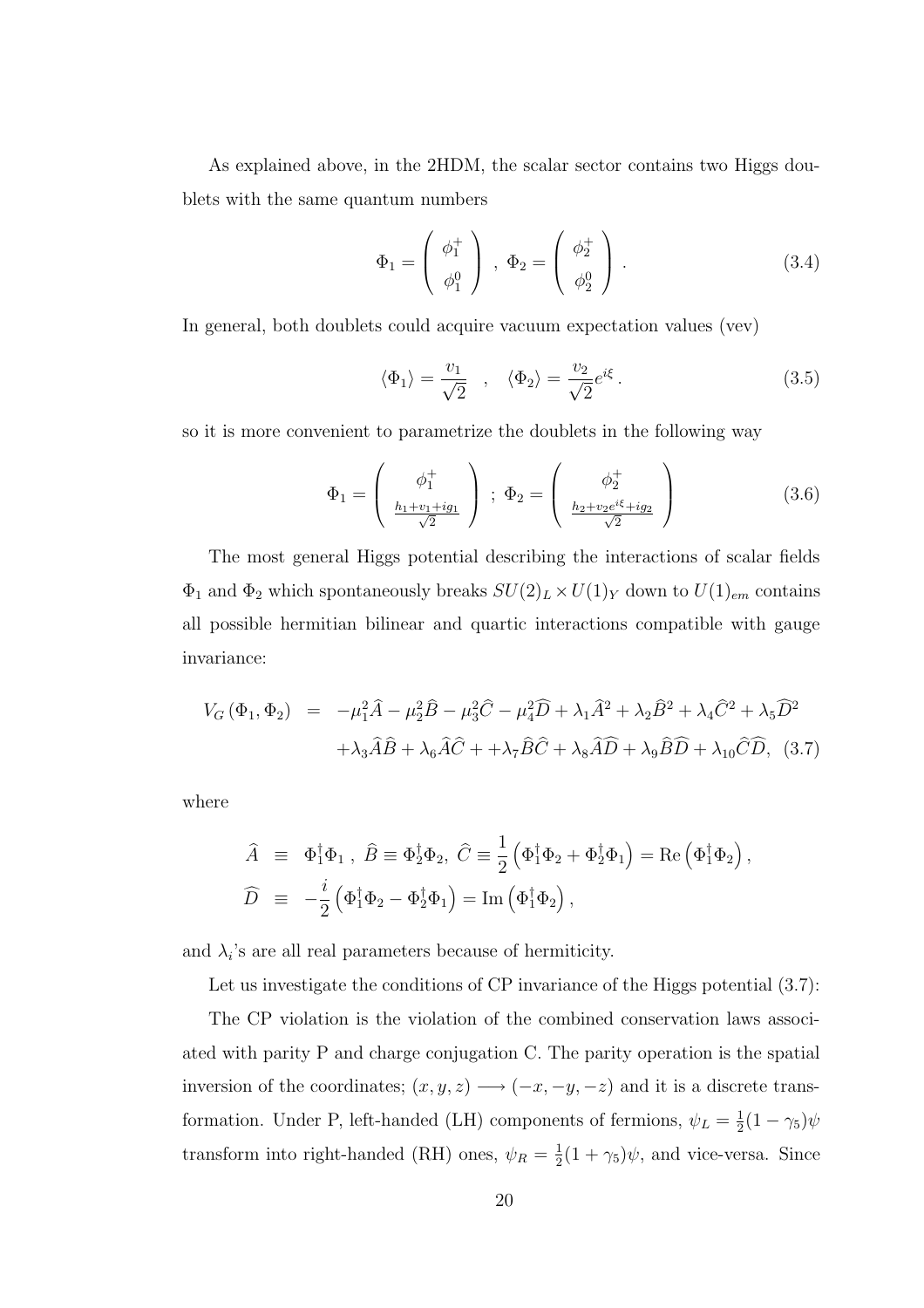weak interactions only involve the LH components, parity is not a good symmetry of the weak force. The charge conjugation operation reverses the sign of the charge and magnetic moment of a particle, leaving coordinates untouched. Thus, it converts each particle into its antiparticle. Charge conjugation implies that every charged particle has an oppositely charged antiparticle. The antiparticle of an electrically neutral particle may be identical to the particle, as in the case of the neutral pi meson, or it may be distinct, as the antineutron. Strong and electromagnetic interactions are found experimentally to be invariant under the C conjugation operation. On the other hand , it is not a symmetry of weak interactions, because when it is applied to a neutrino (LH) it gives a LH antineutrino which does not exist.

If we come back to the Higgs potential in Eq. (3.7), since all fields are scalars, CP invariance is equivalent to the charge conjugation invariance here. Under charge conjugation, a Higgs doublet  $\Phi_i$  transforms as  $\Phi_i \to e^{i\beta_i} \Phi_i^*$ , where the parameters  $\beta_i$  are arbitrary. Therefore, we get  $\Phi_i^{\dagger} \Phi_j \to e^{i(\beta_j - \beta_i)} \Phi_j^{\dagger} \Phi_i$ . In particular, if we choose  $\beta_i = \beta_j$ , the operator D in Eq.(3.7) reverses sign under C-conjugation, while the others are invariant. Then, the number of parameters of the Higgs potential that holds a C-conjugation invariance reduces to ten

$$
V'_{G}(\Phi_1, \Phi_2) = -\mu_1^2 \hat{A} - \mu_2^2 \hat{B} - \mu_3^2 \hat{C} + \lambda_1 \hat{A}^2 + \lambda_2 \hat{B}^2 + \lambda_3 \hat{C}^2 + \lambda_4 \hat{D}^2
$$

$$
+ \lambda_5 \hat{A} \hat{B} + \lambda_6 \hat{A} \hat{C} + \lambda_7 \hat{B} \hat{C}.
$$
(3.8)

However, potential (3.8) could induce spontaneous CP violation due to the complex phase  $\xi$  in the vev of  $\Phi_2$  [15]-[18]. It is possible to demand a  $Z_2$  invariance where  $\Phi_1 \rightarrow \Phi_1$ ,  $\Phi_2 \rightarrow -\Phi_2$ , under which vev is CP invariant. The resulting potential is given by

$$
V''_G = -\mu_1^2 \hat{A} - \mu_2^2 \hat{B} + \lambda_1 \hat{A}^2 + \lambda_2 \hat{B}^2 + \lambda_4 \hat{C}^2 + \lambda_5 \hat{D}^2 + \lambda_3 \hat{A} \hat{B},
$$
 (3.9)

and correspond to setting  $\mu_3^2 = \lambda_6 = \lambda_7 = 0$  in Eq. (3.8). If we permit a soft breaking term of the form  $-\mu_3^2 \hat{C}$ , spontaneous  $CP$  violation occurs, in that case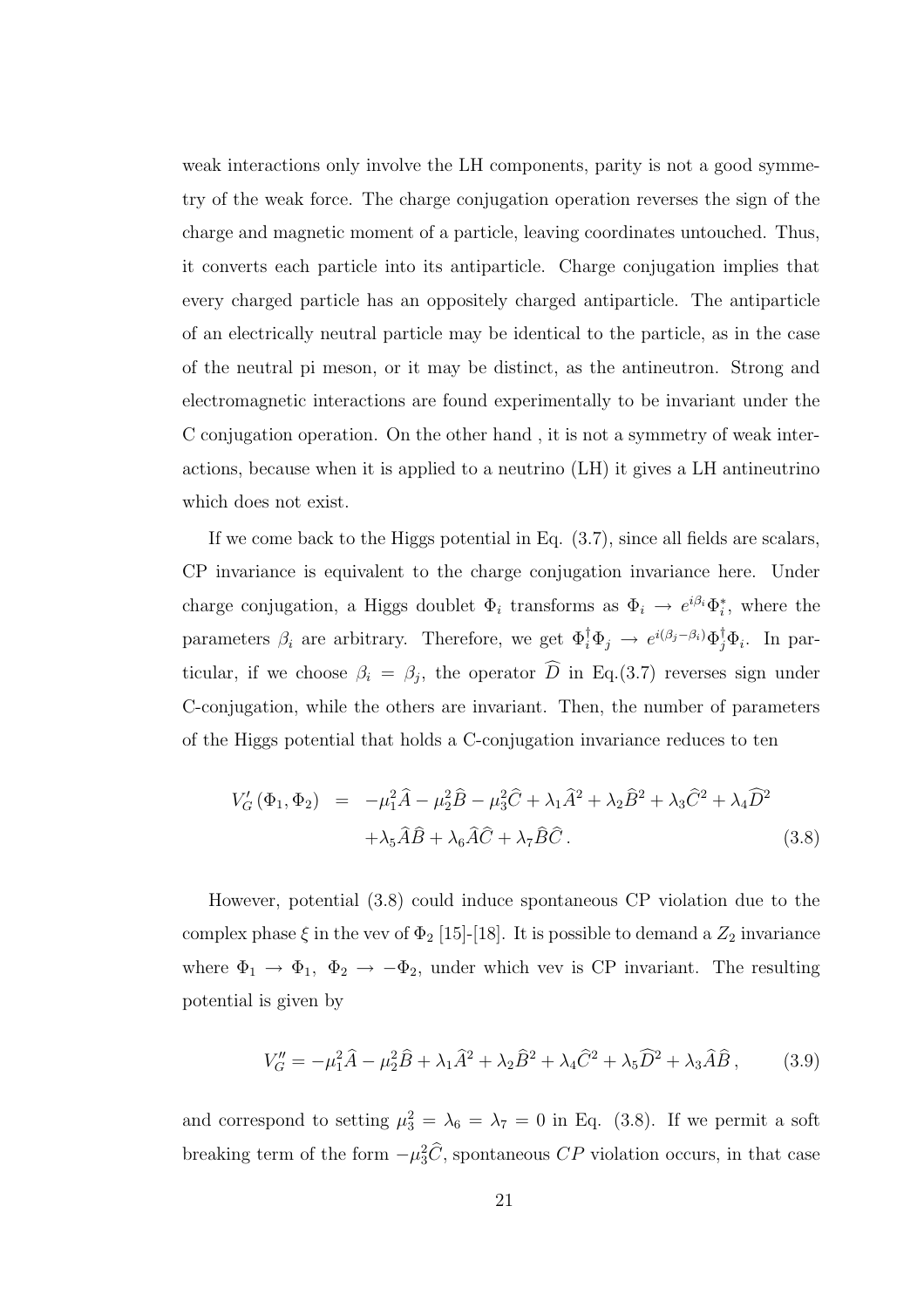the potential explicitly reads

$$
V(\Phi_1, \Phi_2) = \sum_{i=1,2} [\mu_i^2 \Phi_i^{\dagger} \Phi_i + \lambda_i (\Phi_i^{\dagger} \Phi_i)^2] + \mu_3^2 \text{Re}(\Phi_1^{\dagger} \Phi_2) + \lambda_3 [(\Phi_1^{\dagger} \Phi_1)(\Phi_2^{\dagger} \Phi_2)] + \lambda_4 [\text{Re}(\Phi_1^{\dagger} \Phi_2)]^2 + \lambda_5 [\text{Im}(\Phi_1^{\dagger} \Phi_2)]^2.
$$
 (3.10)

Comparing with the model I and II, the Higgs potential of such a model, which is called as model IV in the literature, has an additional linear terms of  $\text{Re}(\Phi_1^{\dagger} \Phi_2)$ . So, model IV is the minimal among the extensions of that provide a new source of CP violation [17, 18].

The constraints on the  $\lambda_i$ 's can be obtained from the requirement that the vacuum is at least a stationary point of the potential, that is

$$
\left. \frac{\partial V}{\partial \Phi_i} \right|_{min} = 0, \tag{3.11}
$$

where "min" means the vanishing expectation values of all components except the real parts of the neutral components of the doublets. From (3.11), we get the following conditions

$$
m_1^2 = -[2\lambda_1 v_1^2 + (\lambda_3 + \lambda_5) v_2^2],
$$
  
\n
$$
m_2^2 = -[2\lambda_2 v_2^2 + (\lambda_3 + \lambda_5) v_1^2],
$$
  
\n
$$
m_3^2 = -2v_1 v_2 (\lambda_4 - \lambda_5) \cos \xi.
$$
\n(3.12)

From Eq. (3.12), one can see that the necessary condition to have spontaneously broken CP is  $\lambda_4 \neq \lambda_5$  and  $m_3^2 \neq 0$ , i.e., the real and imaginary parts of  $\phi_1^+ \phi_2$ have different self-couplings and there exists a linear term of  $\text{Re}(\phi_1^+\phi_2)$  in the potential.

As has already been noted, after the spontaneous symmetry braking of the gauge symmetry five physical Higgs fields appear in the Higgs sector. The masses of these Higgs bosons can be calculated from the mass squared matrix defined by

$$
M_{ij}^2 = \frac{1}{2} \frac{\partial^2 V}{\partial \Phi_i \partial \Phi_j} \bigg|_{min} , \qquad (3.13)
$$

with  $i = 1, \ldots, 8$ . We can write the potential at the stationary point as:

$$
V = m_1^2 v_1^2 + m_2^2 v_2^2 + \lambda_1 v_1^4 + \lambda_2 v_2^4 + (\lambda_3 + \lambda_5) v_1^2 v_2^2
$$
  
 
$$
+ (\lambda_4 - \lambda_5) v_1^2 v_2^2 \left[ (\cos \xi - \Delta)^2 - \Delta^2 \right],
$$
 (3.14)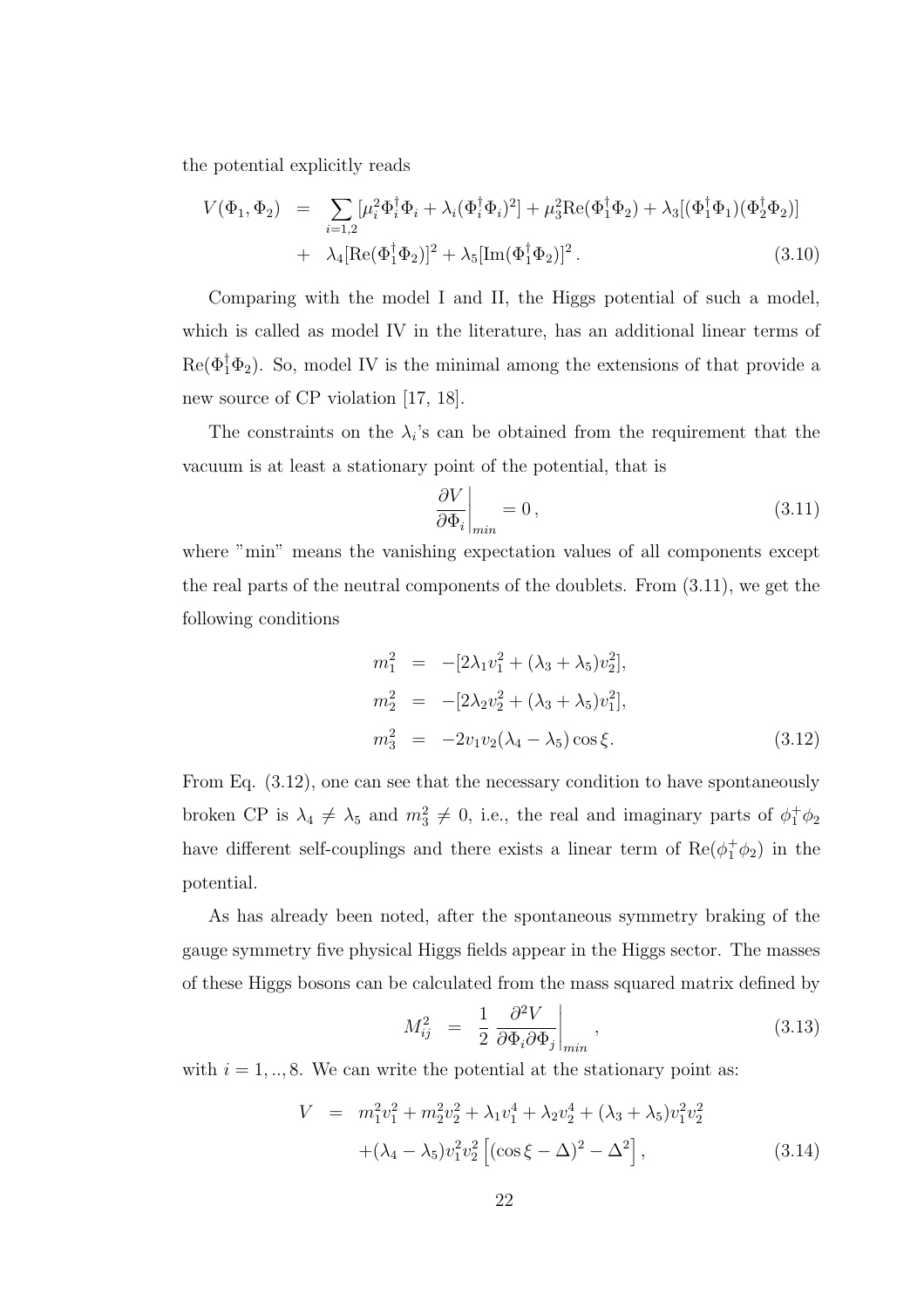with

$$
\Delta = -\frac{m_3^2}{2v_1v_2(\lambda_4 - \lambda_5)}.
$$

In model IV, for charged components, the mass-squared matrix for negative states is given as

$$
-\lambda_5 \begin{pmatrix} v_1^2 & -v_1 v_2 e^{i\xi} \\ -v_1 v_2 e^{-i\xi} & v_2^2 \end{pmatrix}, \tag{3.15}
$$

Diagonalizing the mass-squared matrix results in one zero-mass Goldstone state:

$$
G^- = e^{i\xi} \sin \beta \phi_2^- + \cos \beta \phi_1^-, \qquad (3.16)
$$

and one massive charged Higgs boson state:

$$
H^- = e^{i\xi} \cos \beta \phi_2^- - \sin \beta \phi_1^-, \qquad (3.17)
$$

$$
m_{H^{-}} = |\lambda_5|v^2, \tag{3.18}
$$

where  $tan\beta = v_2/v_1$  and  $v^2 = v_1^2 + v_2^2$ , which is determined by  $2m_W^2/g^2$ . The positive states  $G^+$  and  $H^+$  could be obtained similarly.

For neutral Higgs components, because CP-conservation is broken, the masssquared matrix is  $4 \times 4$ , which can not be simply separated into two  $2 \times 2$  matrices as usual. After rotating the would-be Goldestone boson  $(v_1 \text{Im}\phi_1^0 + v_2 \text{Im}\phi_2^0)/v$  away and using the constraints in Eq. (3.12), the elements of the mass matrix of the three physical neutral Higgs bosons  $\mu_{ij}$ , in the basis of  $\{ \text{Re}\phi_1^0, \text{Re}\phi_2^0, (v_2\text{Im}\phi_1^0$  $v_1 \text{Im}\phi_2^0 \rangle / v$ , can be written as

$$
\mu_{11} = 4\lambda_1 v_1^2 + (\lambda_4 - \lambda_5) v_2^2 \cos^2 \xi ,
$$
  
\n
$$
\mu_{12} = v_1 v_2 [2\lambda_3 + \lambda_4 \cos^2 \xi + \lambda_5 (1 + \sin_\xi^2)],
$$
  
\n
$$
\mu_{13} = \frac{1}{2} (\lambda_4 - \lambda_5) v_2 v s \sin^2 \xi ,
$$
  
\n
$$
\mu_{22} = 4\lambda_2 v_2^2 + (\lambda_4 - \lambda_5) v_1^2 \cos^2 \xi ,
$$
  
\n
$$
\mu_{23} = \frac{1}{2} (\lambda_4 - \lambda_5) \sin^2 \xi v_1 v ,
$$
  
\n
$$
\mu_{33} = (\lambda_4 - \lambda_5) v^2 \sin^2 \xi .
$$
\n(3.19)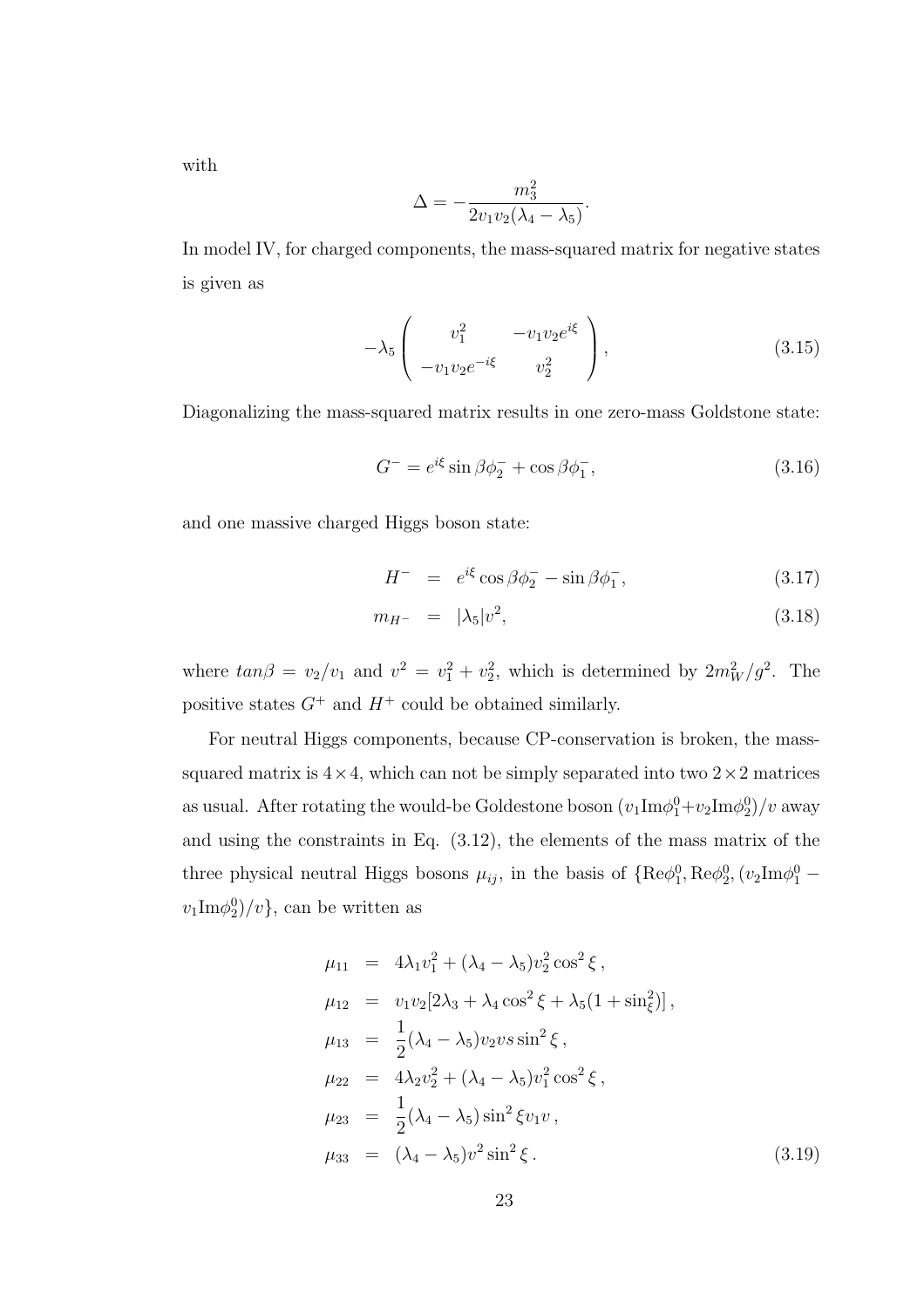In eq.  $(3.19)$ , the constraints in eq.  $(3.12)$  have been used. Diagonalizing the Higgs boson mass-squared matrix results in

$$
\begin{pmatrix}\nH_1^0 \\
H_2^0 \\
H_3^0\n\end{pmatrix} = \sqrt{2} \begin{pmatrix}\n\cos \alpha & \sin \alpha & 0 \\
-\sin \alpha & \cos \alpha & 0 \\
0 & 0 & 1\n\end{pmatrix} \begin{pmatrix}\n\text{Im}\phi_1^0 \\
\text{Re}\phi_1^0 \\
\text{Re}\phi_2^0\n\end{pmatrix}
$$
\n(3.20)

with masses

$$
m_{H_1^0, H_2^0}^2 = \frac{1}{2} \left( \mu_{11} + \mu_{33} \mp \sqrt{(\mu_{11} - \mu_{33})^2 + 4\mu_{13}^2} \right) \tag{3.21}
$$

and the mixing angle

$$
\tan(2\alpha) = \frac{2\mu_{13}}{\mu_{33} - \mu_{11}}.\tag{3.22}
$$

In model IV, it is assumed that the fermions obtain masses in the same way as in model II 2HDM. That is, the up-type quarks get masses from Yukawa couplings to the Higgs doublet  $\Phi_2$  and down-type quarks and leptons get masses from Yukawa couplings to the Higgs doublet  $\Phi_1$ . Then it is easy to obtain the couplings of neutral Higgs bosons to fermions

$$
H_1^0 \bar{f} f: \qquad -\frac{i g m_f}{2m_W \cos \beta} (\sin \alpha + i \cos \alpha \gamma_5)
$$
  

$$
H_2^0 \bar{f} f: \qquad -\frac{i g m_f}{2m_W \cos \beta} (\cos \alpha - i \sin \alpha \gamma_5)
$$
(3.23)

where  $f$  represents down-type quarks and leptons. The couplings of the charged Higgs bosons to fermions are the same as those in the CP-conservative 2HDM (model II).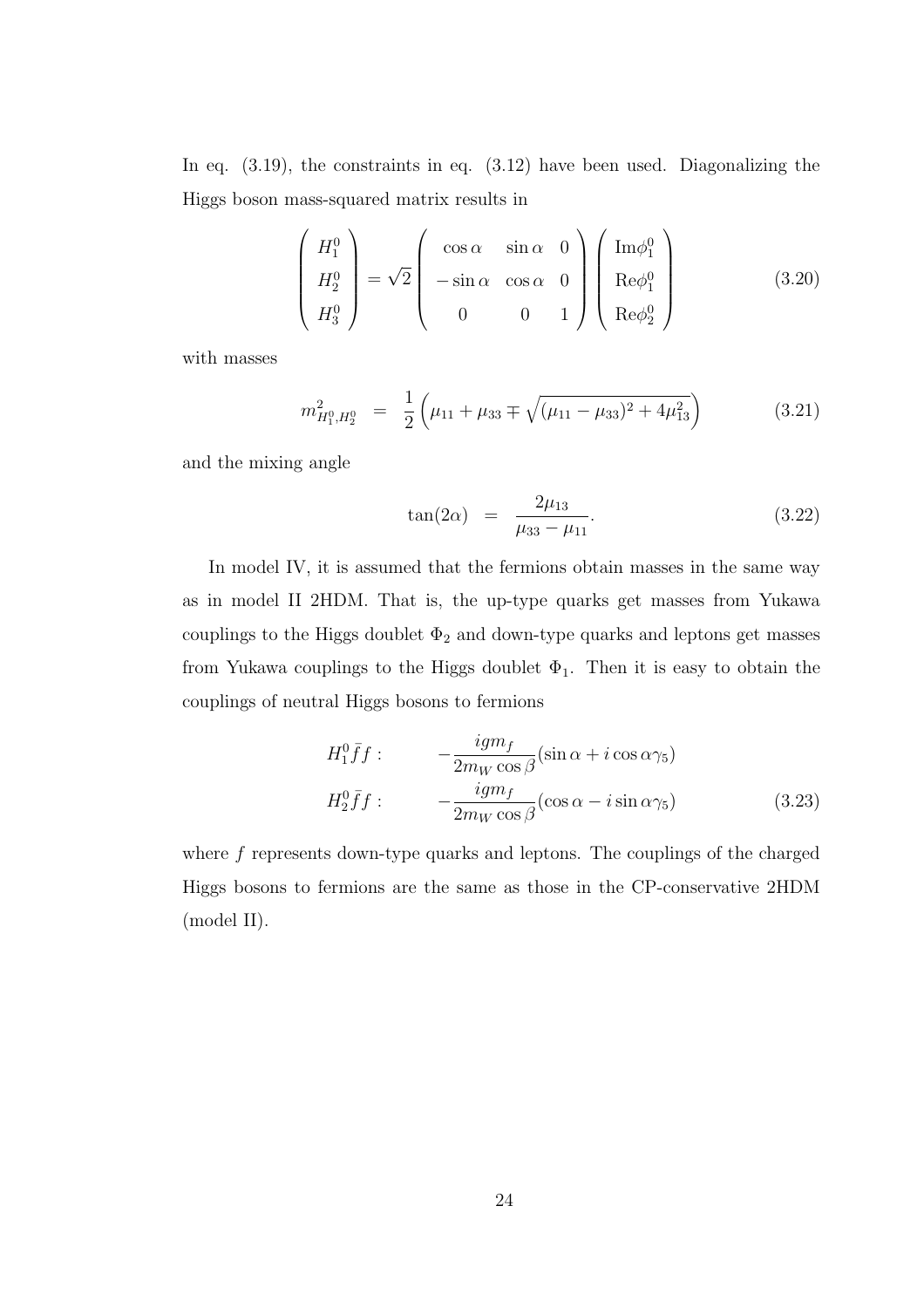### CHAPTER 4

# $B \to X_d \ell^+ \ell^-$  in a CP SOFTLY BROKEN TWO HIGGS DOUBLET MODEL

#### 4.1 Introduction

Although CP violation is one of the most fundamental phenomena in particle physics it is still one of the the least tested aspects of the SM. Before the start of the B factories, CP violation has only been measured in the kaon system [19]. Very recently, the observation of CP violation in the B-meson system have been reported by the  $e^+e^-$  B factories [5] providing the first test of the SM CP violation. In the near future, more experimental tests will be possible at the B factories and possible deviations from the SM predictions will provide important clues about physics beyond it. This situation makes the search for CP violation in B decays highly interesting.

Interest in CP violation is not limited to particle physics; it plays an important role in cosmology, too. One of the necessary conditions to generate the matterantimatter asymmetry observed in the Universe is -in addition to baryon number violation and deviations from the thermal equilibrium- that the elementary interactions have to violate CP. In the SM the only source of CP violation is the complex Cabibbo-Kobayashi-Maskawa (CKM) matrix elements which appears too weak to drive such an asymmetry [20], giving a strong motivation to search for new physics. In many cases, extensions of the SM such as the 2HDM or the supersymmetric extensions of the SM are able to supply the new sources of CP violation, providing an opportunity to investigate the new physics by analyzing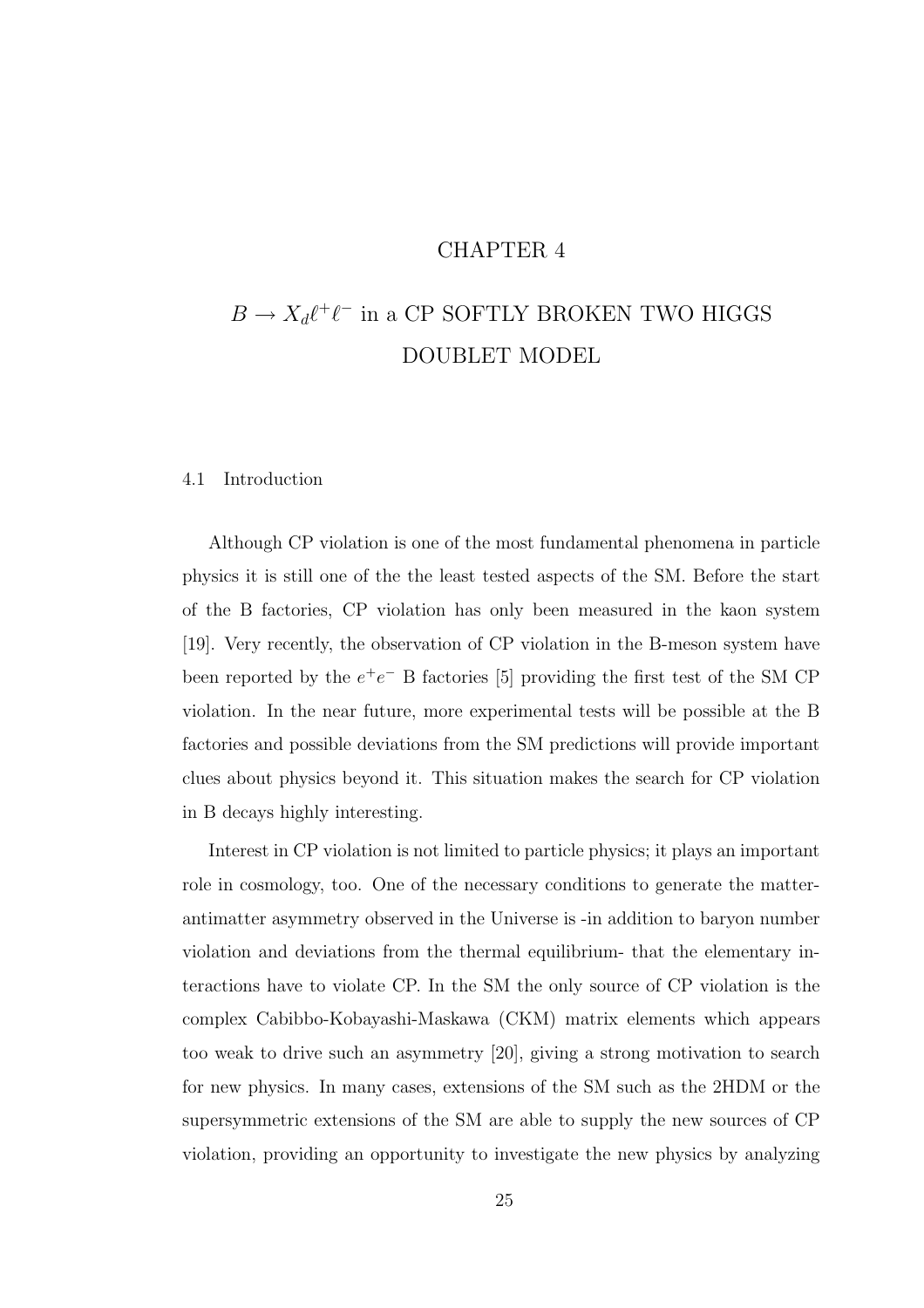the CP violating effects.

Being a FCNC process,  $B \to X_{s,d} \ell^+ \ell^-$  decays provide the most reliable testing grounds for the SM at the loop level and they are also sensitive to new physics. In addition to,  $B \to X_d \ell^+ \ell^-$  mode is especially important in the CKM phenomenology. In case of the  $b \to s\ell^+\ell^-$  decays, the matrix element receives a combination of various contributions from the intermediate  $t, c$  or  $u$  quarks with factors  $V_{tb}V_{ts}^* \sim \lambda^2$ ,  $V_{cb}V_{cs}^* \sim \lambda^2$  and  $V_{ub}V_{us}^* \sim \lambda^4$ , respectively, where  $\lambda = \sin \theta_C \approx 0.22$ . Since the last factor is extremely small compared to the other two, we can neglect it and this reduces the unitarity relation for the CKM factors to read  $V_{tb}V_{ts}^* + V_{cb}V_{cs}^* \approx 0$ . Hence, the matrix elements for the  $b \to s\ell^+\ell^$ decays involve only one independent CKM factor so that CP violation would not show up. On the other hand, as pointed out before [21, 22], for  $b \to d\ell^+\ell^-$  decay, all the CKM factors  $V_{tb}V_{td}^*$ ,  $V_{cb}V_{cd}^*$  and  $V_{ub}V_{ud}^*$  are at the same order  $\lambda^3$  in the SM and the matrix element for these processes would have sizable interference terms, so as to induce a CP violating asymmetry between the decay rates of the reactions  $b \to d\ell^+\ell^-$  and  $\bar{b} \to \bar{d}\ell^+\ell^-$ . Therefore,  $b \to d\ell^+\ell^-$  decays seem to be suitable for establishing CP violation in B mesons.

We note that the inclusive  $B \to X_s \ell^+ \ell^-$  decays have been widely studied in the framework of the SM and its various extensions [23]-[40]. As for  $B \rightarrow$  $X_d \ell^+ \ell^-$  modes, they were first considered within the SM in [21] and [22]. The general two Higgs doublet model and MSSM contributions to the CP asymmetries were discussed in refs. [41] and [42], respectively. Recently, CP violation in the polarized  $b \to d\ell^+\ell^-$  decay has been also investigated in the SM [43] and also in a general model independent way [44].

In this work, we investigate  $B \to X_d \ell^+ \ell^-$  decay with an emphasis on CP violation and NHB effects in a CP softly broken 2HDM ( model IV) [17, 18], whose main points are already summarized in Chapter 3. In summary, in model IV, up-type quarks get masses from Yukawa couplings to the one Higgs doublet, and down-type quarks and leptons get masses from another Higgs doublet. In such a 2HDM, all the parameters in the Higgs potential are real so that it is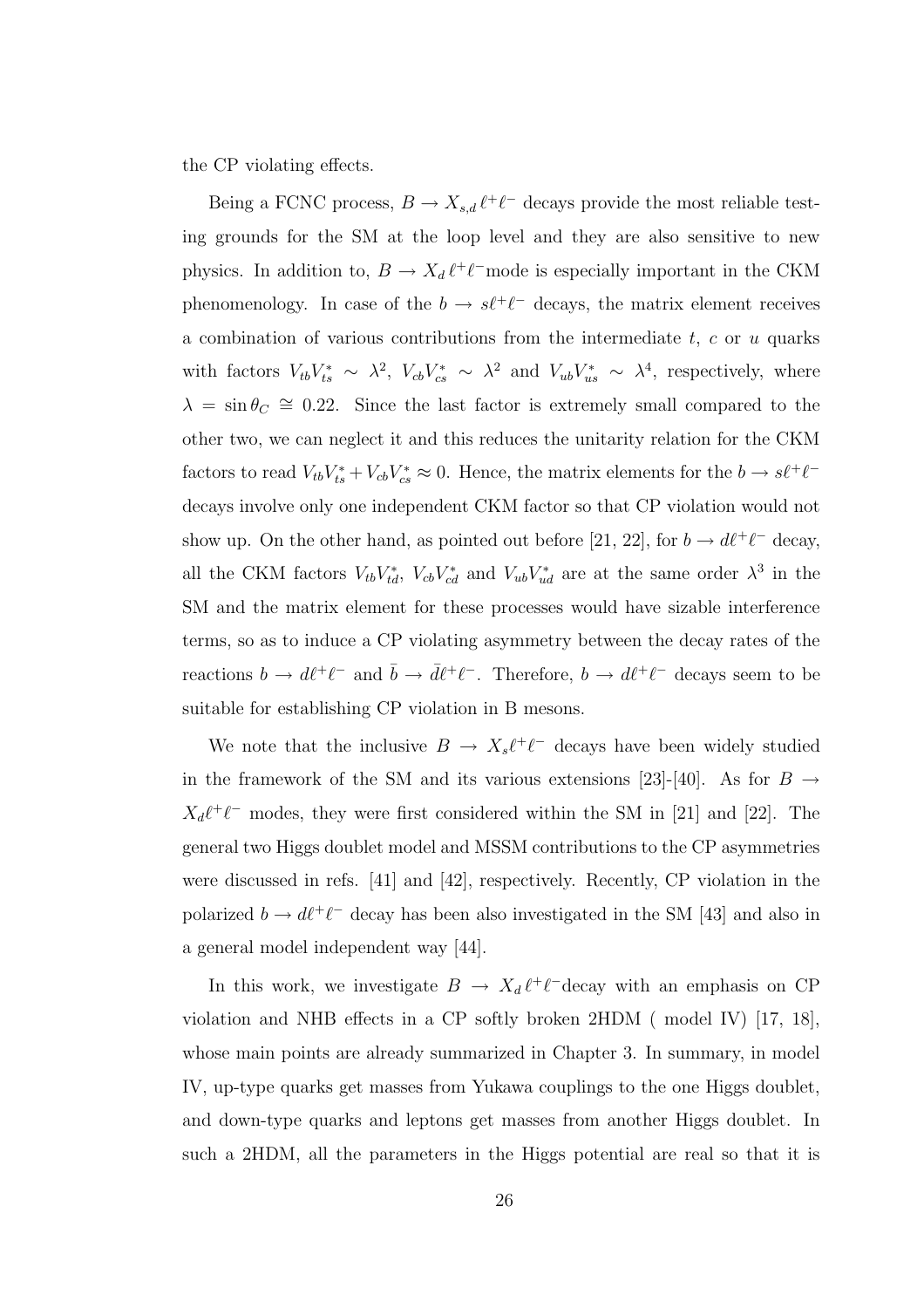CP-conserving, but one allows the real and imaginary parts of  $\phi_1^+ \phi_2$  to have different self-couplings so that the phase  $\xi$ , which comes from the expectation value of Higgs field, can not be rotated away, which breaks the CP symmetry. In model IV, interaction vertices of the Higgs bosons and the down-type quarks and leptons depend on the CP violating phase  $\xi$  and the ratio tan  $\beta = v_2/v_1$ , where  $v_1$  and  $v_2$  are the vacuum expectation values of the first and the second Higgs doublet respectively, and they are free parameters in the model. The constraints on tan  $\beta$  are usually obtained from  $B - \bar{B}$ ,  $K - \bar{K}$  mixing,  $b \rightarrow s \gamma$  decay width, semileptonic decay  $b \to c \tau \bar{\nu}$  and is given by [45]

$$
0.7 \le \tan \beta \le 0.52(\frac{m_{H^{\pm}}}{1 \ GeV})\,,\tag{4.1}
$$

and the lower bound  $m_{H^{\pm}} \geq 200$  GeV has also been given in [45]. As for the constraints on  $\xi$ , it is given in ref.[17] that  $\sqrt{|\sin 2\xi|} \tan \beta < 50$ , which can be obtained from the electric dipole moments of the neutron and electron.

For inclusive B-decays into lepton pairs, in addition to the CP asymmetry and the forward-backward asymmetry, there is another parameter, namely polarization asymmetry of the final leptons, which is likely to play an important role for comparison of theory with experimental data. It has been already pointed out [46] that together with the longitudinal polarization,  $P_L$ , the other two orthogonal components of polarization, transverse,  $P_T$ , and normal polarizations,  $P_N$ , are crucial for the  $\tau^+\tau^-$  mode since these three components contain the independent, but complementary information because they involve different combinations of Wilson coefficients in addition to the fact that they are proportional to  $m_{\ell}/m_b$ .

The rest of the chapter is organized as follows: Following this brief introduction, in section 4.2, we first present the effective Hamiltonian. Then, we introduce the basic formulas of the double and differential decay rates, CP violation asymmetry,  $A_{CP}$ , forward-backward asymmetry,  $A_{FB}$ , and CP violating asymmetry in forward-backward asymmetry  $A_{CP}(A_{FB})$  for  $B \to X_d \ell^+ \ell^-$ decay. Section 4.3 is devoted to the numerical analysis and discussion.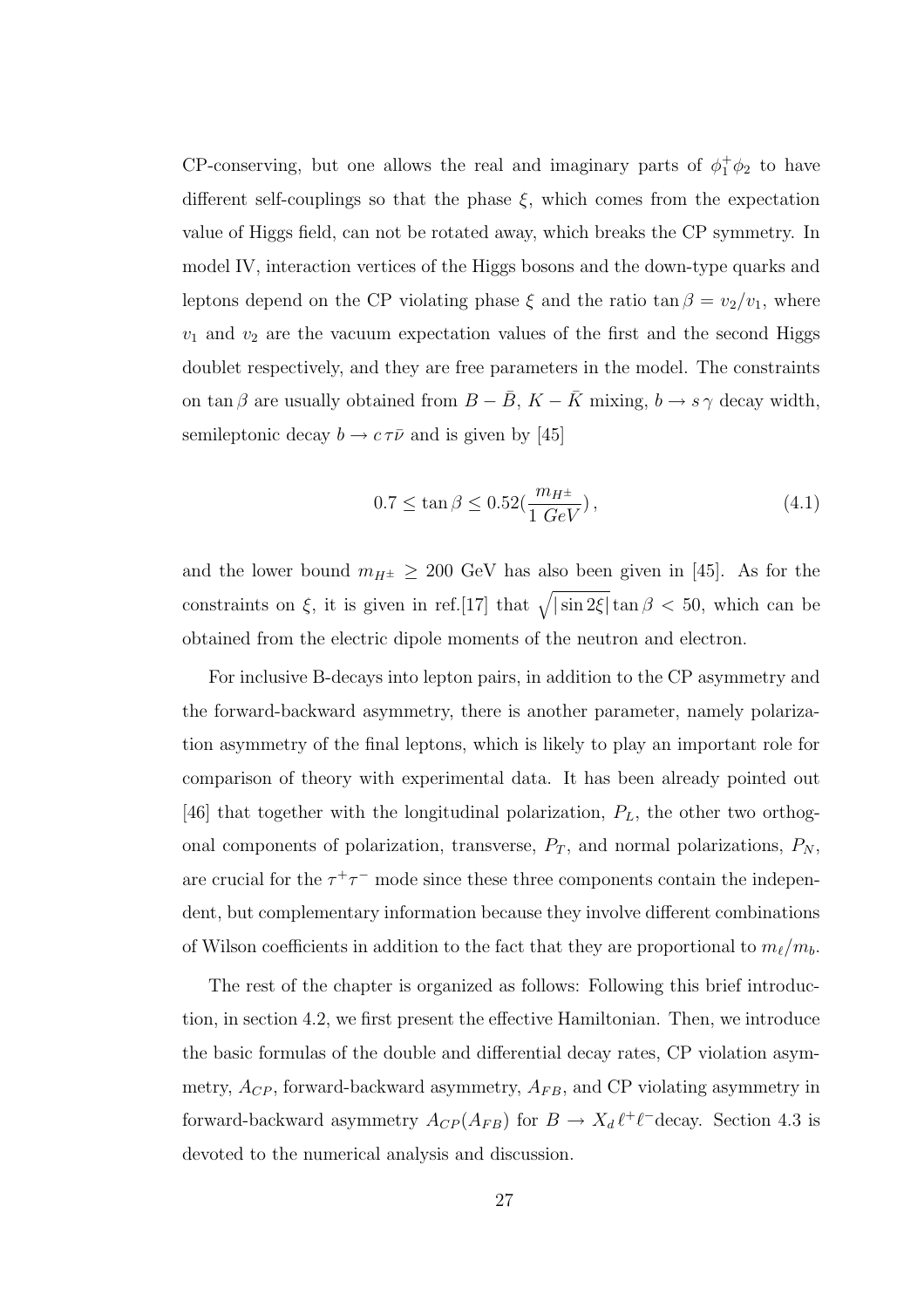# 4.2 The Effective Hamiltonian for  $B \to X_d \ell^+ \ell^-$

It is well known that inclusive decay rates of the heavy hadrons can be calculated in the heavy quark effective theory (HQET) [47] and the important result from this procedure is that the leading terms in  $1/m_q$  expansion turn out to be the decay of a free quark, which can be calculated in the perturbative QCD. On the other hand, the effective Hamiltonian method provide a powerful framework for both the inclusive and the exclusive modes into which the perturbative QCD corrections to the physical decay amplitude are incorporated in a systematic way. In this approach, heavy degrees of freedom, namely t quark and  $W^{\pm}$ ,  $H^{\pm}$ ,  $h^0$ ,  $H^0$ bosons in the present case, are integrated out. The procedure is to take into account the QCD corrections through matching the full theory with the effective low energy one at the high scale  $\mu = m_W$  and evaluating the Wilson coefficients from  $m_W$  down to the lower scale  $\mu \sim \mathcal{O}(m_b)$ . The effective Hamiltonian obtained in this way for the process  $b \to d \ell^+ \ell^-$ , is given by [37, 38]:

$$
\mathcal{H}_{eff} = \frac{4G_F \alpha}{\sqrt{2}} V_{tb} V_{td}^* \bigg\{ \sum_{i=1}^{10} C_i(\mu) O_i(\mu) + \sum_{i=1}^{10} C_{Q_i}(\mu) Q_i(\mu) - \lambda_u \{ C_1(\mu) [O_1^u(\mu) - O_1(\mu)] + C_2(\mu) [O_2^u(\mu) - O_2(\mu)] \} \bigg\}, \quad (4.2)
$$

where

$$
\lambda_u = \frac{V_{ub} V_{ud}^*}{V_{tb} V_{td}^*},\tag{4.3}
$$

and we have used the unitarity of the CKM matrix i.e.,  $V_{tb}V_{td}^* + V_{ub}V_{ud}^* = -V_{cb}V_{cd}^*$ . The operator basis in the 2HDM for the process under consideration is given by [48, 49]

$$
O_1 = (\bar{d}_{L\alpha} \gamma_\mu c_{L\beta})(\bar{c}_{L\beta} \gamma^\mu b_{L\alpha}),
$$
  
\n
$$
O_2 = (\bar{d}_{L\alpha} \gamma_\mu c_{L\alpha})(\bar{c}_{L\beta} \gamma^\mu b_{L\beta}),
$$
  
\n
$$
O_3 = (\bar{d}_{L\alpha} \gamma_\mu b_{L\alpha}) \sum_{q=u,d,s,c,b} (\bar{q}_{L\beta} \gamma^\mu q_{L\beta}),
$$
  
\n
$$
O_4 = (\bar{d}_{L\alpha} \gamma_\mu b_{L\beta}) \sum_{q=u,d,s,c,b} (\bar{q}_{L\beta} \gamma^\mu q_{L\alpha}),
$$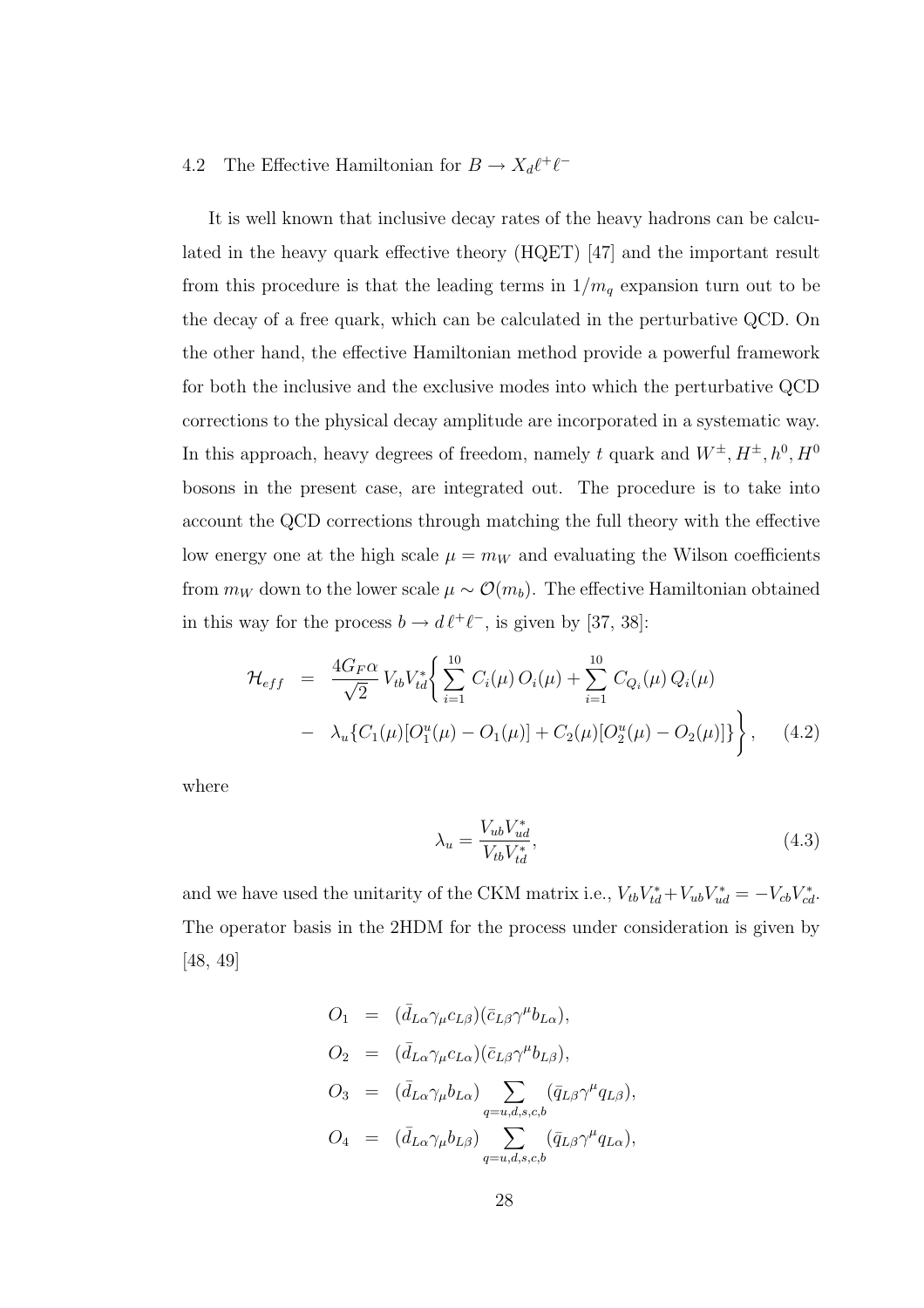$$
O_5 = (\bar{d}_{L\alpha}\gamma_\mu b_{L\alpha}) \sum_{q=u,d,s,c,b} (\bar{q}_{R\beta}\gamma^\mu q_{R\beta}),
$$
  
\n
$$
O_6 = (\bar{d}_{L\alpha}\gamma_\mu b_{L\beta}) \sum_{q=u,d,s,c,b} (\bar{q}_{R\beta}\gamma^\mu q_{R\alpha}),
$$
  
\n
$$
O_7 = \frac{e}{16\pi^2} \bar{d}_{\alpha}\sigma_{\mu\nu} (m_bR + m_sL)b_{\alpha}\mathcal{F}^{\mu\nu},
$$
  
\n
$$
O_8 = \frac{g}{16\pi^2} (\bar{d}_{L\alpha}\gamma_\mu b_{L\alpha})(\bar{l}\gamma^\mu l) ,
$$
  
\n
$$
O_{10} = \frac{e}{16\pi^2} (\bar{d}_{L\alpha}\gamma_\mu b_{L\alpha})(\bar{l}\gamma^\mu l) ,
$$
  
\n
$$
O_1 = \frac{e^2}{16\pi^2} (\bar{d}_{L\alpha}^2\gamma_\mu b_{L\alpha})(\bar{l}\gamma^\mu \gamma_5 l) ,
$$
  
\n
$$
Q_2 = \frac{e^2}{16\pi^2} (\bar{d}_{L}^2 b_R^{\alpha}) (\bar{\tau}\tau) ,
$$
  
\n
$$
Q_3 = \frac{g^2}{16\pi^2} (\bar{d}_{L}^{\alpha} b_R^{\alpha}) \sum_{q=u,d,s,c,b} (\bar{q}_{L}^{\beta} q_R^{\beta}) ,
$$
  
\n
$$
Q_4 = \frac{g^2}{16\pi^2} (\bar{d}_{L}^{\alpha} b_R^{\alpha}) \sum_{q=u,d,s,c,b} (\bar{q}_{L}^{\beta} q_R^{\beta}) ,
$$
  
\n
$$
Q_5 = \frac{g^2}{16\pi^2} (\bar{d}_{L}^{\alpha} b_R^{\beta}) \sum_{q=u,d,s,c,b} (\bar{q}_{R}^{\beta} q_L^{\beta}) ,
$$
  
\n
$$
Q_6 = \frac{g^2}{16\pi^2} (\bar{d}_{L}^{\alpha} b_R^{\beta}) \sum_{q=u,d,s,c,b} (\bar{q}_{R}^{\beta} q_R^{\alpha}) ,
$$
  
\n
$$
Q_7 = \frac{g^2}{16\pi^2} (\bar{d}_{L}^{\alpha} \sigma^{\mu\nu
$$

where  $\alpha$  and  $\beta$  are  $SU(3)$  colour indices and  $\mathcal{F}^{\mu\nu}$  and  $\mathcal{G}^{\mu\nu}$  are the field strength tensors of the electromagnetic and strong interactions, respectively.

 $O_1^u$  and  $O_2^u$  are the new operators for  $b \to d$  transitions which are absent in the  $b\to s$  decays and given by

$$
O_1^u = (\bar{d}_{\alpha} \gamma_{mu} P_L u_{\beta}) (\bar{u}_{\beta} \gamma^{mu} P_L d_{\alpha}),
$$
  
\n
$$
O_2^u = (\bar{d}_{\alpha} \gamma_{mu} P_L u_{\alpha}) (\bar{u}_{\beta} \gamma^{mu} P_L d_{\beta}).
$$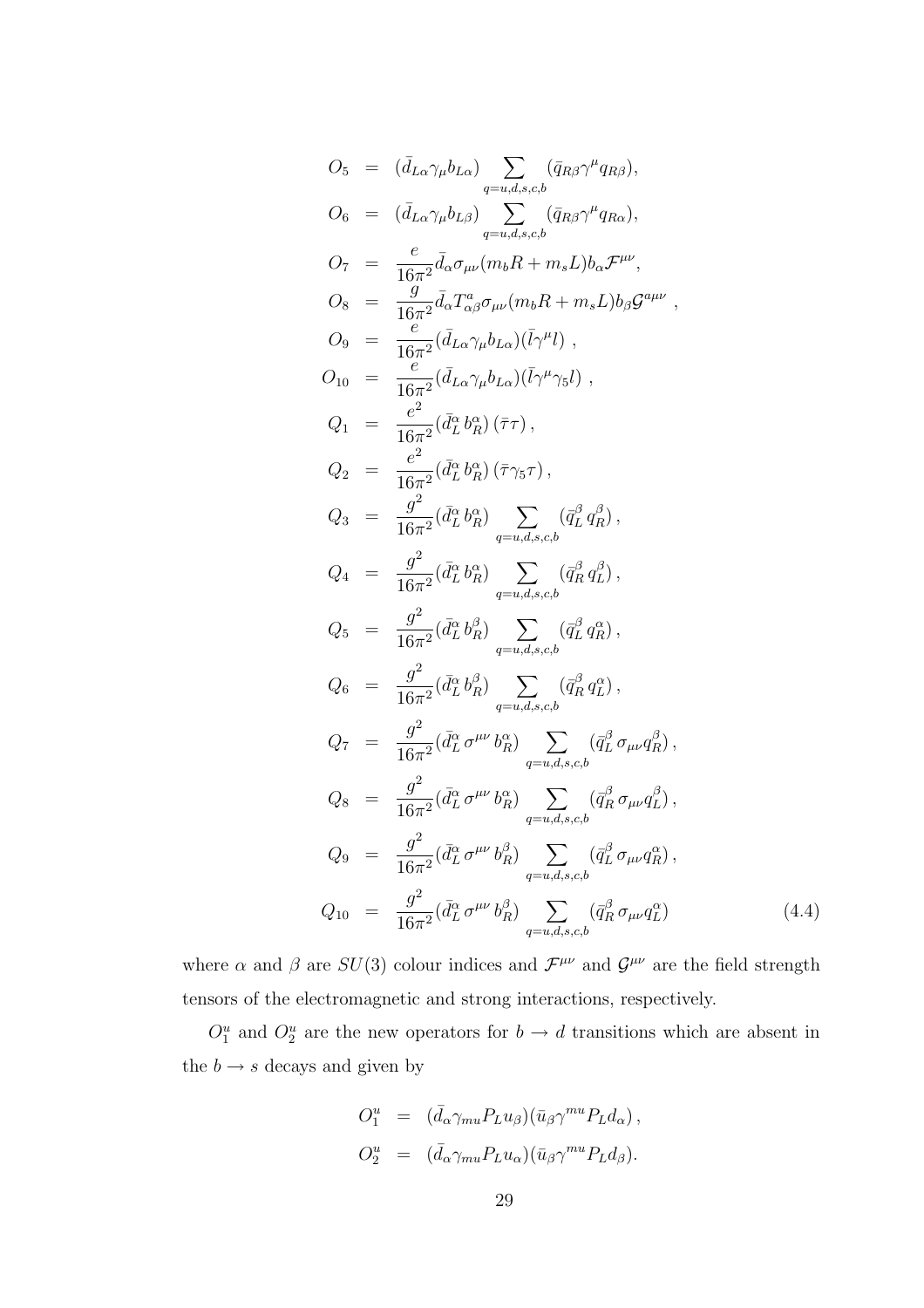The initial values of the Wilson coefficients for the relevant process in the SM are [26]

$$
C_{1,3,...6,11,12}^{SM}(m_W) = 0,
$$
  
\n
$$
C_2^{SM}(m_W) = 1,
$$
  
\n
$$
C_7^{SM}(m_W) = \frac{3x^3 - 2x^2}{4(x - 1)^4} \ln x + \frac{-8x^3 - 5x^2 + 7x}{24(x - 1)^3},
$$
  
\n
$$
C_8^{SM}(m_W) = -\frac{3x^2}{4(x - 1)^4} \ln x + \frac{-x^3 + 5x^2 + 2x}{8(x - 1)^3},
$$
  
\n
$$
C_9^{SM}(m_W) = -\frac{1}{\sin^2 \theta_W} B(x) + \frac{1 - 4\sin^2 \theta_W}{\sin^2 \theta_W} C(x) - D(x) + \frac{4}{9},
$$
  
\n
$$
C_{0i}^{SM}(m_W) = \frac{1}{\sin^2 \theta_W} (B(x) - C(x)),
$$
  
\n
$$
C_{Q_i}^{SM}(m_W) = 0 \quad i = 1, ..., 10.
$$
  
\n(4.5)

The initial values for the additional part due to charged Higgs bosons are

$$
C_{1,\dots 6}^{H}(m_W) = 0,
$$
  
\n
$$
C_7^{H}(m_W) = \frac{1}{\tan^2 \beta} F_1(y) + F_2(y),
$$
  
\n
$$
C_8^{H}(m_W) = \frac{1}{\tan^2 \beta} G_1(y) + G_2(y),
$$
  
\n
$$
C_9^{H}(m_W) = \frac{1}{\tan^2 \beta} H_1(y),
$$
  
\n
$$
C_{10}^{H}(m_W) = \frac{1}{\tan^2 \beta} L_1(y),
$$
\n(4.6)

and due to the neutral Higgs bosons are [37]

$$
C_{Q_1}^H(m_W) = \frac{m_b m_\ell \tan^2 \beta x}{2 \sin^2 \theta_W} \left\{ \sum_{i=H_1, H_2} \frac{A_i}{m_i^2} (f_1 B_i + f_2 E_i) \right\}
$$
  
\n
$$
C_{Q_2}^H(m_W) = \frac{m_b m_\ell \tan^2 \beta x}{2 \sin^2 \theta_W} \left\{ \sum_{i=H_1, H_2} \frac{D_i}{m_i^2} (f_1 B_i + f_2 E_i) \right\}
$$
  
\n
$$
C_{Q_3}^H(m_W) = \frac{m_b e^2}{m_\tau g^2} (C_{Q_1}(m_W) + C_{Q_2}(m_W))
$$
  
\n
$$
C_{Q_4}^H(m_W) = \frac{m_b e^2}{m_\tau g^2}, (C_{Q_1}(m_W) - C_{Q_2}(m_W))
$$
  
\n
$$
C_{Q_i}(m_W) = 0, i = 5, ..., 10,
$$
\n(4.7)

where

$$
A_{H_1} = -\sin\xi \, , \, D_{H_1} = i\cos\xi \, , \, A_{H_2} = -iD_{H_1} \, , \, D_{H_2} = -iA_{H_1} \, ,
$$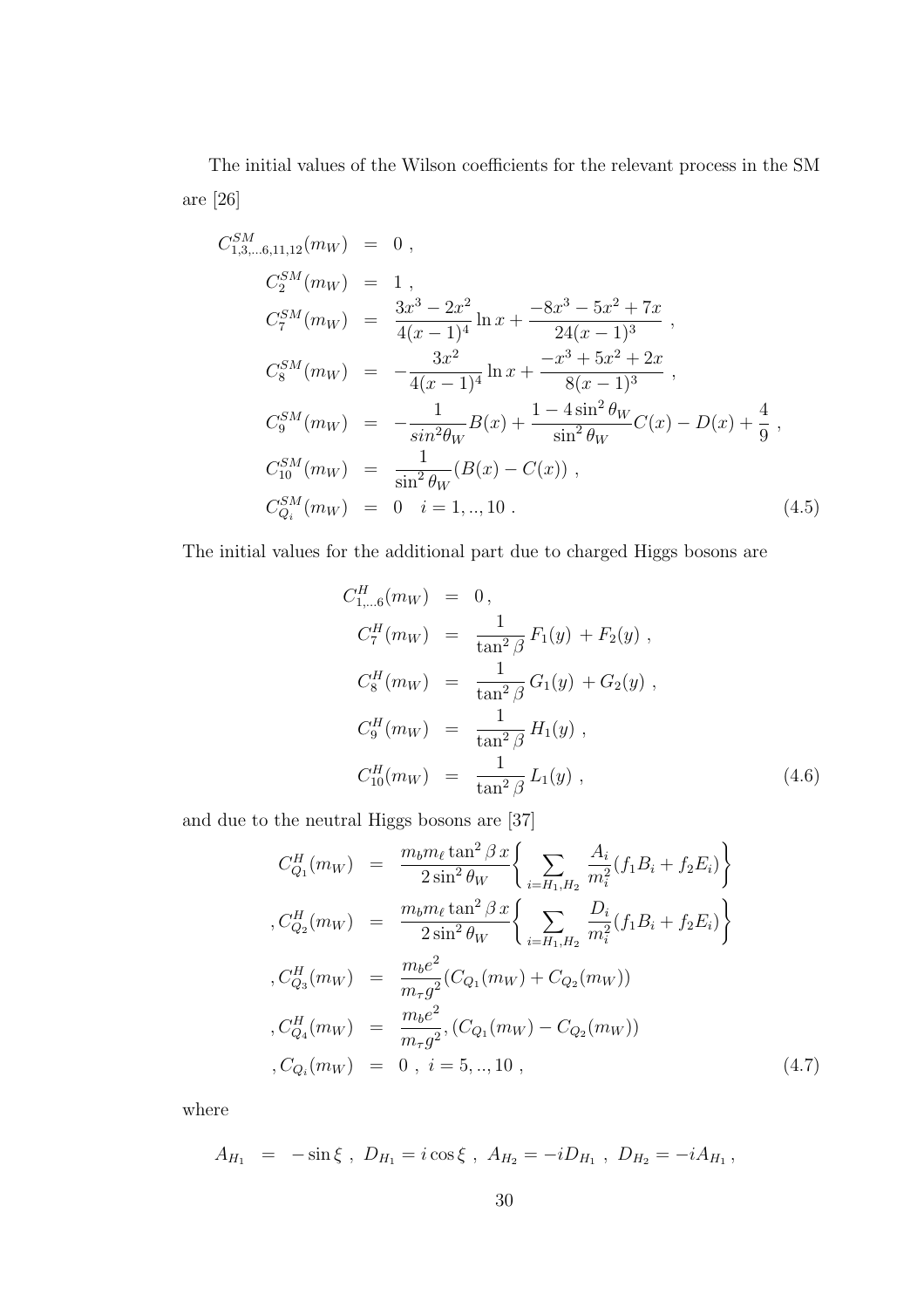$$
B_{H_1} = \frac{i}{2}e^{i\xi}, B_{H_2} = \frac{1}{2}e^{i\xi},
$$
  
\n
$$
f_1 = \frac{x \ln x}{x - 1} - \frac{y \ln y - x \ln x}{y - x}, f_2 = \frac{x \ln x}{(x - 1)(y - 1)} - \frac{y \ln y}{(y - x)(y - 1)},
$$
  
\n
$$
E_{H_1} = \frac{1}{2}(c_2 \cos \xi - c_1 \sin \xi), E_{H_2} = \frac{1}{2}(c_2 \sin \xi + c_1 \cos \xi),
$$
  
\n
$$
c_1 = -y + 2B_{H_2} \cos \xi x_{H_1} - 2B_{H_1} \sin \xi x_{H_2},
$$
  
\n
$$
c_2 = i(-y - 2B_{H_1} \sin \xi x_{H_1} + 2B_{H_2} \cos \xi x_{H_2}),
$$
\n(4.8)

with

$$
x = \frac{m_t^2}{m_W^2} \quad , \quad y = \frac{m_{H^{\pm}}^2}{m_W^2} \quad , \quad x_{H_i} = \frac{m_{H_i}^2}{m_W^2}.
$$
 (4.9)

The explicit forms of the functions  $A(x)$ ,  $B(x)$ ,  $C(x)$ ,  $D(x)$  and  $F_{1(2)}(y)$ ,  $G_{1(2)}(y)$ ,  $H_1(y)$  and  $L_1(y)$  are given as

$$
A(x) = \frac{x(8x^2 + 5x - 7)}{12(x - 1)^3} + \frac{x^2(2 - 3x)}{2(x - 1)^4} \ln x,
$$
  
\n
$$
B(x) = \frac{x}{4(1 - x)} + \frac{x}{4(x - 1)^2} \ln x,
$$
  
\n
$$
C(x) = \frac{x(x - 6)}{x(x - 1)} + \frac{x(3x + 2)}{8(x - 1)^2} \ln x,
$$
  
\n
$$
D(x) = \frac{-19x^3 + 25x^2}{36(x - 1)^3} + \frac{x^2(5x^2 - 2x - 6)}{18(x - 1)^4} \ln x - \frac{4}{9} \ln x,
$$
  
\n
$$
F_1(y) = \frac{y(7 - 5y - 8y^2)}{72(y - 1)^3} + \frac{y^2(3y - 2)}{12(y - 1)^4} \ln y,
$$
  
\n
$$
F_2(y) = \frac{y(5y - 3)}{12(y - 1)^2} + \frac{y(-3y + 2)}{6(y - 1)^3} \ln y,
$$
  
\n
$$
G_1(y) = \frac{y(-y^2 + 5y + 2)}{24(y - 1)^3} + \frac{-y^2}{4(y - 1)^4} \ln y,
$$
  
\n
$$
G_2(y) = \frac{y(y - 3)}{4(y - 1)^2} + \frac{y}{2(y - 1)^3} \ln y,
$$
  
\n
$$
H_1(y) = \frac{1 - 4\sin^2\theta_W}{\sin^2\theta_W} \frac{xy}{8} \left[ \frac{1}{y - 1} - \frac{1}{(y - 1)^2} \ln y \right],
$$
  
\n
$$
L_1(y) = \frac{1}{\sin^2\theta_W} \frac{xy}{8} \left[ -\frac{1}{y - 1} + \frac{1}{(y - 1)^2} \ln y \right],
$$
  
\n
$$
L_1(y) = \frac{1}{\sin^2\theta_W} \frac{xy}{8} \left[ -\frac{1}{y - 1} + \frac{1}{(y - 1)^2} \ln y \right].
$$
  
\n(4.10)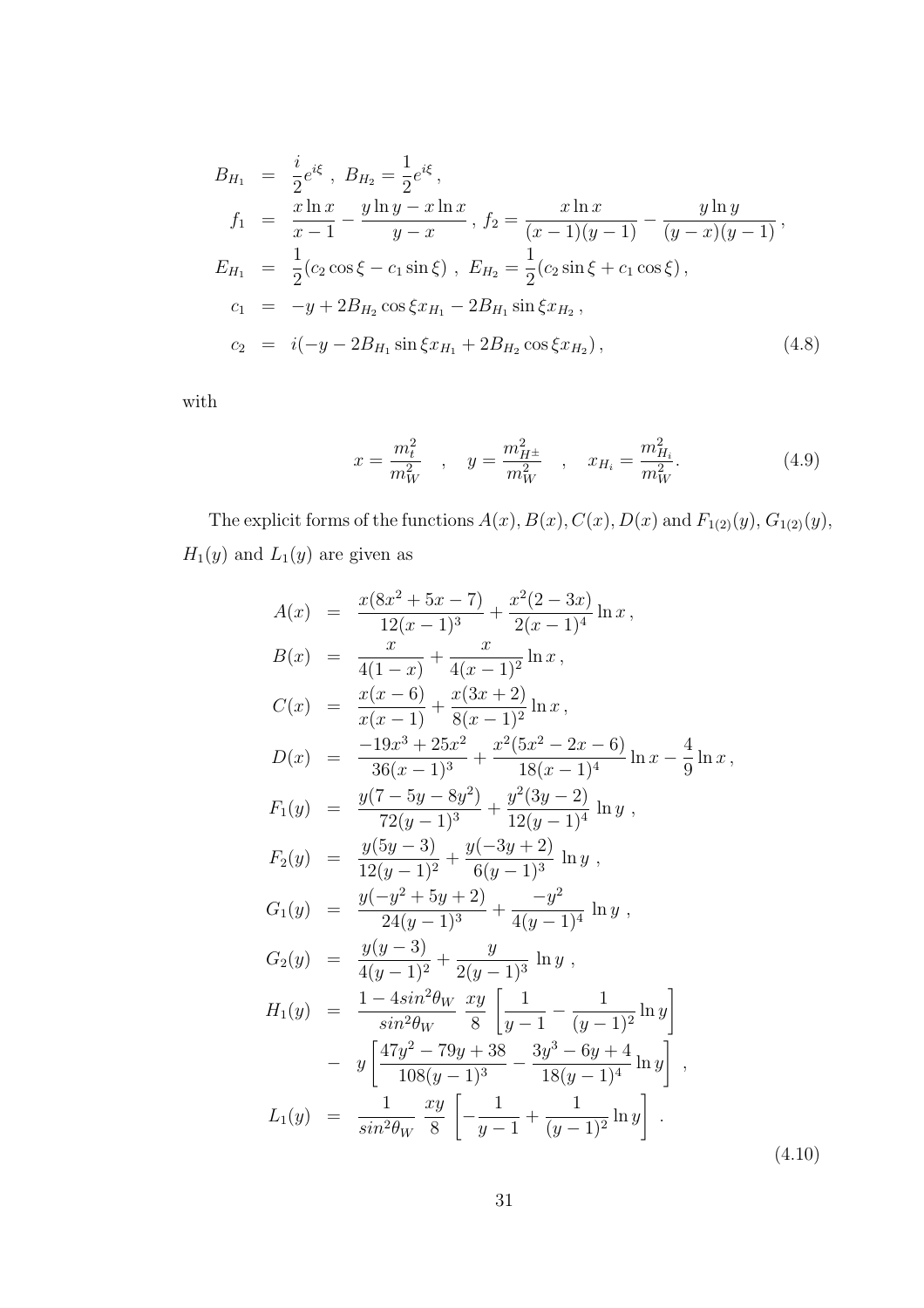Finally, the initial values of the coefficients in the 2HDM are given by

$$
C_i^{2HDM}(m_W) = C_i^{SM}(m_W) + C_i^H(m_W). \qquad (4.11)
$$

In Eq.(4.2),  $C_i(\mu)$  are the Wilson coefficients calculated at a renormalization point  $\mu$  and their evolution from the higher scale  $\mu = m_W$  down to the low-energy scale  $\mu = m_b$  is described by the renormalization group equation. Although this calculation is performed for operators  $O_i$  in the next-to-leading order (NLO) the mixing of  $O_i$  and  $Q_i$  in NLO has not been given yet. Therefore we use only the LO results.  $C_7^{eff}$  $\zeta_7^{e_{JJ}}(\mu)$  is defined as [50]

$$
C_7^{eff}(\mu) = C_7^{2HDM}(\mu) + Q_d (C_5^{2HDM}(\mu) + N_c C_6^{2HDM}(\mu)),
$$

where  $N_c$  is the number of colors,  $Q_d$  is the charge for down type quarks, and the leading order QCD corrected Wilson coefficients  $C_7^{LO,2HDM}$  $T_7^{LO,2HDM}(\mu)$  are given by [48, 49, 34]:

$$
C_7^{LO,2HDM}(\mu) = \eta^{16/23} C_7^{2HDM}(m_W) + (8/3)(\eta^{14/23} - \eta^{16/23}) C_8^{2HDM}(m_W) + C_2^{2HDM}(m_W) \sum_{i=1}^8 h_i \eta^{a_i}, \qquad (4.12)
$$

and  $\eta = \alpha_s(m_W)/\alpha_s(\mu)$ ,  $h_i$  and  $a_i$  are the numbers which appear during the evaluation [34].

The Wilson coefficient  $C_9(\mu)$  contains as well as a perturbative part, a part coming from long distance (LD) effects due to conversion of the real  $\bar{c}c$  into lepton pair  $\ell^+\ell^-$ :

$$
C_9^{eff}(\mu) = C_9^{pert}(\mu) + Y_{reson}(s) , \qquad (4.13)
$$

where

$$
C_9^{pert}(\mu) = C_9 + h(u, s)[3C_1(\mu) + C_2(\mu) + 3C_3(\mu) + C_4(\mu) + 3C_5(\mu) + C_6(\mu)
$$
  
+ 
$$
\lambda_u(3C_1 + C_2)] - \frac{1}{2}h(1, s) (4C_3(\mu) + 4C_4(\mu) + 3C_5(\mu) + C_6(\mu))
$$
  
- 
$$
\frac{1}{2}h(0, s) [C_3(\mu) + 3C_4(\mu) + \lambda_u(6C_1(\mu) + 2C_2(\mu))]
$$
(4.14)  
+ 
$$
\frac{2}{9} (3C_3(\mu) + C_4(\mu) + 3C_5(\mu) + C_6(\mu))
$$
,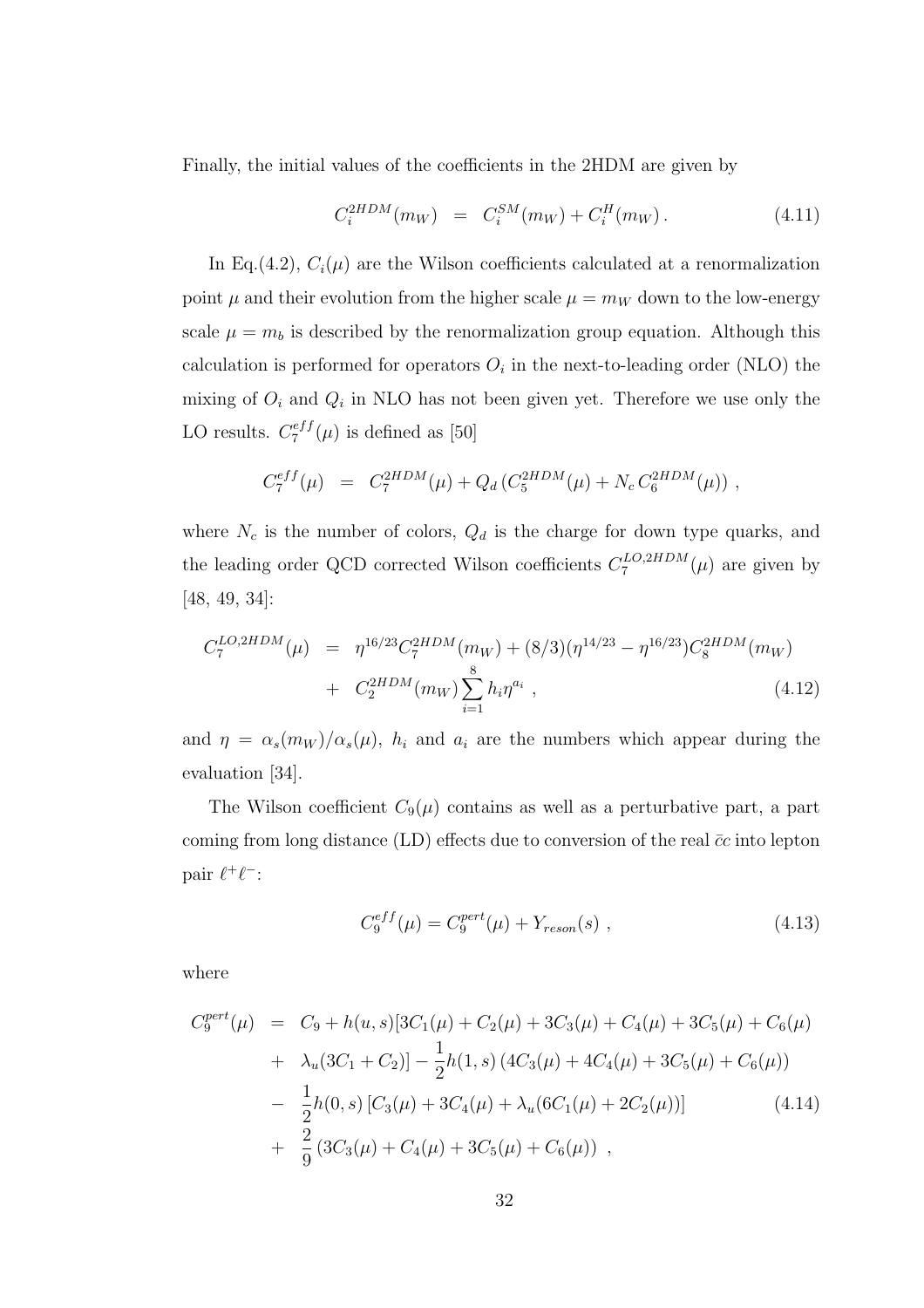and

$$
Y_{reson}(s) = -\frac{3}{\alpha^2} \kappa \sum_{V_i = \psi_i} \frac{\pi \Gamma(V_i \to \ell^+ \ell^-) m_{V_i}}{m_B^2 s - m_{V_i}^2 + i m_{V_i} \Gamma_{V_i}} \times \left[ (3C_1(\mu) + C_2(\mu) + 3C_3(\mu) + C_4(\mu) + 3C_5(\mu) + C_6(\mu)) \right. \\ + \lambda_u (3C_1(\mu) + C_2(\mu)) \right]. \tag{4.15}
$$

In Eq.(4.14),  $s = q^2/m_B^2$  where q is the momentum transfer,  $u = \frac{m_c}{m_b}$  $\frac{m_c}{m_b}$  and the functions  $h(u, s)$  arise from one loop contributions of the four-quark operators  $O_1 - O_6$  and are given by

$$
h(u, s) = -\frac{8}{9} \ln \frac{m_b}{\mu} - \frac{8}{9} \ln u + \frac{8}{27} + \frac{4}{9}y
$$
(4.16)  

$$
-\frac{2}{9}(2+y)|1-y|^{1/2} \begin{cases} \left(\ln \left|\frac{\sqrt{1-y}+1}{\sqrt{1-y}-1}\right| - i\pi\right), & \text{for } y \equiv \frac{4u^2}{s} < 1\\ 2 \arctan \frac{1}{\sqrt{y-1}}, & \text{for } y \equiv \frac{4u^2}{s} > 1, \end{cases}
$$

$$
h(0, s) = \frac{8}{27} - \frac{8}{9} \ln \frac{m_b}{\mu} - \frac{4}{9} \ln s + \frac{4}{9} i\pi
$$
(4.17)

The phenomenological parameter  $\kappa$  in Eq. (4.15) is taken as 2.3 (see e.g. [51]).

Finally, the Wilson coefficients  $C_{Q_1}(\mu)$  and  $C_{Q_2}(\mu)$  at any scale are given by [37]

$$
C_{Q_i}(\mu) = \eta^{-12/23} C_{Q_i}(m_W) , \quad i = 1, 2 . \tag{4.18}
$$

Next we proceed to calculate the differential branching ratio  $dBR/ds$ , forwardbackward asymmetry  $A_{FB}$ , CP violating asymmetry  $A_{CP}$ , CP asymmetry in the forward-backward asymmetry  $A_{CP}(A_{FB})$  and finally the lepton polarization asymmetries of the  $B \to X_d \ell^+ \ell^-$ decays. In order to find these physically measurable quantities we first need to calculate the matrix element of the  $B \to X_d \ell^+ \ell^$ decay. The relevant one-loop diagrams contributing to this decay in the SM are given in Fig.(4.1). The additional contributions from the 2HDM can be obtained from Fig. (4.1) by replacement  $W, \phi \rightarrow H^{\pm}$ . When we take into account the contributions coming from NHB we get the diagrams depicted in Fig. (4.2).

Neglecting the mass of the  $d$  quark, the effective short distance Hamiltonian in Eq.(4.2) leads to the following QCD corrected matrix element:

$$
\mathcal{M} = \frac{G_F \alpha}{2\sqrt{2}\pi} V_{tb} V_{td}^* \bigg\{ C_9^{eff} \bar{d}\gamma_\mu (1-\gamma_5) b \bar{\ell} \gamma^\mu \ell + C_{10} \bar{d}\gamma_\mu (1-\gamma_5) b \bar{\ell} \gamma^\mu \gamma_5 \ell
$$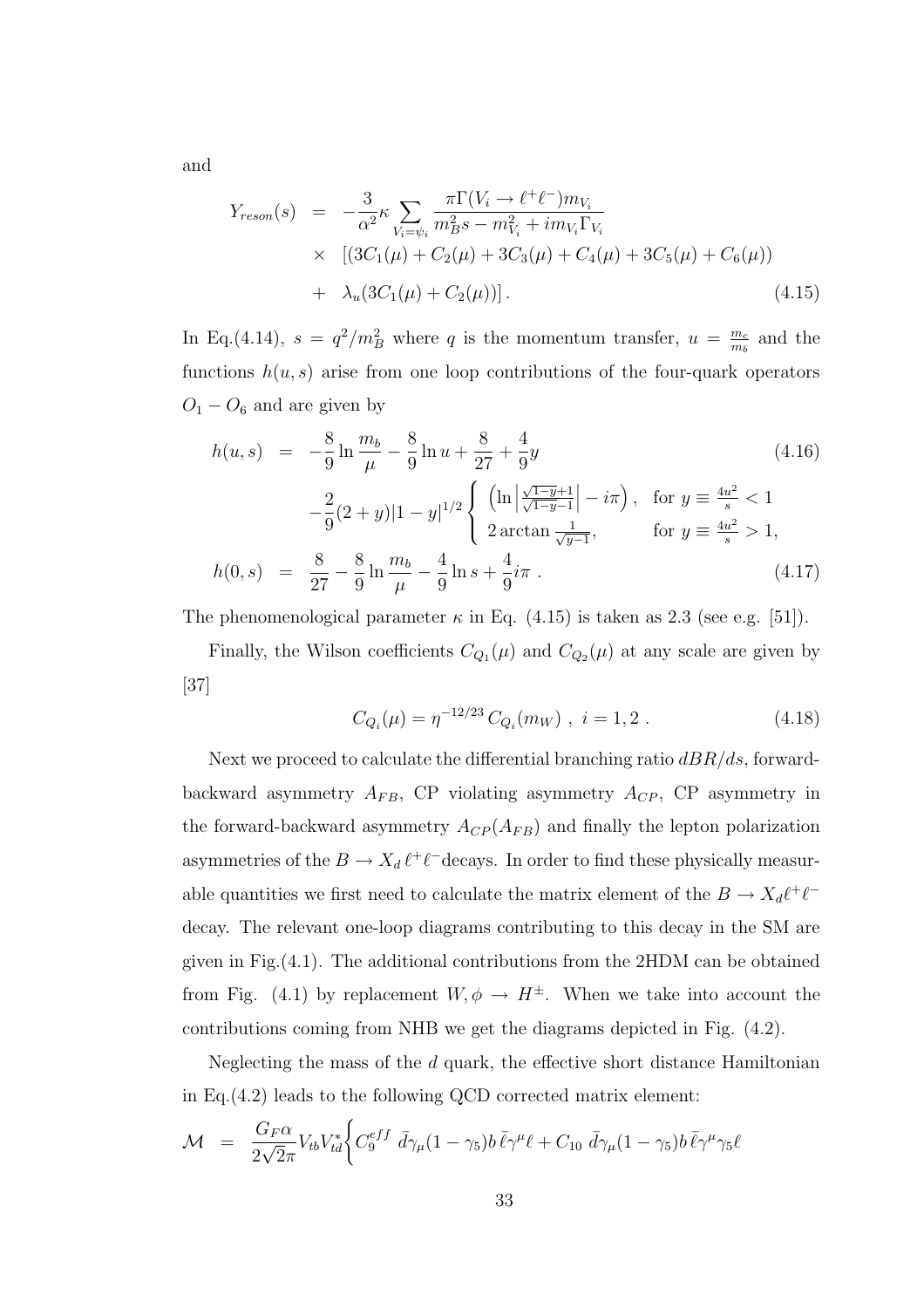

Figure 4.1: The one-loop Feynman diagrams contributing the decay  $b \to d\ell^+\ell^$ in the SM.

$$
- 2C_7^{eff} \frac{m_b}{q^2} \bar{d} i \sigma_{\mu\nu} q^{\nu} (1 + \gamma_5) b \bar{\ell} \gamma^{\mu} \ell + C_{Q_1} \bar{d} (1 + \gamma_5) b \bar{\ell} \ell + C_{Q_2} \bar{d} (1 + \gamma_5) b \bar{\ell} \gamma_5 \ell \bigg\}.
$$
\n(4.19)

When the initial and final state polarizations are not measured, we must average over the initial spins and sum over the final ones, that leads to the following double differential decay rate

$$
\frac{d^2\Gamma}{ds\,dz} = \Gamma(B \to X_c \ell \nu) \frac{3\alpha^2}{4\pi^2 f(u)k(u)} (1-s)^2 \frac{|V_{tb}V_{td}^*|^2}{|V_{cb}|^2} v \{2 v z \text{Re}(C_7^{eff} C_{10}^*)
$$
  
+  $2\left(1+\frac{2t}{s}\right) \text{Re}(C_7^{eff} C_9^{eff}) + v s z \text{Re}(C_{10} C_9^{eff})$   
+  $v\sqrt{t} z \text{Re}((2C_7^{eff} + C_9^{eff})C_{Q_1}^*) + \sqrt{t} \text{Re}(C_{10} C_{Q_2}^*)$   
+  $\frac{1}{4} \left[ (1+s) - (1-s) v^2 z^2 + 4t \right] |C_9^{eff}|^2 + \left[ \left(1+\frac{1}{s}\right) - \left(1-\frac{1}{s}\right) v^2 z^2 + \frac{4t}{s} \right] |C_7^{eff}|^2$   
+  $\frac{1}{4} \left[ (1+s) - (1-s) v^2 z^2 - 4t \right] |C_{10}|^2 + \frac{1}{4} s |C_{Q_2}|^2 + \frac{1}{4} (s-4t) |C_{Q_1}|^2 \}$ . (4.20)

Here,  $v = \sqrt{1 - 4t/s}$ ,  $t = m_{\ell}^2/m_b^2$  and  $z = \cos \theta$ , where  $\theta$  is the angle between the momentum of the B-meson and that of  $\ell^-$  in the center of mass frame of the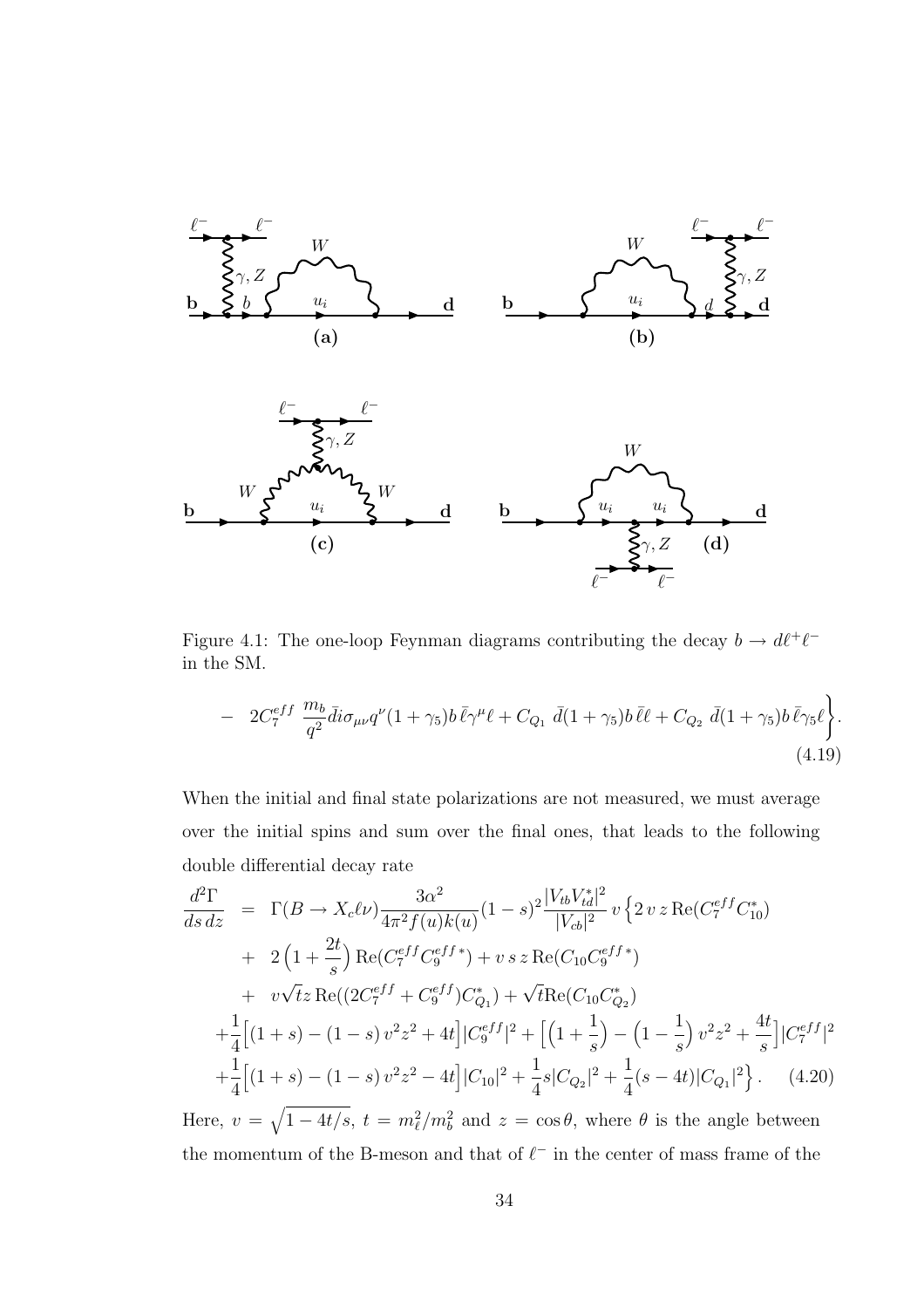

Figure 4.2: The one-loop diagrams contributing the process  $b \to d\ell^+\ell^-$  within the framework of model IV by including NHB contributions

dileptons  $\ell^{-}\ell^{+}$ . In Eq. (4.20),

$$
\Gamma(B \to X_c \ell \nu) = \frac{G_F^2 m_b^5}{192\pi^3} |V_{cb}|^2 f(u) k(u) , \qquad (4.21)
$$

where

$$
f(u) = 1 - 8u + 8u4 - u8 - 24u4 \ln(u)
$$
 (4.22)

$$
k(u) = 1 - \frac{2\alpha_s(m_b)}{3\pi} \left[ \left( \pi^2 - \frac{31}{4} \right) (1 - u^2) + \frac{3}{2} \right], \tag{4.23}
$$

are the phase space factor and the QCD corrections to the semi-leptonic decay rate, respectively, which is used to normalize the decay rate of  $B \to X_d \ell^+ \ell^-$  to remove the uncertainties in the value of  $m_b$ .

Having established the double differential decay rates, let us now consider the forward-backward asymmetry  $A_{FB}$  of the lepton pair, which is defined as

$$
A_{FB}(s) = \frac{\int_0^1 dz \frac{d^2 \Gamma}{ds dz} - \int_{-1}^0 dz \frac{d^2 \Gamma}{ds dz}}{\int_0^1 dz \frac{d^2 \Gamma}{ds dz} + \int_{-1}^0 dz \frac{d^2 \Gamma}{ds dz}} \tag{4.24}
$$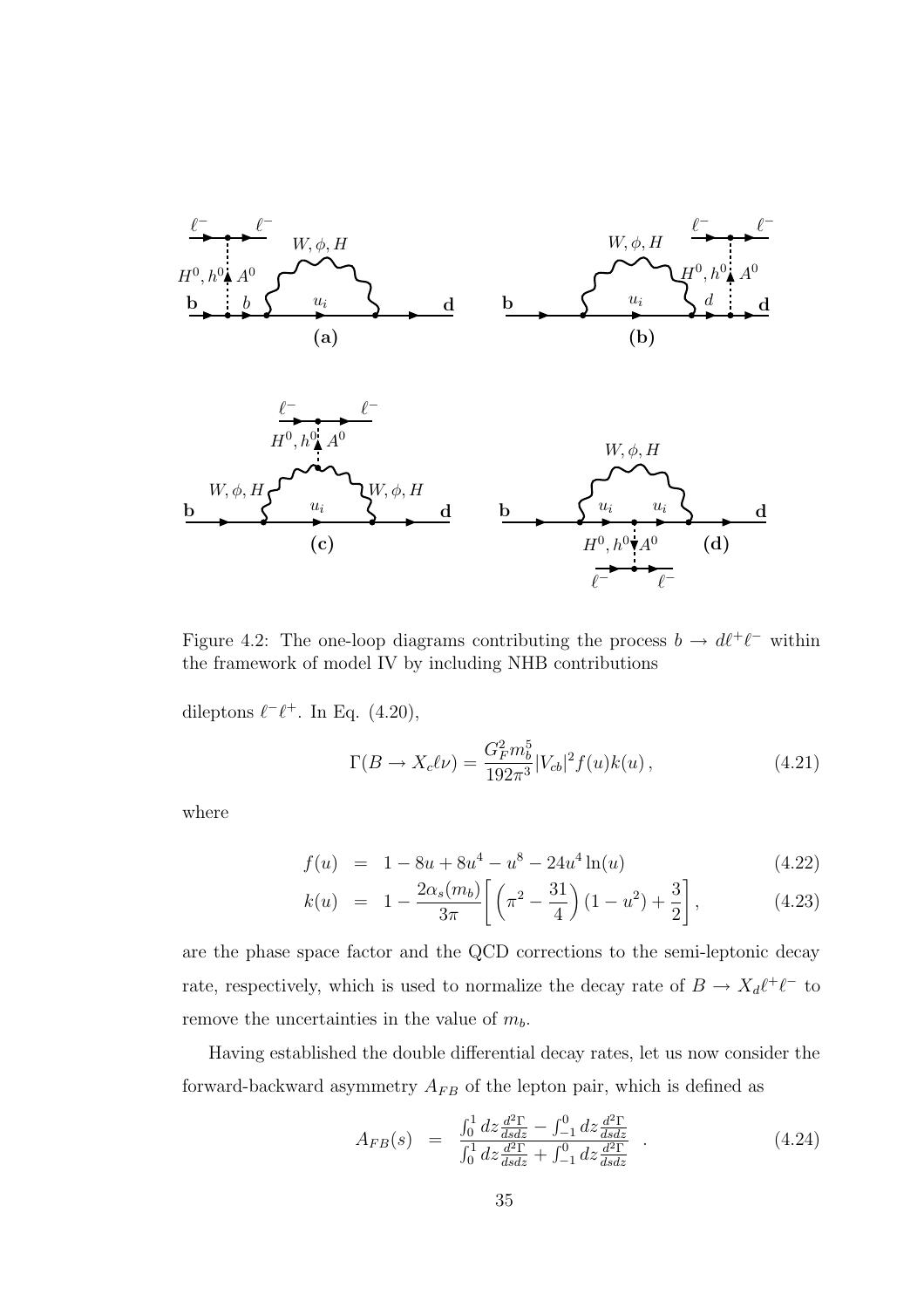The  $A_{FB}$ 's for the  $B \to X_d \ell^+ \ell^-$ decays are calculated to be

$$
A_{FB}(s) = \frac{-3 v}{\Delta(s)} \text{Re}[C_{10}(2C_7^{eff} + s C_9^{eff*})] + \sqrt{t} \text{Re}[C_{Q_1}(2C_7^{eff*} + C_9^{eff*})], (4.25)
$$

where

$$
\Delta(s) = \frac{(s+2s^2+2t-8st)}{s}|C_{10}|^2 + \frac{4}{s^2}(2+s)(s+2t)|C_7^{eff}|^2
$$
  
+ 
$$
(1+2s)(1+\frac{2t}{s})|C_9^{eff}|^2 + \frac{12}{s}(s+2t)\text{Re}(C_7^{eff}C_9^{eff}) + 6\sqrt{t}\text{Re}(C_9^{eff}C_{Q_2}^*)
$$
  
+ 
$$
\frac{3}{2}(s-4t)|C_{Q_1}|^2 + \frac{3}{2}s|C_{Q_2}|^2,
$$
(4.26)

which agrees with the result given by ref. [22], in case of switching off the NHB contributions and setting  $m_{\ell} = 0$ , but differs slightly from the results of [42].

We next consider the CP asymmetry  $A_{CP}$  between the  $B \to X_d \ell^+ \ell^-$  and the conjugated one  $\bar{B} \to \bar{X}_d \ell^+ \ell^-$ , which is defined as

$$
A_{CP}(s) = \frac{\frac{d\Gamma}{ds} - \frac{d\bar{\Gamma}}{ds}}{\frac{d\Gamma}{ds} + \frac{d\bar{\Gamma}}{ds}},\tag{4.27}
$$

where

$$
\frac{d\Gamma}{ds} = \frac{d\Gamma(B \to X_d \ell^+ \ell^-)}{ds} , \frac{d\bar{\Gamma}}{ds} = \frac{d\Gamma(\bar{B} \to \bar{X}_d \ell^+ \ell^-)}{ds} . \tag{4.28}
$$

After integrating the double differential decay rate in Eq.(4.20) over the angle variable, we find for the  $B \to X_d \ell^+ \ell^-$ decays

$$
\frac{d\Gamma}{ds} = \Gamma(B \to X_c \ell \nu) \frac{\alpha^2}{4\pi^2 f(u)k(u)} (1-s)^2 \frac{|V_{tb}V_{td}^*|^2}{|V_{cb}|^2} \sqrt{1 - \frac{4t}{s}} \Delta(s).
$$
 (4.29)

For the antiparticle channel, we have

$$
\frac{d\bar{\Gamma}}{ds} = \frac{d\Gamma}{ds}(\lambda_u \to \lambda_u^*; \xi \to -\xi)
$$
\n(4.30)

We have also a CP violating asymmetry in  $A_{FB}$ ,  $A_{CP}(A_{FB})$ , in  $B \to X_d \ell^+ \ell^$ decay. Since in the limit of CP conservation, one expects  $A_{FB} = -\overline{A}_{FB}$  [22, 52], where  $A_{FB}$  and  $\overline{A}_{FB}$  are the forward-backward asymmetries in the particle and antiparticle channels, respectively,  $A_{CP}(A_{FB})$  is defined as

$$
A_{CP}(A_{FB}) = A_{FB} + \bar{A}_{FB} , \qquad (4.31)
$$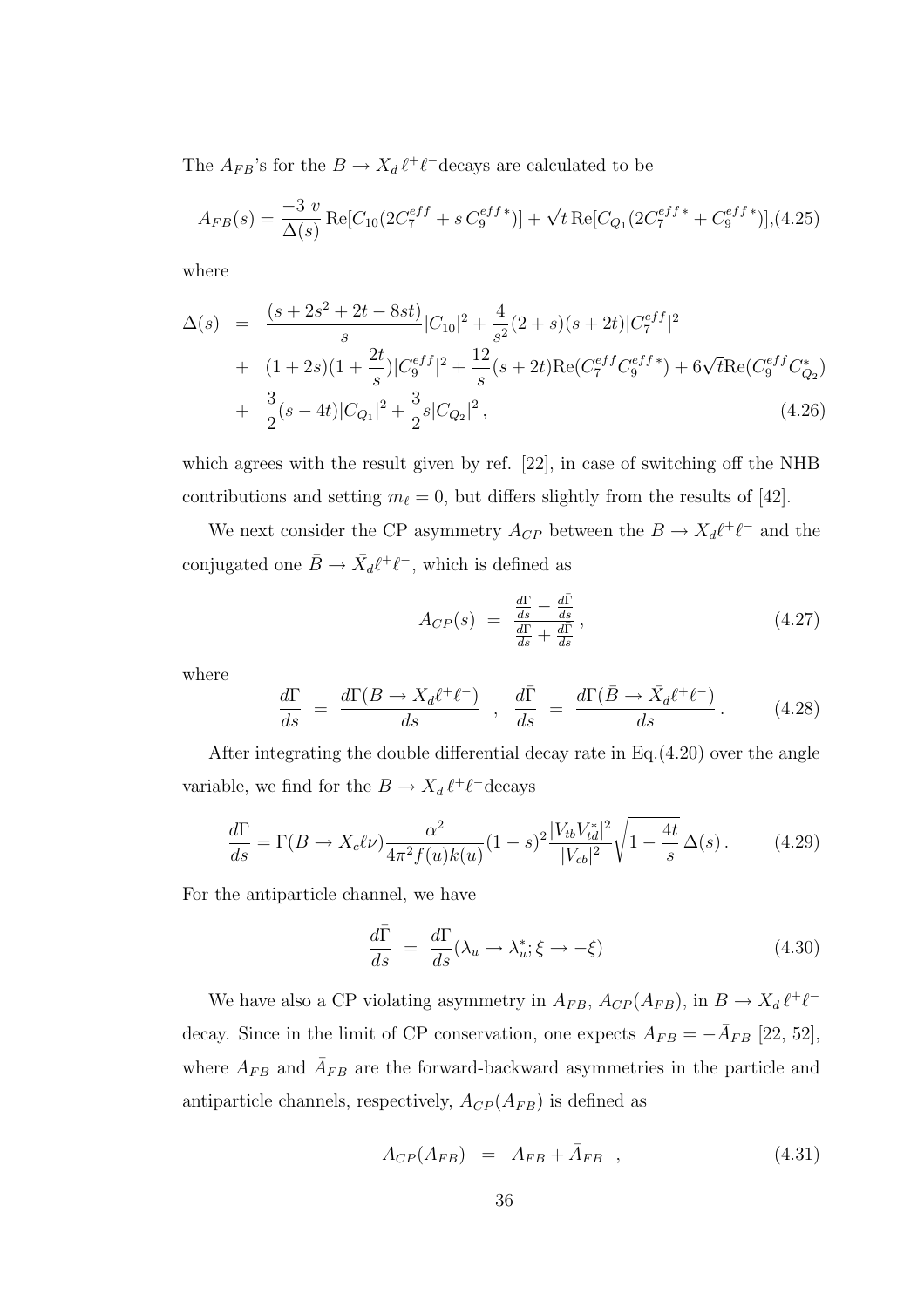with

$$
\bar{A}_{FB} = A_{FB}(\lambda_u \to \lambda_u^*; \xi \to -\xi). \tag{4.32}
$$

Finally, we would like to discuss the lepton polarization effects for the  $B \rightarrow$  $X_d \ell^+ \ell^-$  decays. The polarization asymmetries of the final lepton is defined as

$$
P_n(s) = \frac{(d\Gamma(S_n)/ds) - (d\Gamma(-S_n)/ds)}{(d\Gamma(S_n)/ds) + (d\Gamma(-S_n)/ds)},
$$
\n(4.33)

for  $n = L$ , N, T. Here,  $P_L$ ,  $P_T$  and  $P_N$  are the longitudinal, transverse and normal polarizations, respectively. The unit vectors  $S_n$  are defined as follows:

$$
S_L = (0, \vec{e}_L) = \left(0, \frac{\vec{p}_-}{|\vec{p}_-|}\right),
$$
  
\n
$$
S_N = (0, \vec{e}_N) = \left(0, \frac{\vec{p} \times \vec{p}_-}{|\vec{p} \times \vec{p}_-|}\right),
$$
  
\n
$$
S_T = (0, \vec{e}_T) = \left(0, \vec{e}_N \times \vec{e}_L\right),
$$
\n(4.34)

where  $\vec{p}$  and  $\vec{p}_-$  are the three-momenta of d quark and  $\ell^-$  lepton, respectively. The longitudinal unit vector  $S_L$  is boosted to the CM frame of  $\ell^+ \ell^-$  by Lorentz transformation

$$
S_{L,CM} = \left(\frac{|\vec{p}_{-}|}{m_{\ell}}, \frac{E_{\ell} \ \vec{p}_{-}}{m_{\ell}|\vec{p}_{-}|}\right).
$$
 (4.35)

It follows from the definition of unit vectors  $S_n$  that  $P_T$  lies in the decay plane while  $P_N$  is perpendicular to it, and they are not changed by the boost.

After some algebra, we obtain the following expressions for the polarization components of the  $\ell^-$  lepton in  $B \to X_d \ell^+ \ell^-$ decays:

$$
P_L = \frac{v}{\Delta} \text{Re} \Big[ 2C_{10} (6 C_7^{eff,*} + (1+2s) C_9^{eff,*}) - 3C_{Q_1} (2 \sqrt{t} C_{10} + s C_{Q_2}^*) \Big],
$$
  
\n
$$
P_T = \frac{3\pi \sqrt{t}}{2\sqrt{s}\Delta} \Big( -\frac{4}{s} |C_7^{eff}|^2 - s |C_9^{eff}|^2 + \text{Re} \Big[ 2C_7^{eff*} (C_{10} - 2C_9^{eff*} + \frac{s}{2\sqrt{t}} C_{Q_2}^*) + C_9^{eff} (C_{10} + \frac{s}{2\sqrt{t}} C_{Q_2}^*) + \frac{s - 4t}{2\sqrt{t}} C_{10} C_{Q_1}^* \Big] \Big),
$$
\n(4.36)

$$
P_N = \frac{3\pi v}{4\sqrt{s}\Delta} \text{Im} \Big[ C_{10} (sC_{Q_2}^* + 2\sqrt{t} (C_7^{eff*} + sC_9^{eff*}) ) + sC_{Q_1} (2C_7^{eff*} + C_9^{eff*}) \Big].
$$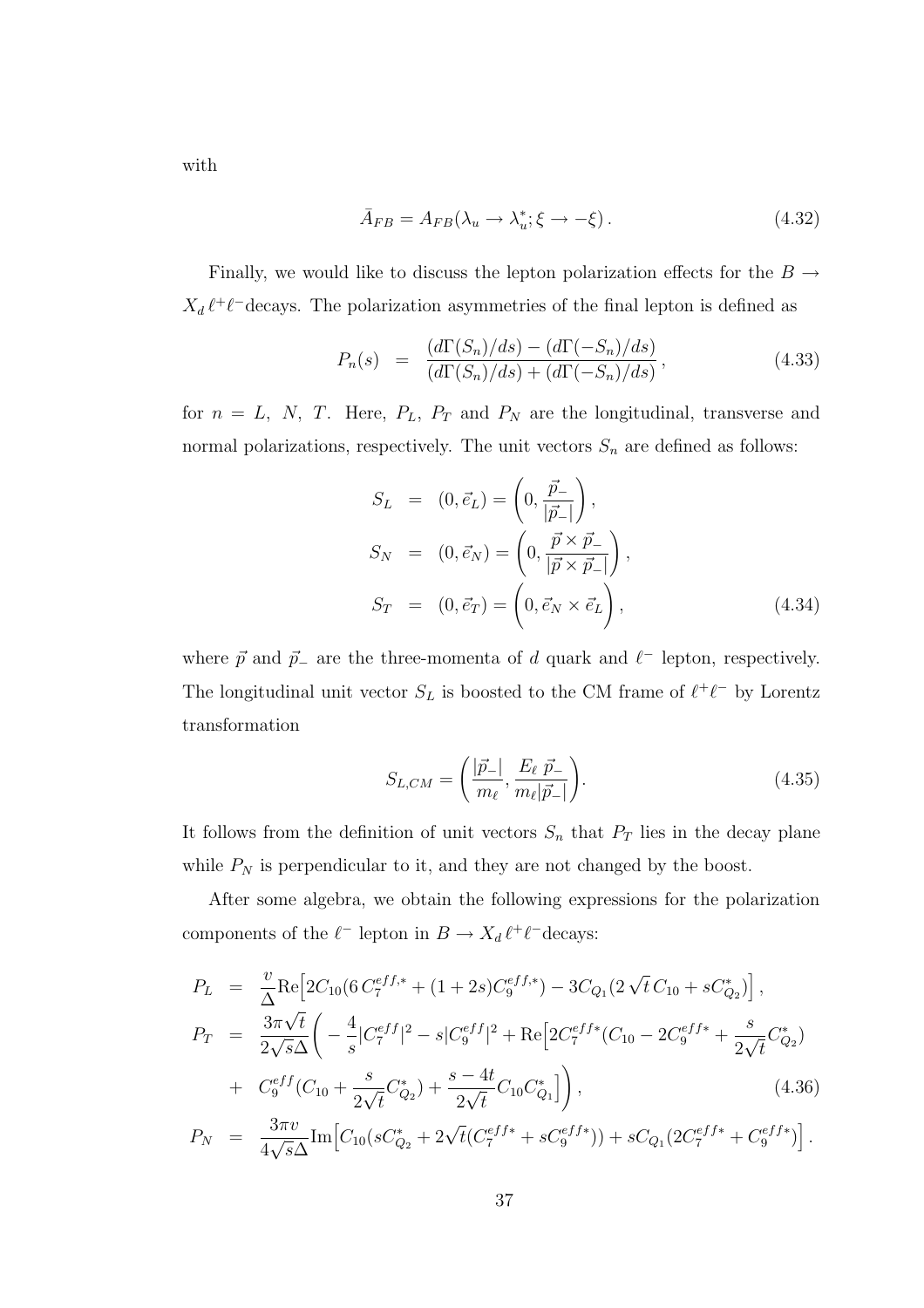#### 4.3 Numerical results and discussion

In this section we present the numerical analysis of the inclusive decays  $B \rightarrow$  $X_d \ell^+ \ell^-$  in model IV. We will give the results for only  $\ell = \tau$  channel, which demonstrates the NHB effects more manifestly. The input parameters we used in this analysis are as follows:

$$
m_b = 4.8 \, GeV \, , \, m_c = 1.4 \, GeV \, , \, m_t = 175 \, GeV \, , \, m_\tau = 1.78 \, GeV \, ,
$$
  
\n
$$
BR(B \to X_c e \bar{\nu}_e) = 10.4\%, \, m_{H^\pm} = 200 \, GeV \, , \, m_{H^0} = 160 \, GeV \, ,
$$
  
\n
$$
m_{h^0} = 115 \, GeV \, , \, \alpha^{-1} = 129 \, , \, G_F = 1.17 \times 10^{-5} \, GeV^{-2} \, . \tag{4.37}
$$

The Wolfenstein parametrization [53] of the CKM factor in Eq. (4.3) is given by

$$
\lambda_u = \frac{\rho(1-\rho) - \eta^2 - i\eta}{(1-\rho)^2 + \eta^2} + O(\lambda^2),\tag{4.38}
$$

and also

$$
\frac{|V_{tb}V_{td}^*|^2}{|V_{cb}|^2} = \lambda^2[(1-\rho)^2 + \eta^2] + \mathcal{O}(\lambda^4).
$$
 (4.39)

The updated fitted values for the parameters  $\rho$  and  $\eta$  are given as [54]

$$
\bar{\rho} = 0.22 \pm 0.07 (0.25 \pm 0.07), \n\bar{\eta} = 0.34 \pm 0.04 (0.34 \pm 0.04),
$$
\n(4.40)

with (without) including the chiral logarithms uncertainties. In our numerical analysis, we have used  $(\rho, \eta) = (0.25; 0.34)$ .

The masses of the charged and neutral Higgs bosons,  $m_{H^{\pm}}$ ,  $m_{H^0}$ , and  $m_{h^0}$ , and the ratio of the vacuum expectation values of the two Higgs doublets,  $\tan \beta$ , remain as free parameters of the model. The restrictions on  $m_{H^{\pm}}$ , and  $\tan \beta$  have been already discussed in section 4.1. For the masses of the neutral Higgs bosons, the lower limits are given as  $m_{H^0} \ge 115 \text{ GeV}$  and  $m_{h^0} \ge 89.9 \text{ GeV}$  in [55].

In the following, we give results of our calculations about the dependencies of the differential branching ratio  $dBR/ds$ , forward-backward asymmetry  $A_{FB}(s)$ ,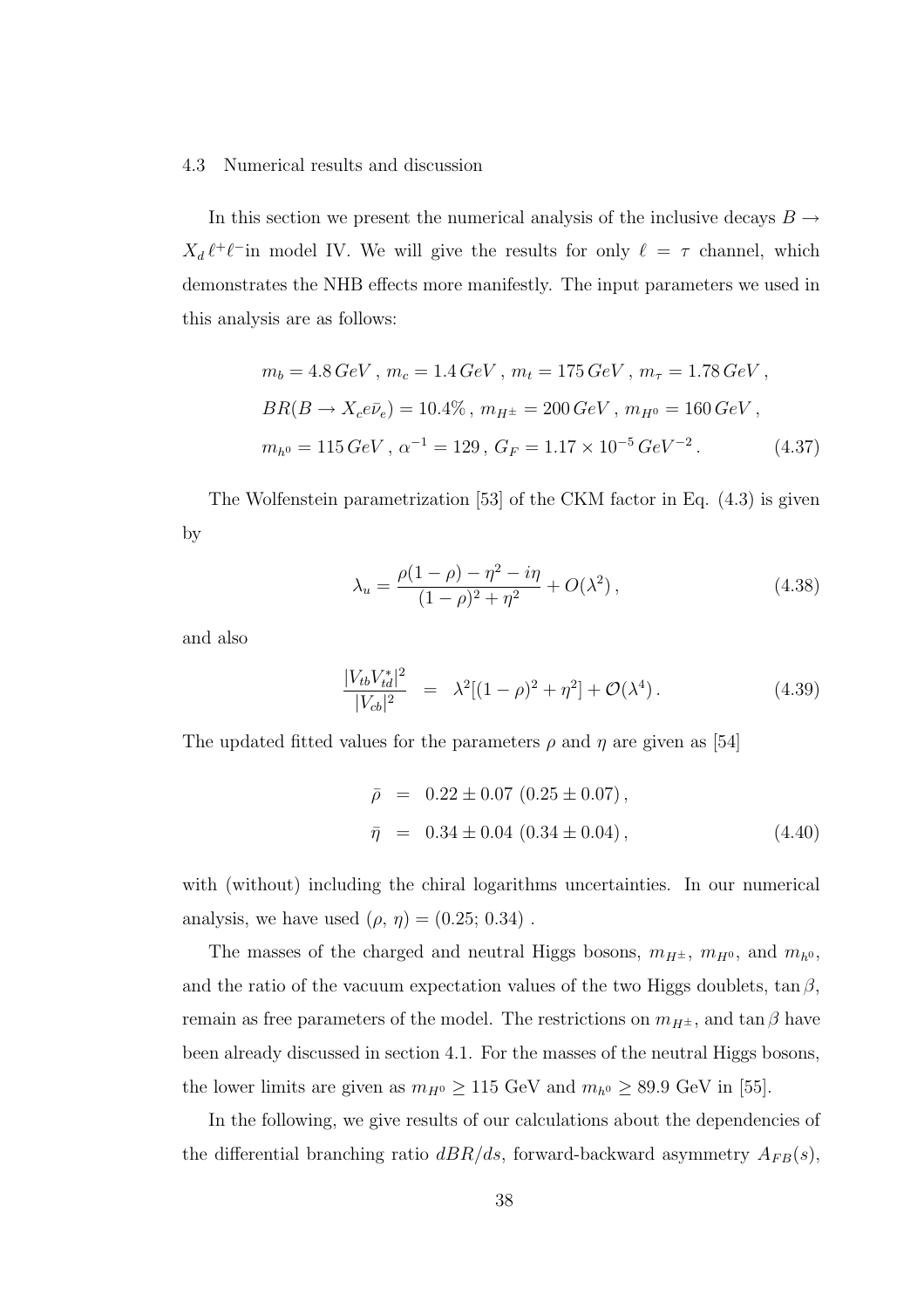CP violating asymmetry  $A_{CP}(s)$ , CP asymmetry in the forward-backward asymmetry  $A_{CP}(A_{FB})(s)$  and finally the components of the lepton polarization asymmetries,  $P_L(s)$ ,  $P_T(s)$  and  $P_N(s)$ , of the  $B \to X_d \tau^+\tau^-$ decays on the invariant dilepton mass s. In order to investigate the dependencies of the above physical quantities on the model parameters, namely CP violating phase  $\xi$  and tan  $\beta$ , we eliminate the other parameter s by performing the s integrations over the allowed kinematical region so as to obtain their averaged values,  $\langle A_{FB} \rangle$ ,  $\langle A_{CP} \rangle$ ,  $< A_{CP}(A_{FB}) > , < P_L > , < P_T >$  and  $< P_N > .$ 

Numerical results are shown in Figs. (4.3)-(4.15) and we have the following line conventions: dashed lines, dot lines and dashed-dot lines represent the model IV contributions with tan  $\beta = 10, 40, 50$ , respectively and the solid lines are for the SM predictions. The cases of switching off NHB contributions i.e., setting  $C_{Q_i} = 0$ , almost coincide with the cases of 2HDM contributions with  $\tan \beta = 10$ , therefore we did not plot them separately.

In Fig.  $(4.3)$ , we give the dependence of the  $dBR/ds$  on s. From this figure NHB effects are very obviously seen, especially in the moderate-s region.

In Fig. (4.4) and Fig. (4.5),  $A_{FB}(s)$  and  $\langle A_{FB} \rangle$  as a function of s and CP violating phase  $\xi$  are presented, respectively. We see that  $A_{FB}$  is more sensitive to tan β than the  $dBR/ds$  and it changes sign with the different choices of this parameter. It is seen from Fig.(4.5) that  $\langle A_{FB} \rangle$  is quite sensitive to  $\xi$  and between  $(0.15, 0.28) \times 10^{-1}$ . We also observe that  $\langle A_{FB} \rangle$  differs essentially from the one predicted by the CP-conservative 2HDM (model II), which is 0.028 and 0.023 for tan  $\beta = 40, 50$ , respectively. In region  $1 < \xi < 2$  change in  $\langle A_{FB} \rangle$ with respect to model II reaches 25%.

Figs. (4.6) and (4.7) show the dependence of  $A_{CP}(s)$  on s and  $\langle A_{CP} \rangle$  on  $\xi$ , respectively. We see that  $A_{CP}(s)$  is also sensitive to tan  $\beta$  and its sign does not change in the allowed values of s except in the resonance mass region. It follows from Fig. (4.7) that  $\langle A_{CP} \rangle$  is not as sensitive as  $\langle A_{FB} \rangle$  to  $\xi$ , and it varies in the range  $(0.15, 0.33) \times 10^{-1}$ .

$$
A_{CP}(A_{FB})(s)
$$
 and  $< A_{CP}(A_{FB}) >$  of  $B \to X_d \tau^+ \tau^-$  as a function of s and CP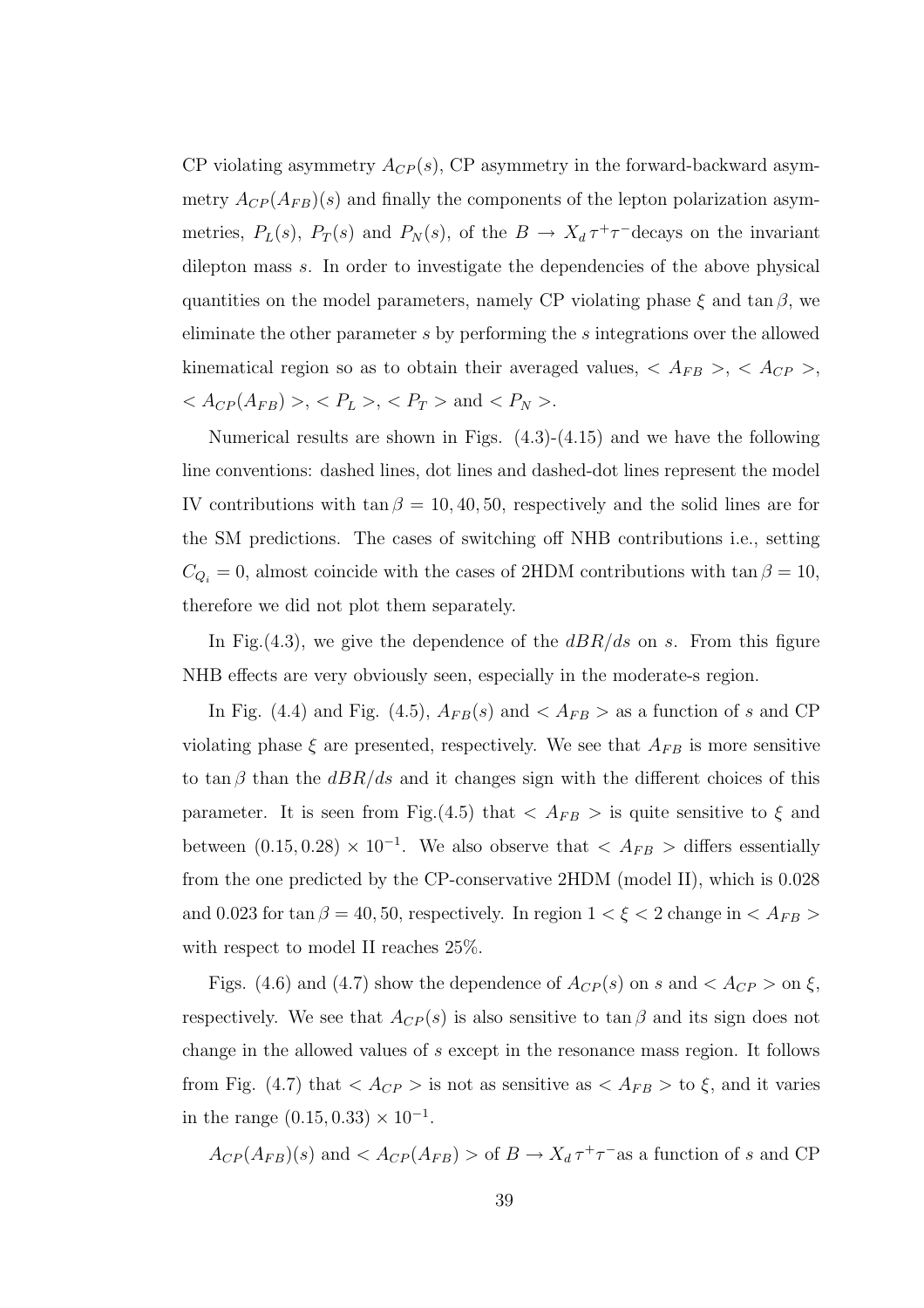violating phase  $\xi$  are presented in Fig. (4.8) and Fig. (4.9), respectively. We see that  $A_{CP}(A_{FB})(s)$  changes sign with the different choices of tan  $\beta$ .  $\langle A_{CP}(A_{FB}) \rangle$  is between (0.010, 0.040) and differs essentially from the one predicted by model II, which is 0.038 and 0.027 for  $\tan \beta = 40, 50$ , respectively. In region  $1.5 < \xi < 2.5$  change in  $\langle A_{FB} \rangle$  with respect to model II reaches 35%.

In Figs. (4.10)-(4.12), we present the s dependence of the longitudinal  $P_L$ , transverse  $P_T$  and normal  $P_N$  polarizations of the final lepton for  $B \to X_d \tau^+ \tau^$ decay. It is seen that NHB contributions changes the polarization significantly, especially when tan  $\beta$  is large. We also observe that except the resonance region,  $P_T$  is negative for all values of s, but  $P_L$  and  $P_N$  change sign with the different choices of the values of tan  $\beta$ . In Figs. (4.13)-(4.15), dependence of the averaged values of the longitudinal  $\langle P_L \rangle$ , transverse  $\langle P_T \rangle$  and normal  $\langle P_N \rangle$ polarizations of the final lepton for  $B \to X_d \tau^+ \tau^-$  decay on  $\xi$  are shown. It is obvious from these figures that  $\langle P_N \rangle$  and  $\langle P_T \rangle$  are more sensitive to  $\xi$  than  $P_L$  >. In region 1.5 <  $\xi$  < 2.0 change in <  $P_N$  > with respect to model II reaches 25%.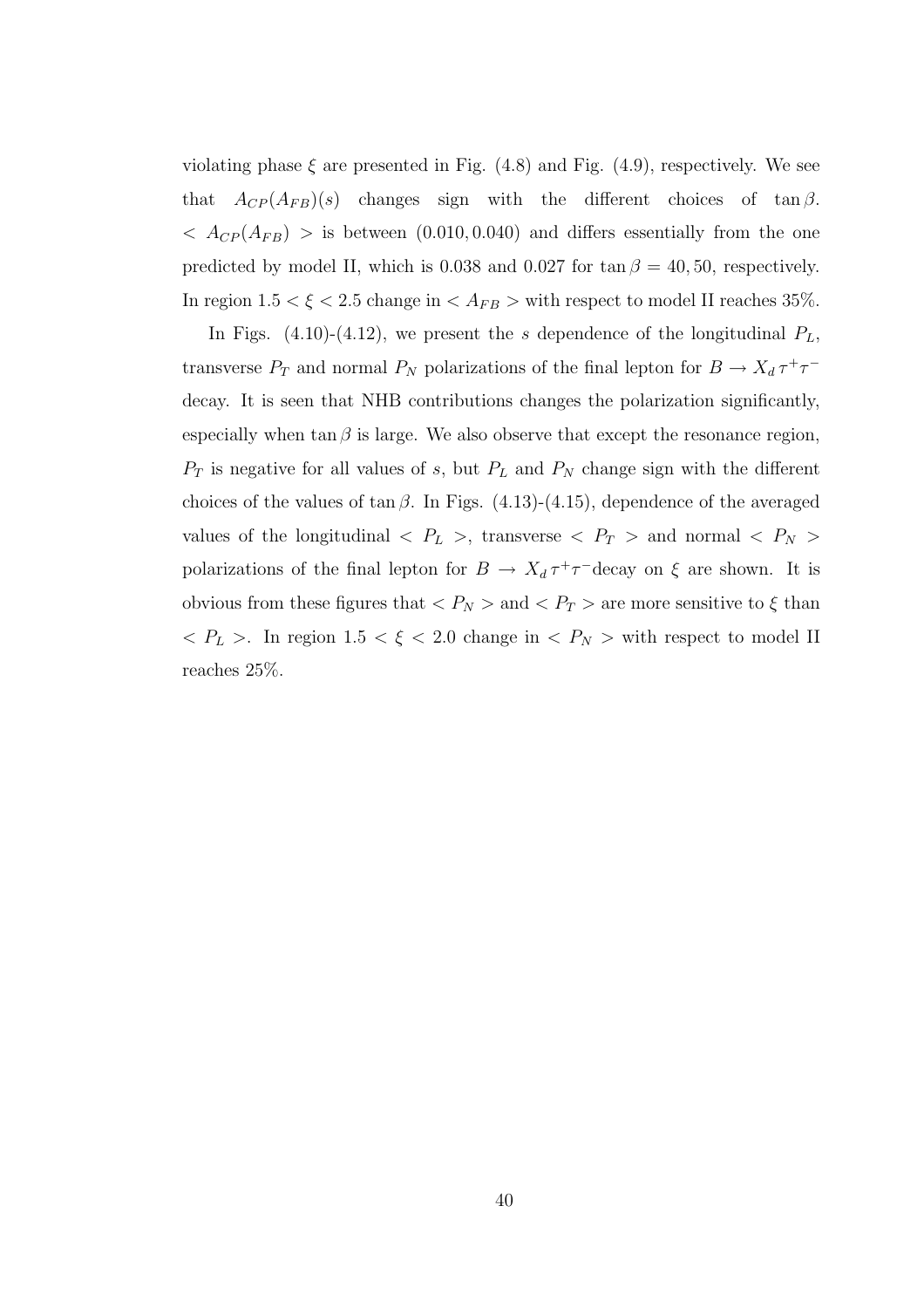

Figure 4.3: Differential branching ratio as a function of s, where  $\xi = \pi/4$ .



Figure 4.4: The forward-backward asymmetry as a function of s, where  $\xi = \pi/4$ .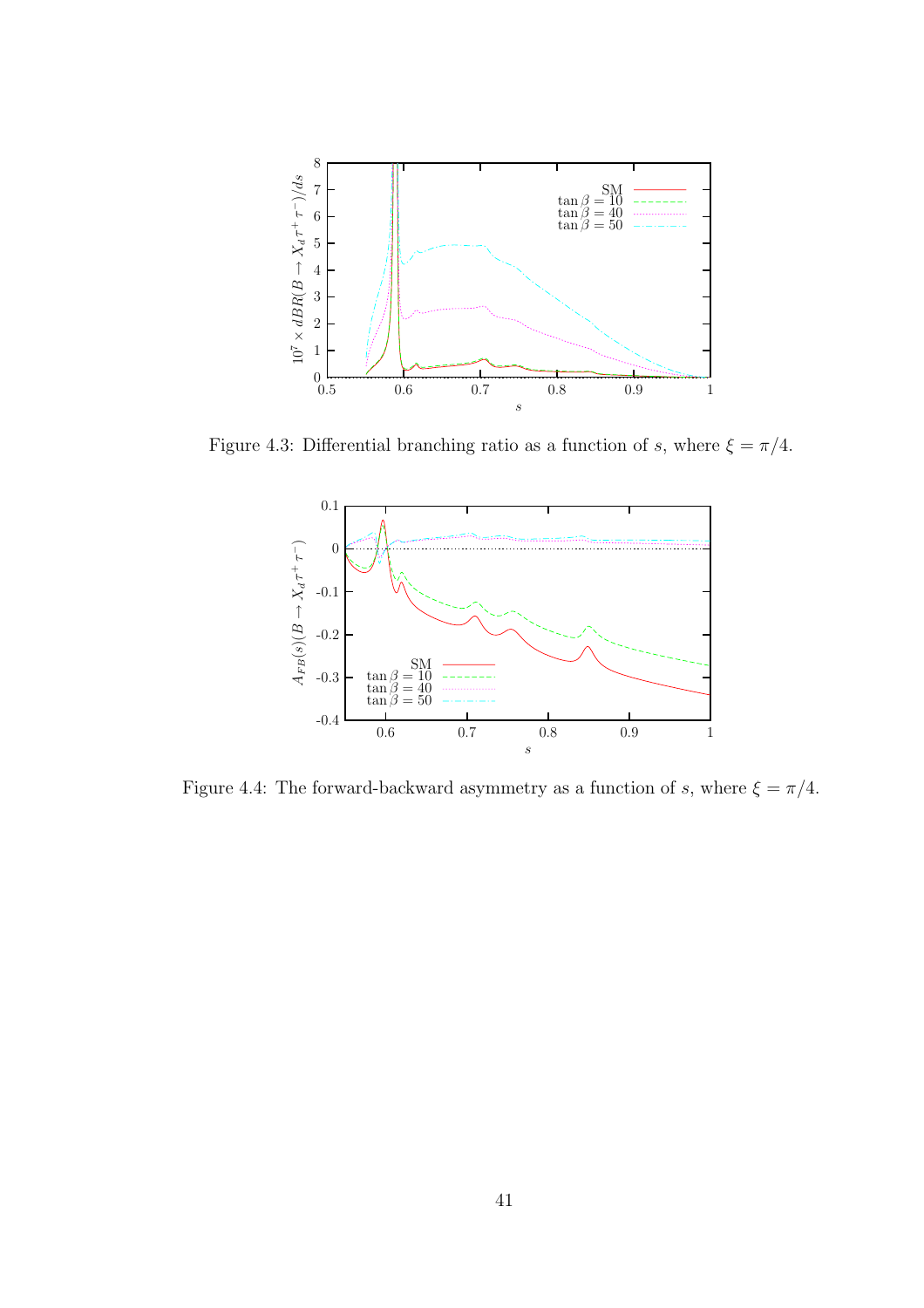

Figure 4.5:  $\langle A_{FB} \rangle$  as a function of  $\xi$ .



Figure 4.6: The CP asymmetry as a function of s, where  $\xi = \pi/4$ .



Figure 4.7: <  $A_{CP}$  > as a function of  $\xi$ .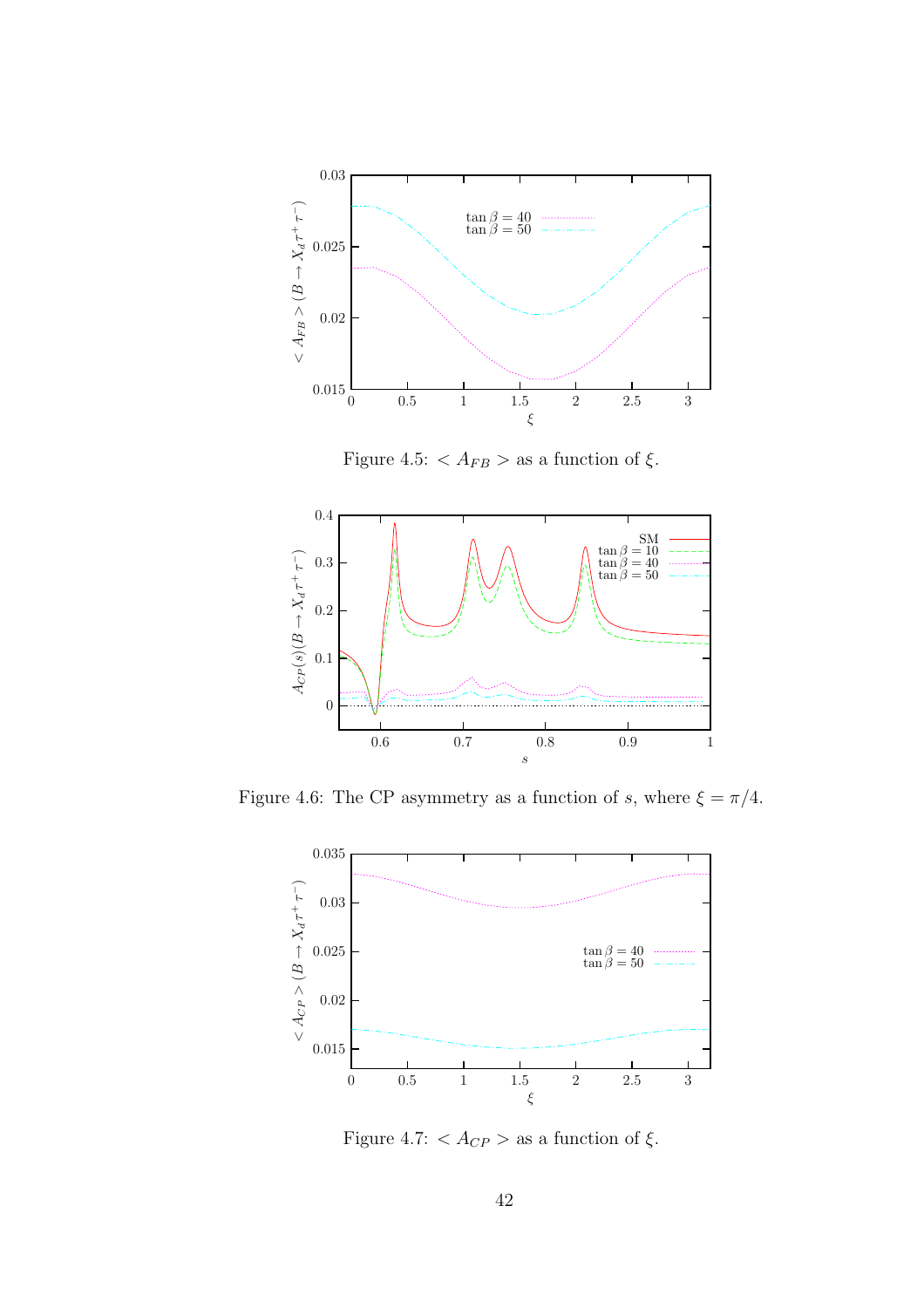

Figure 4.8: The CP asymmetry in the forward-backward asymmetry as a function of s, where  $\xi = \pi/4$ .



Figure 4.9: The CP asymmetry in the forward-backward asymmetry as a function of  $\xi$ .



Figure 4.10:  $P_L(s)$  as a function of s, where  $\xi = \pi/4$ .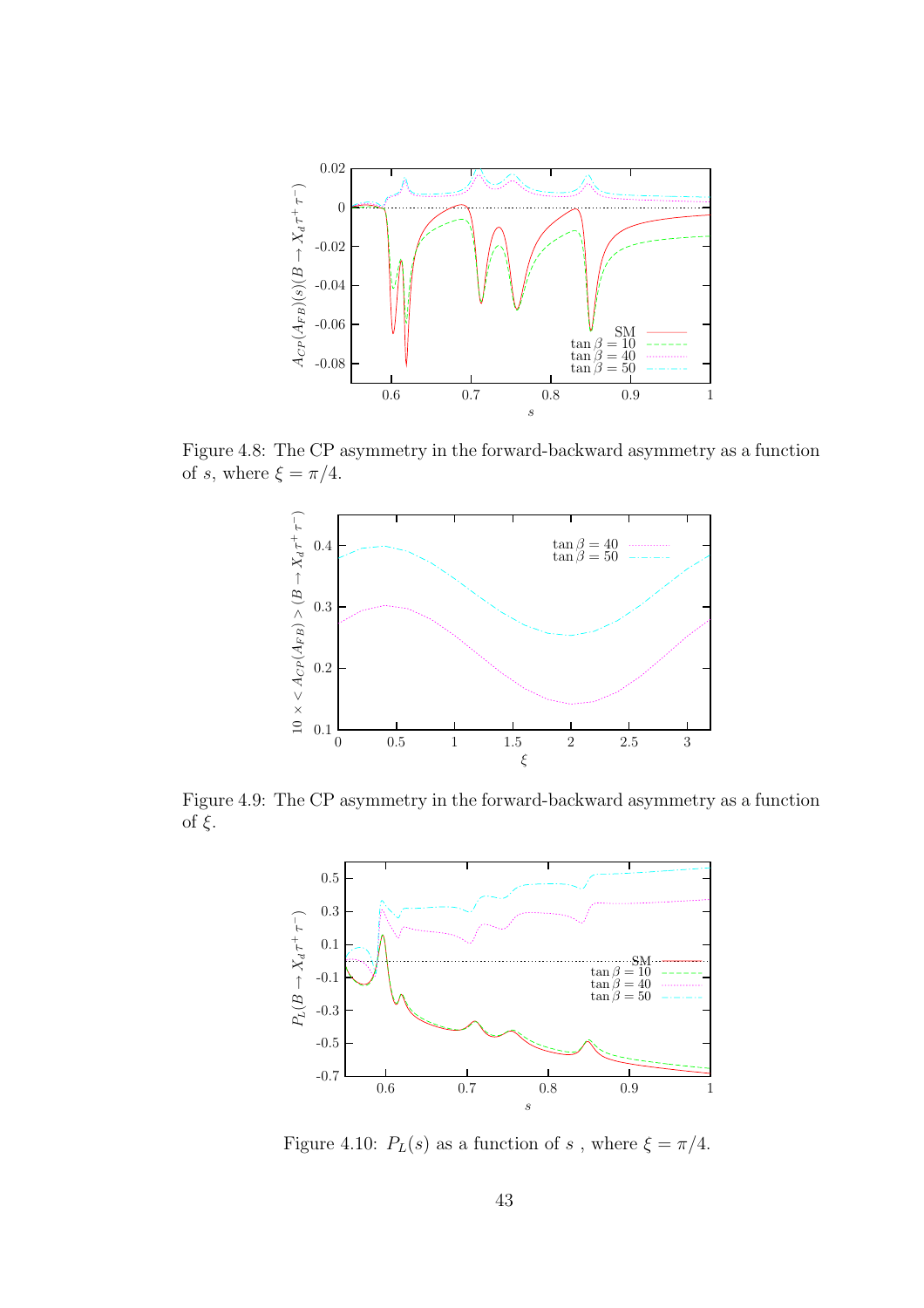

Figure 4.11:  $P_T(s)$  as a function of  $s$  , where  $\xi=\pi/4.$ 



Figure 4.12:  $P_N(s)$  as a function of  $s$  , where  $\xi=\pi/4.$ 



Figure 4.13:  $\langle P_L \rangle$  as a function of  $\xi$ .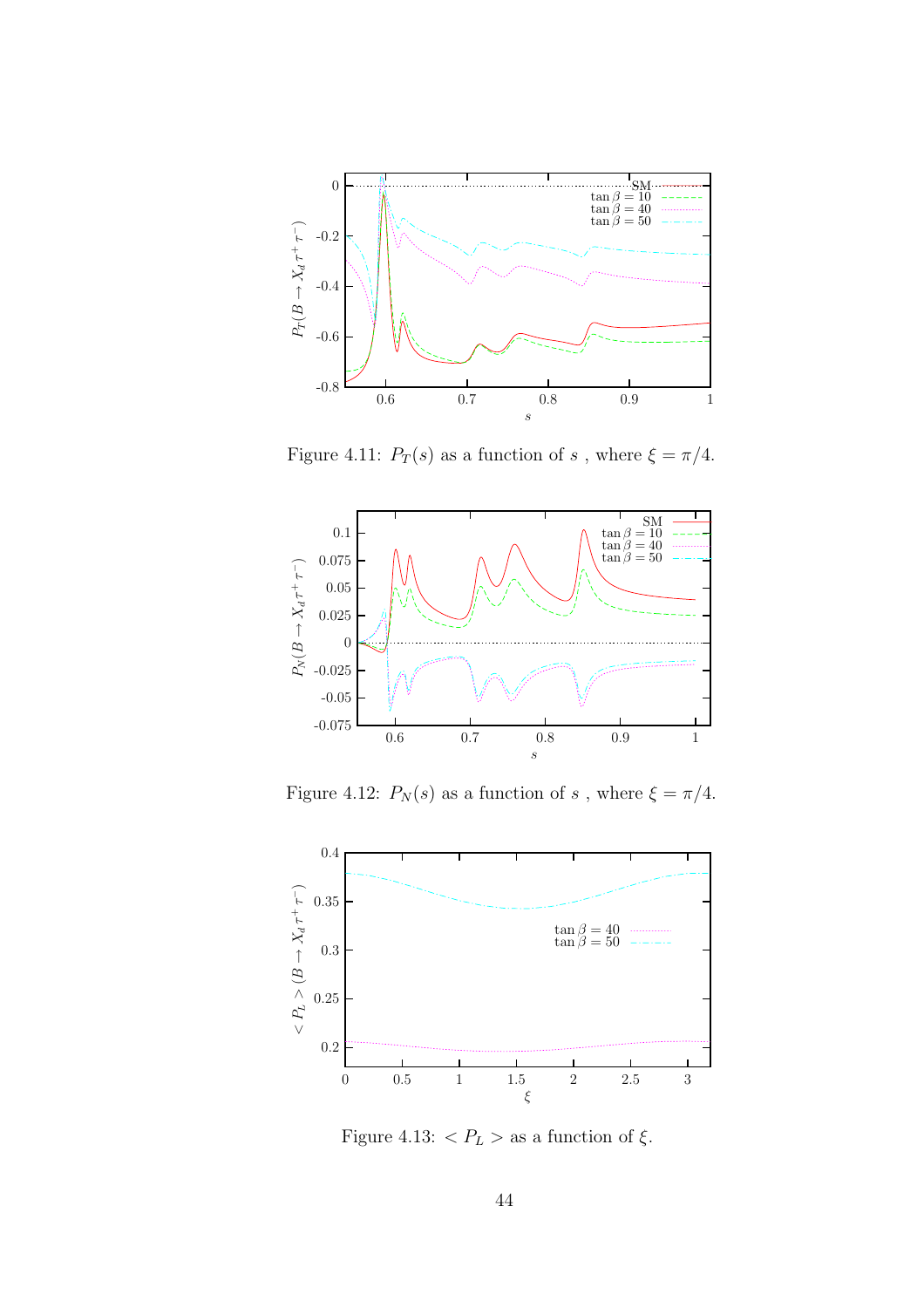

Figure 4.14:  $\langle P_T \rangle$  as a function of  $\xi$ .



Figure 4.15:  $< P_N >$  as a function of  $\xi.$  .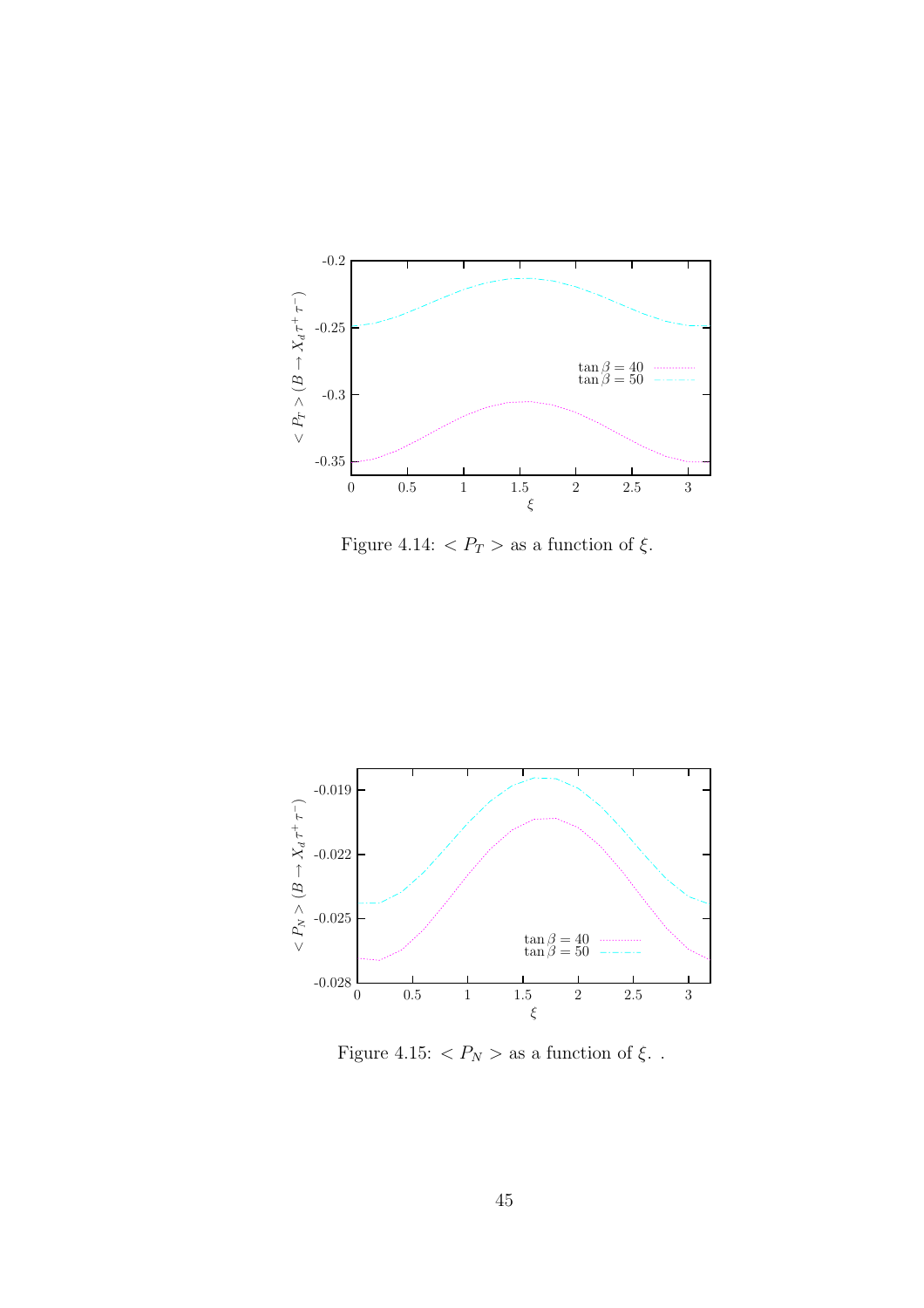### CHAPTER 5

### CONCLUSION

The SM has been very successful as a theory for the quantitative description of all interactions of fundamental particles except gravity; all measurements are in agreement with the SM predictions with the exception of neutrino oscillations. However, there are several motivations for physicists to search for physics beyond it, such as having a totally unknown Higgs sector, hierarchy problem, origin of CP violation, etc. There are several classes of new approaches in this direction and among them the 2HDM, as being the most economical extensions of the SM, has been very attractive. To summarize, this model is obtained from the SM with the addition of one extra scalar  $SU(2)_L$  doublet and possesses five physical Higgs bosons: a charged pair  $(H^{\pm})$ ; two neutral CP even scalars  $(H^0 \text{and } h^0)$ ; and a neural CP odd scalar  $(A^0)$ , often called a pseduoscalar. Instead of one free parameter of the minimal model, this model has six free parameters: four Higgs masses, the ratio of the vacuum expectation values,  $tan \beta$ , and a Higgs mixing angle,  $\alpha$ .

In this thesis, we have examined the rare inclusive  $B \to X_d \ell^+ \ell^-$  decay with emphasis on CP violation and neutral Higgs boson (NHB) effects within the framework of the model IV version of the 2HDM. Being a FCNC process, it is well known that  $B \to X_{s,d} \ell^+ \ell^-$  decays provide reliable testing grounds for the SM at the loop level and they are also sensitive to new physics. In addition,  $B \to X_d \ell^+ \ell^-$  mode is especially important in the CKM phenomenology. Although CP violation is one of the most fundamental phenomena in particle physics it is still one of the the least tested aspects of the the Standard Model (SM). In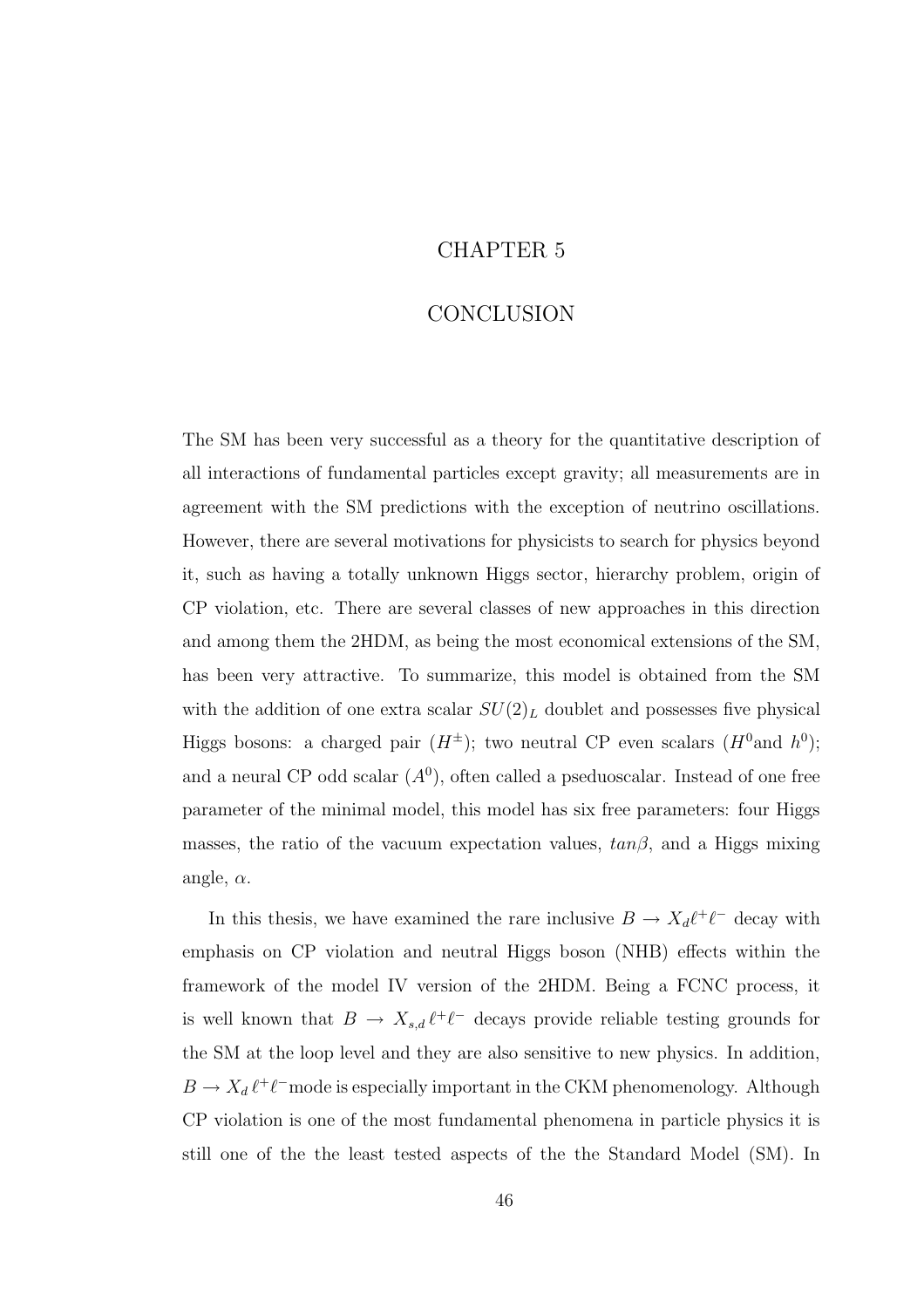the near future, more experimental tests will be possible at the B factories and possible deviations from the SM predictions will provide important clues about physics beyond it. This situation makes the search for CP violation in B decays highly interesting.

After presenting a brief summary of the SM and a CP spontaneously broken 2HDM in chapter 2 and 3, respectively, in Chapter 3, we have analyzed the double and differential decay rates, CP violation asymmetry,  $A_{CP}$ , forward-backward asymmetry,  $A_{FB}$ , and CP violating asymmetry in forward-backward asymmetry  $A_{CP}(A_{FB})$  for  $B \to X_d \ell^+ \ell^-$  decay in detail. The important conclusions that can be pointed out from this work can be summarized as follows:

- NHB effects are seen to be quite significant on the differential branching ratio of the inclusive process  $B \to X_d \ell^+ \ell^-$  for the  $\tau$  mode, especially in the moderate-s region.
- $A_{FB}$  is more sensitive to tan  $\beta$  than the  $dBR/ds$  and it changes sign with the different choices of this parameter. It is also seen that  $\langle A_{FB} \rangle$  is quite sensitive to  $\xi$  and between  $(0.15, 0.28) \times 10^{-1}$ . We also observe that  $\langle A_{FB} \rangle$  differs essentially from the one predicted by the CP-conservative 2HDM (model II), which is 0.028 and 0.023 for tan  $\beta = 40, 50$ , respectively. In region  $1 < \xi < 2$  change in  $\langle A_{FB} \rangle$  with respect to model II reaches 25%.
- $A_{CP}(s)$  is also sensitive to tan  $\beta$  and its sign does not change in the allowed values of s except in the resonance mass region.  $\langle A_{CP} \rangle$  is not as sensitive as  $\langle A_{FB} \rangle$  to  $\xi$ , and it varies in the range  $(0.15, 0.33) \times 10^{-1}$ .
- $A_{CP}(A_{FB})(s)$  changes sign with the different choices of tan  $\beta$ . <  $A_{CP}(A_{FB})$ is between (0.010, 0.040) and differs essentially from the one predicted by model II, which is 0.038 and 0.027 for tan  $\beta = 40, 50$ , respectively. In region  $1.5 < \xi < 2.5$  change in  $\langle A_{FB} \rangle$  with respect to model II reaches 35%.
- NHB contributions changes the polarization significantly, especially when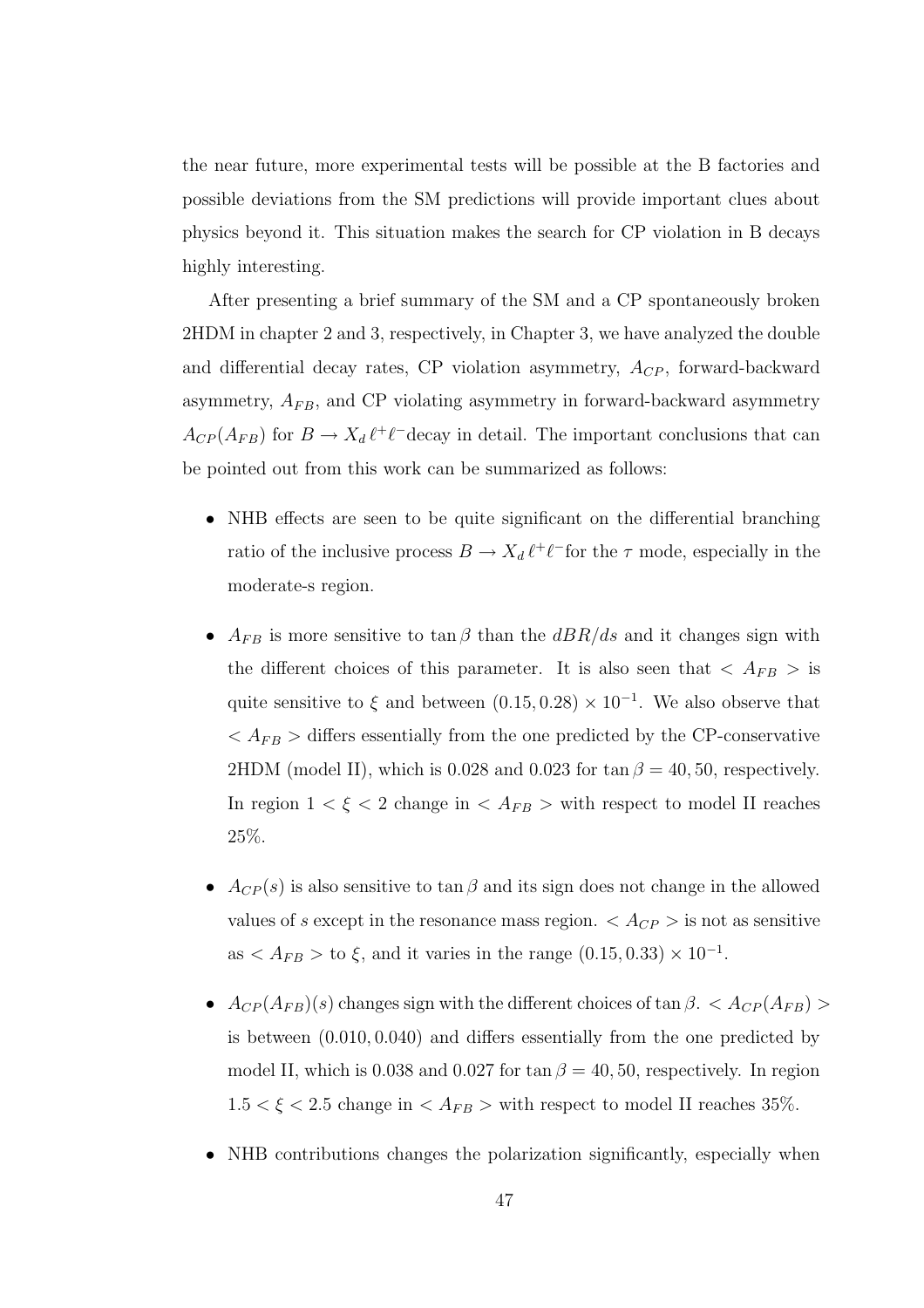$\tan \beta$  is large. We also observe that except the resonance region,  $P_T$  is negative for all values of  $s$ , but  $P_L$  and  $P_N$  change sign with the different choices of the values of  $\tan \beta$ .  $\langle P_N \rangle$  and  $\langle P_T \rangle$  are more sensitive to  $\xi$  than <  $P_L$  >. In region 1.5 <  $\xi$  < 2.0 change in <  $P_N$  > with respect to model II reaches 25%. Thus, measurement of this component in future experiments may provide information about the model IV parameters.

Therefore, the experimental investigation of  $A_{FB}$ ,  $A_{CP}$ ,  $A_{CP}(A_{FB})$  and the polarization components in  $B \to X_d \ell^+ \ell^-$  decays may be quite suitable for testing the new physics effects beyond the SM.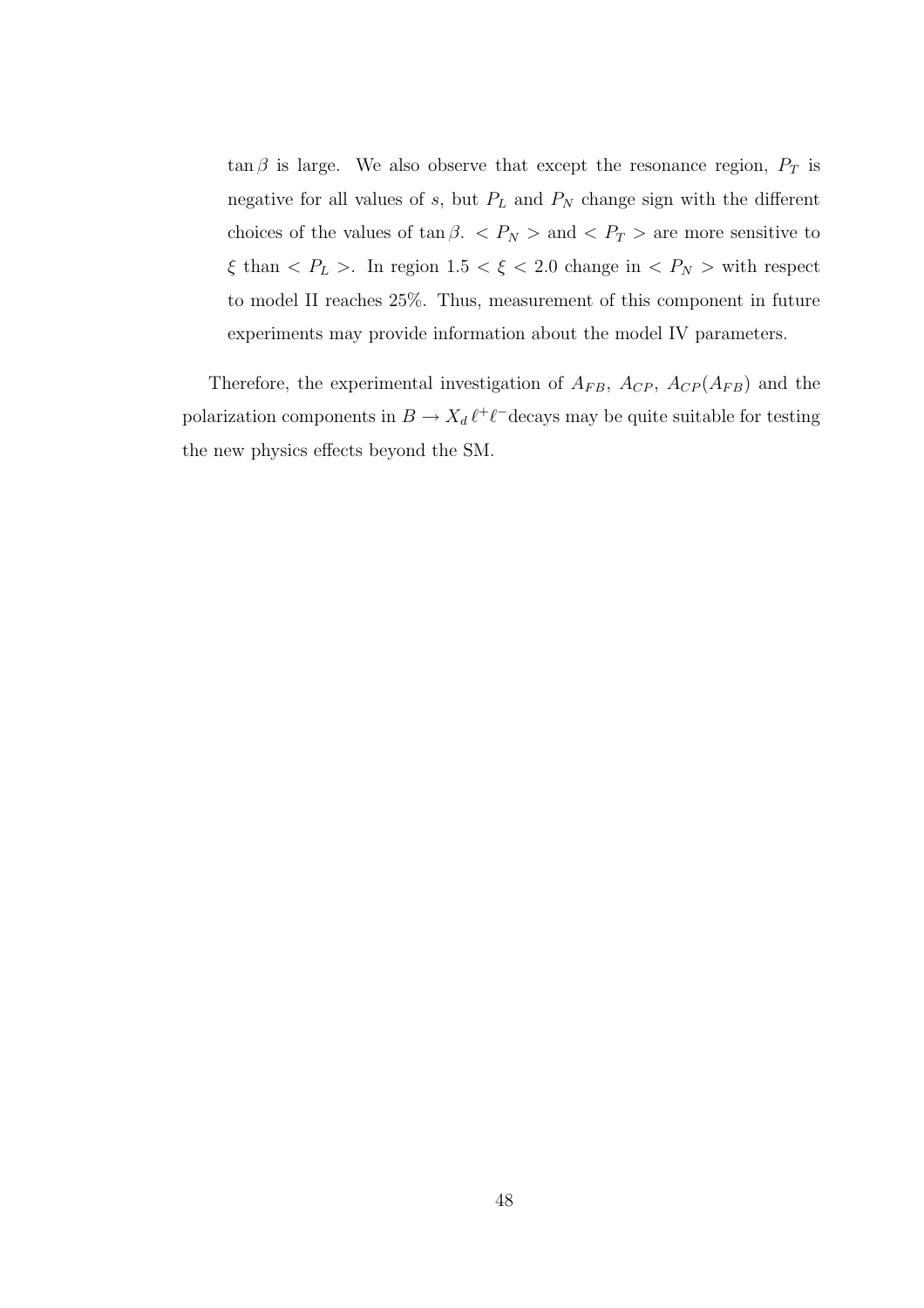### REFERENCES

- [1] S. L. Glashow, Nucl. Physc. B22 (1961) 579; S. Weinberg, Phys. Rev. Lett. 19 (1967) 1264; A. Salam, in: Proceedings of the 8th Nobel symposium, p. 367, ed. N. Svartholm, Almqvist and Wiksell, Stockholm 1968.
- [2] S. L. Glashow, I. Iliopoulos, L. Maiani, Phys. Rev. D2 (1970) 1285.
- [3] N. Cabbibo, Phys. Rev. Lett. 10 (1963) 531; M. Kobayashi, K. Maskawa, Prog. Theor. Phys. 49 (1973) 652.
- [4] H. Y. Han, Y. Nambu, Phys. Rev. 139 (1965) 1006; C. Bouchiat, I. Iliopoulos, Ph. Meyer, Phys. Lett. B138 (1972) 652.
- [5] K. Abe, et. al., Belle Collaboration, Phys. Rev. Lett. 87(2001) 091802; B. Aubert, et. al., BABAR Collaboration, Phys. Rev. Lett. 87(2001) 091801.
- [6] I. J. R, Aitchison, and J. G. Anthony, Gauge theories in particle physics : a practical introduction, 2nd edition, 1989, Bristol, England ; Philadelphia : A. Hilger in association with.
- [7] P. W. Higgs, *Phys. Lett.* **12** (1964) 132; F. Englert and R. Brout, *Phys.* Rev. Lett. (1964) 321; G. S. Gurallnik, C. R. Hagen and T. W. B. Kibble, Phys. Rev. Lett. 13 (1964) 585; P. W. Higgs, Phys. Rev. 145 (1966) 1156; T. W. B. Kibble, Phys. Rev. 155 (1967) 1554.
- [8] M. Gell-Mann, Phys. Rev. 92 (1953) 833; K. Nishijima and T. Nakano, Prog. Theor. Phys. 10 (1953) 581.
- [9] Y. Nambu, Phys. Rev. Lett. 4 (1960) 380; J. Goldstone, Nuovo Cimento 19 (1961) 154; J. Goldstone, A. Salam and S. Weinberg, Phys. Rev. 127 (1962) 965.
- [10] G. Arnison, et. al., (UA1 Collaboration) Phys. Lett. B122 (1983) 103; P. Bagnaia et. al., (UA2 Collaboration) Phys. Lett. B129 (1983) 130.
- [11] S. Bertolini, *Nucl. Phys.* **B272** (1986) 77.
- [12] C. Froggat, R. G. Moorehouse and I. G. Knowles, Prep. GUTPA/91/10/2, ANL-HEP-PR-92-01 (1992) .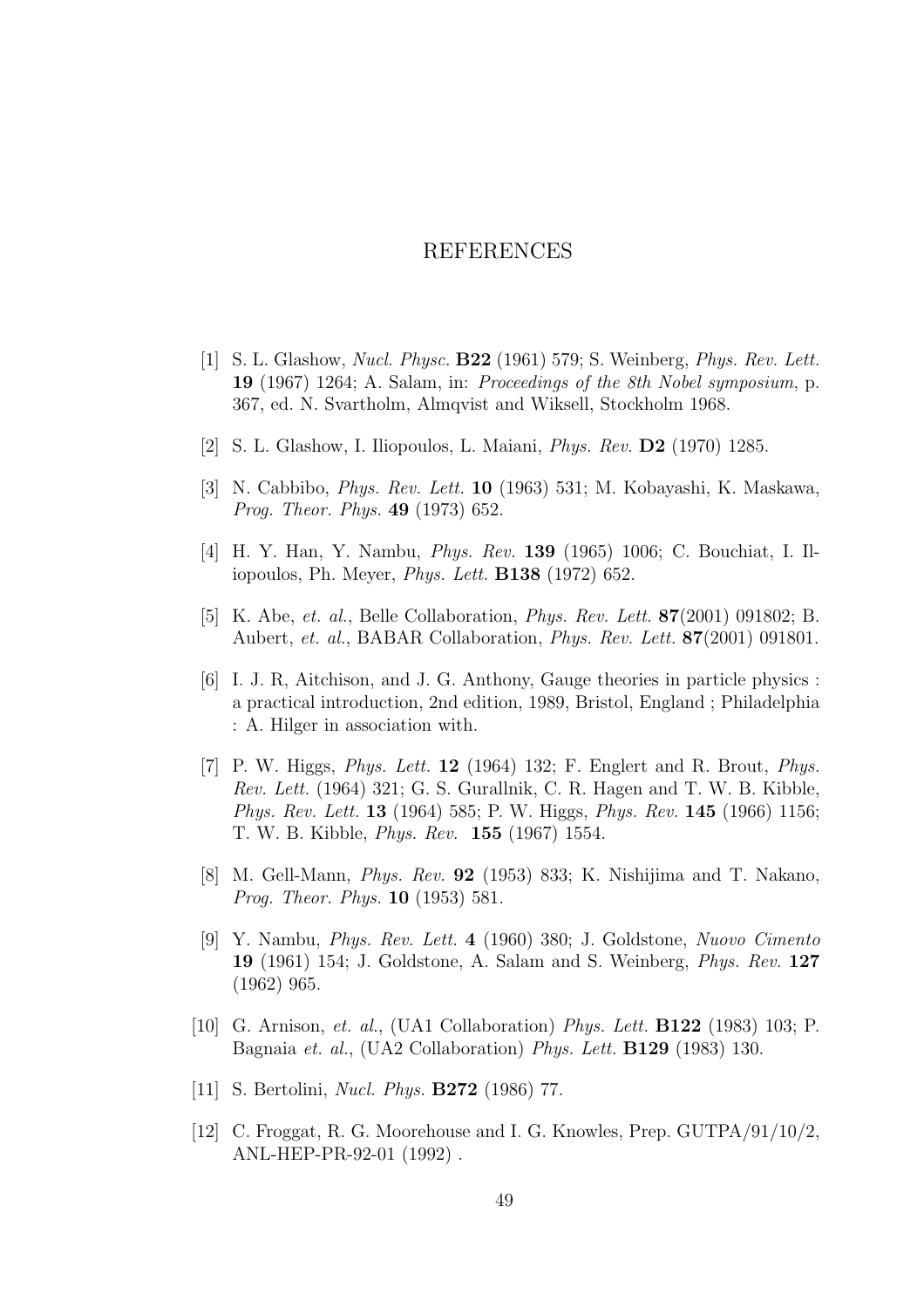- [13] J. F. Gunion, H. E. Haber, G. L. Kane and S. Dawson, Higgs Hunter's Guide (Addison-Wesley Publishing, 1990).
- [14] S. L. Glashow and S. Weinberg, *Phys. Rev.* **D15** (1977) 1958.
- [15] H. Georgi, *Hadronic Jour.* **1** (1978) 155.
- [16] I. Vendramin, **hep-ph/9909291**.
- [17] Chao-Shang Huang and Shou-Hua Zhu, Phys. Rev. D61 (2000) 015011 [Erratum: D61 (2000) 119903].
- [18] Chao-Shang Huang, Wei Liao, Qi-Shu Yan and Shou-Hua Zhu, Eur. Phys. J. C25 (2002) 103.
- [19] J. H. Christenson, et al, *Phys. Rev. Lett.* **13** (1964) 138.
- [20] See e.g., A. G. Cohen, D. B. Kaplan and A. E. Nelson, , Ann. Rev. Nucl. Part. Sci.43(1993) 27.
- [21] F. Krüger, L.M. Sehgal, *Phys. Rev.*, **D55**, (1997) 2799.
- [22] S. Rai Choudhury, Phys. Rev., D56, (1997) 6028.
- [23] W. S. Hou, R. S. Willey and A. Soni, Phys. Rev. Lett. 58 (1987) 1608.
- [24] N. G. Deshpande and J. Trampetic, Phys. Rev. Lett. 60 (1988) 2583.
- [25] C. S. Lim, T. Morozumi and A. I. Sanda, Phys. Lett. B218 (1989) 343.
- [26] B. Grinstein, M. J. Savage and M. B. Wise, Nucl. Phys. B319 (1989) 271; G. Buchalla, A. Buras, and M. Lautenbacher, Rev. Mod. Phys. 68 (1996) 1125.
- [27] C. Dominguez, N. Paver and Riazuddin, Phys. Lett. B214 (1988) 459.
- [28] N. G. Deshpande, J. Trampetic and K. Ponose, Phys. Rev. D39 (1989) 1461.
- [29] P. J. O'Donnell and H. K. Tung, Phys. Rev. D43 (1991) 2067.
- [30] N. Paver and Riazuddin, Phys. Rev. D45 (1992) 978.
- [31] A. Ali, T. Mannel and T. Morozumi, *Phys. Lett.* **B273** (1991) 505.
- [32] A. Ali, G. F. Giudice and T. Mannel, Z. Phys. C67 (1995) 417.
- [33] C. Greub, A. Ioannissian and D. Wyler, Phys. Lett. B346 (1995) 145; D. Liu Phys. Lett. B346 (1995) 355; G. Burdman, Phys. Rev. D52 (1995) 6400: Y. Okada, Y. Shimizu and M. Tanaka Phys. Lett. **B405** (1997) 297.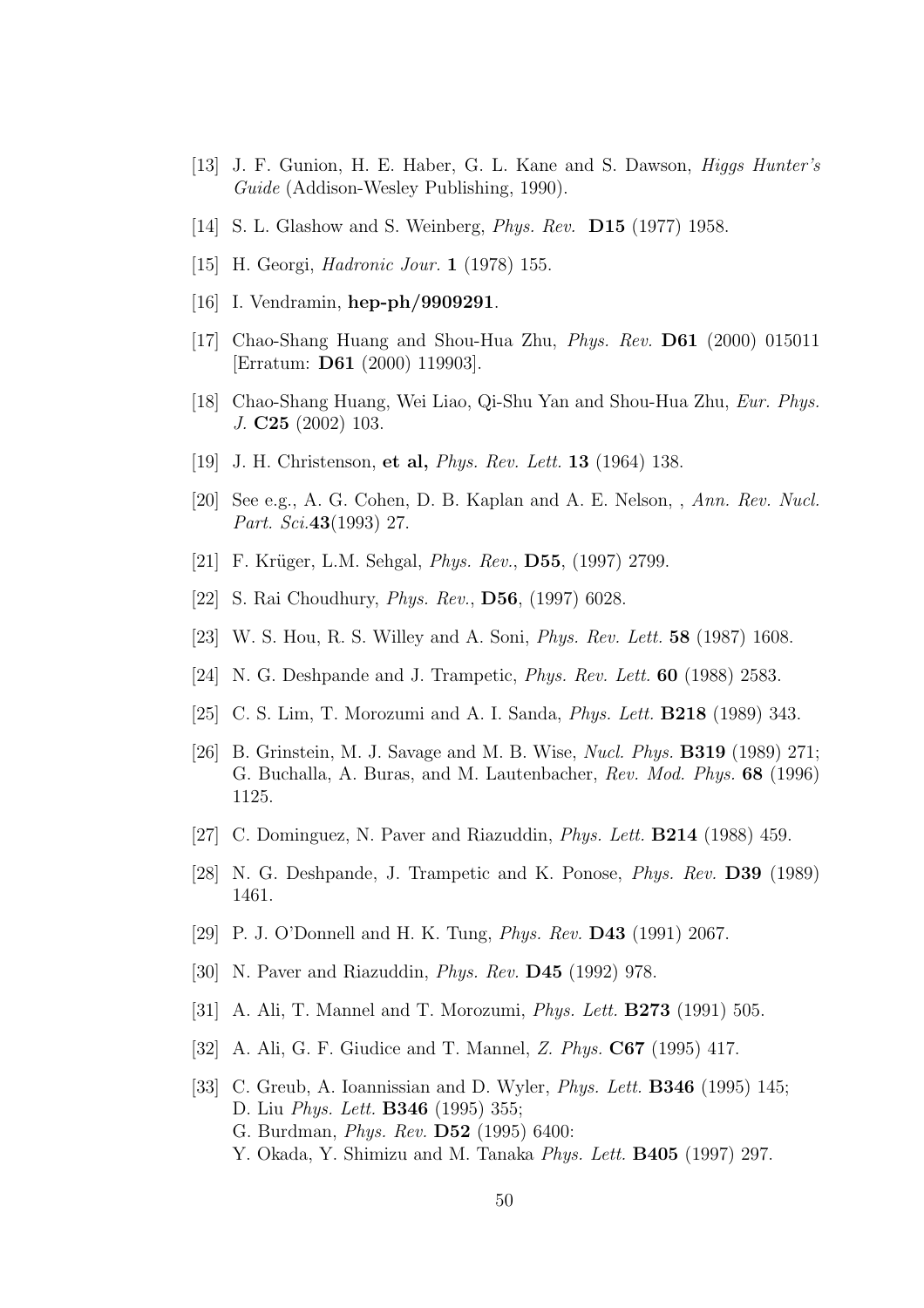- [34] A. J. Buras and M. Münz, *Phys. Rev.* **D52** (1995) 186.
- [35] N. G. Deshpande, X. -G. He and J. Trampetic, Phys. Lett. B367 (1996) 362.
- [36] W. Jaus and D. Wyler, Phys. Rev. D41 (1990) 3405.
- [37] Y. B. Dai, C. S. Huang and H. W. Huang, Phys. Lett. B390 (1997) 257; Erratum-ibid. B513 (2001) 429.
- [38] C. S. Huang, L. Wei, Q. S. Yan and S. H. Zhu, Phys. Rev. D63 (2001) 114021; C. S. Huang, W. Liao and Q. S. Yan, Phys. Rev. D59 (1999) 011701; Z. Xiong and J. M. Yang, Nucl. Phys. B628 (2002) 193; C. S. Huang and X. H. Wu, Nucl. Phys. B657 (2003) 304.
- [39] H. E. Logan and U. Nierste, Nucl. Phys. B586 (2000) 39.
- [40] E. Iltan and G. Turan, *Phys. Rev.* **D63** (2001) 115007.
- [41] T. M. Aliev and M.Savcı, *Phys. Lett.* **B452** (1999) 318.
- [42] S. Rai Choudhury and N. Gaur, hep-ph/0207353.
- [43] K. S. Babu, K. R. S. Balaji and I. Schienbein, Phys. Rev. D68 (2003) 014021.
- [44] T. M. Aliev, V. Bashiry, and M. Savcı, hep-ph/0308069.
- [45] D. Buskulic, et. al., ALEPH Collaboration, Phys. Lett. B343 (1995) 444; J. Kalinowski, Phys. Lett. B245 (1990) 201; A. K. Grant, Phys. Rev. D51 (1995) 207.
- [46] K. Krüger and L.M. Sehgal, *Phys. Lett.*  $\textbf{B380}(1996)199$ .
- [47] I.I. Bigi, M. Shifman, N.G. Vraltsev and A.I. Vainstein, Phys. Rev. Lett. 71 (1993) 496; B. Blok, L. Kozrakh, M. Shifman and A.I. Vainstein, Phys. Rev.  $\mathbf{D49}$  (1994) 3356; A.V. Manohar and M.B. Wise, *Phys. Rev.*  $\mathbf{D49}$  $(1994)1310$ ; S. Balk, T.G. Körner, D. Pirjol and K. Schilcher, Z. Phys. C64 (1994) 37; A.F. Falk, Z. Ligeti, M. Neubert and Y. Nir, Phys. Lett. B326(1994)145.
- [48] B. Grinstein, R. Springer and M. Wise, Nucl. Phys. B339 (1990) 269; R. Grigjanis, P. J. O'Donnell, M. Sutherland and H. Navelet, Phys. Lett. B213 (1988) 355; Erratum: ibid B286 (1992) 413; G. Cella, G. Curci, G. Ricciardi and A. Viceré, *Phys. Lett.* **B325** (1994) 227; *ibid Nucl. Phys.* B431 ( 1994) 417.
- [49] M. Misiak, Nucl. Phys. B393 (1993) 23; Erratum: ibid. B439 (1995) 461.
- [50] T. M. Aliev and E. O. Iltan, *Phys. Rev.* **D58** (1998) 095014.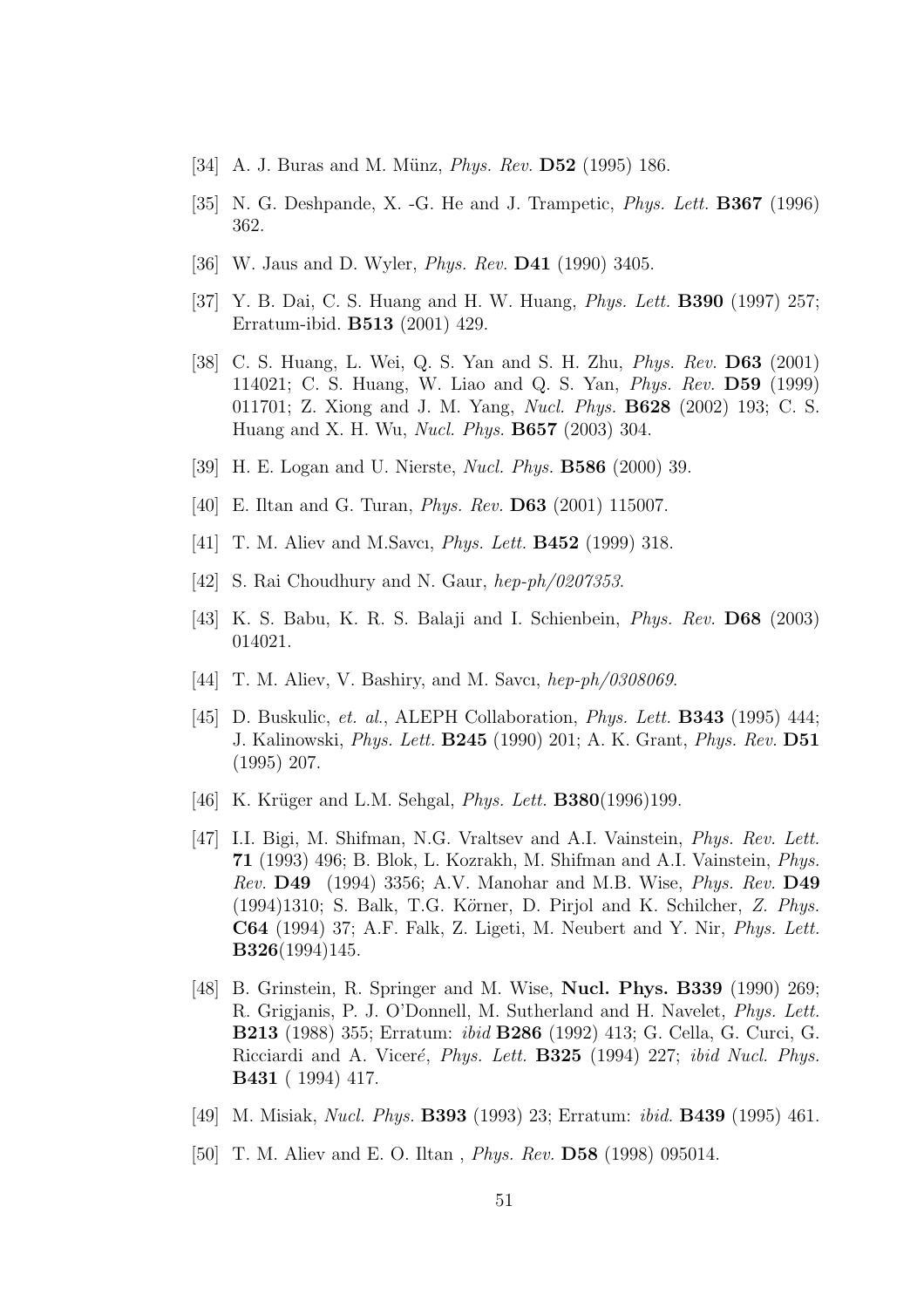- [51] Z. Ligeti, I. W. Steward, and M. B. Wise, *Phys. Lett.***B420**(1998)359.
- [52] G. Buchalla, G. Hiller and G. Isidori, Phys. Rev. D63 (2001) 014015.
- [53] L. Wolfenstein, *Phys. Rev. Lett.* **51** (1983) 1945.
- [54] A. Ali, and E. Lunghi, Eur. Phys. J. C26 (2002) 195.
- [55] A. Heister, et al, ALEPH Collaboration, CERN-EP/2001-095; L3 Collaboration, Phys. Lett. B503 (2001) 21.